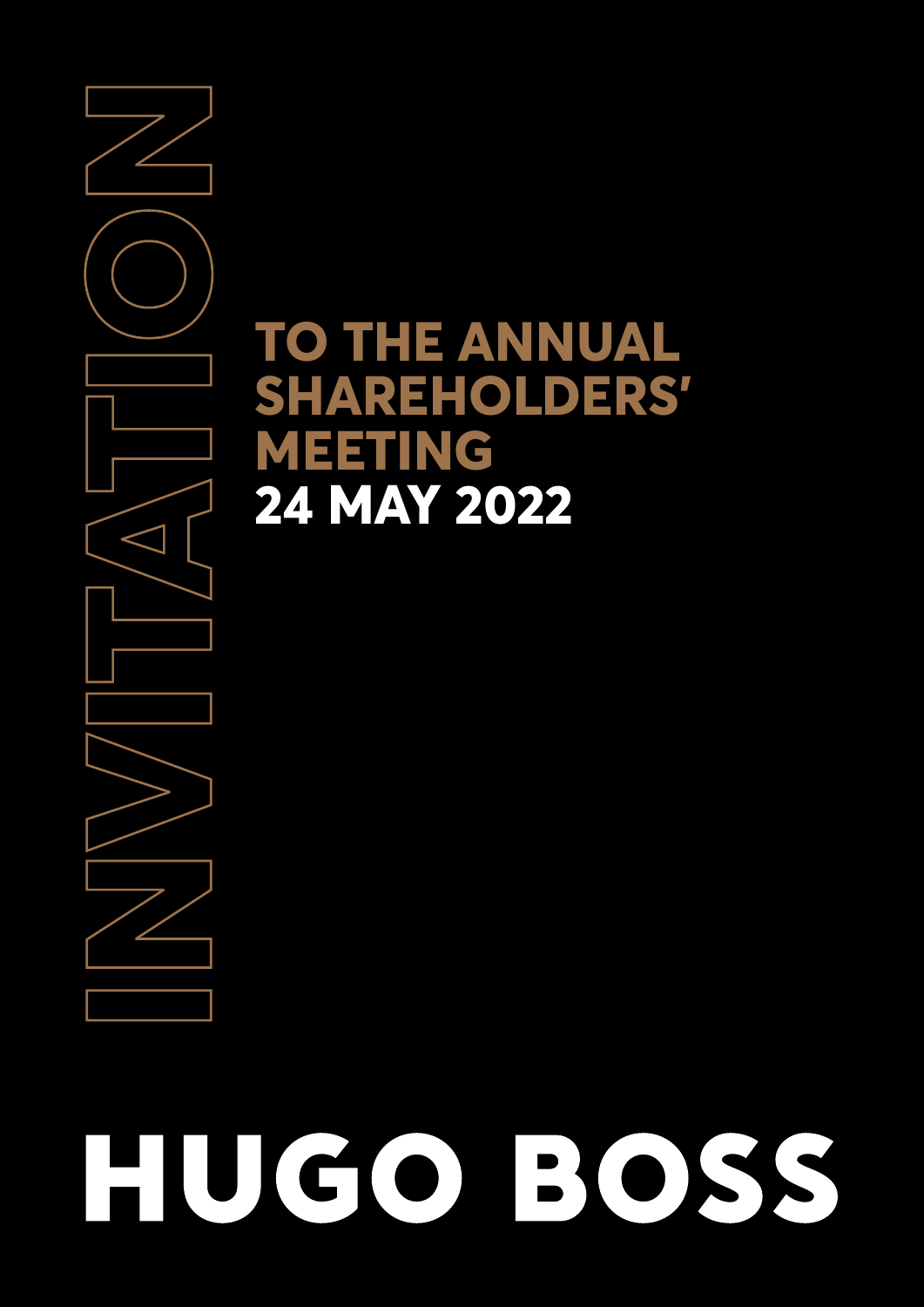# **2021 AT A GLANCE**





**EUR MILLION EBIT**



**EUR MILLION FREE CASH FLOW**



**[EXPLORE](http://annualreport-2021.hugoboss.com)  ONLINE**

**PER SHARE1**

#### **CEO VIDEO IN THE ONLINE ANNUAL REPORT**

Our annual report is also available online offering many interactive features. **[www.annualreport-2021.hugoboss.com](http://annualreport-2021.hugoboss.com)**

**1** Dividend proposal.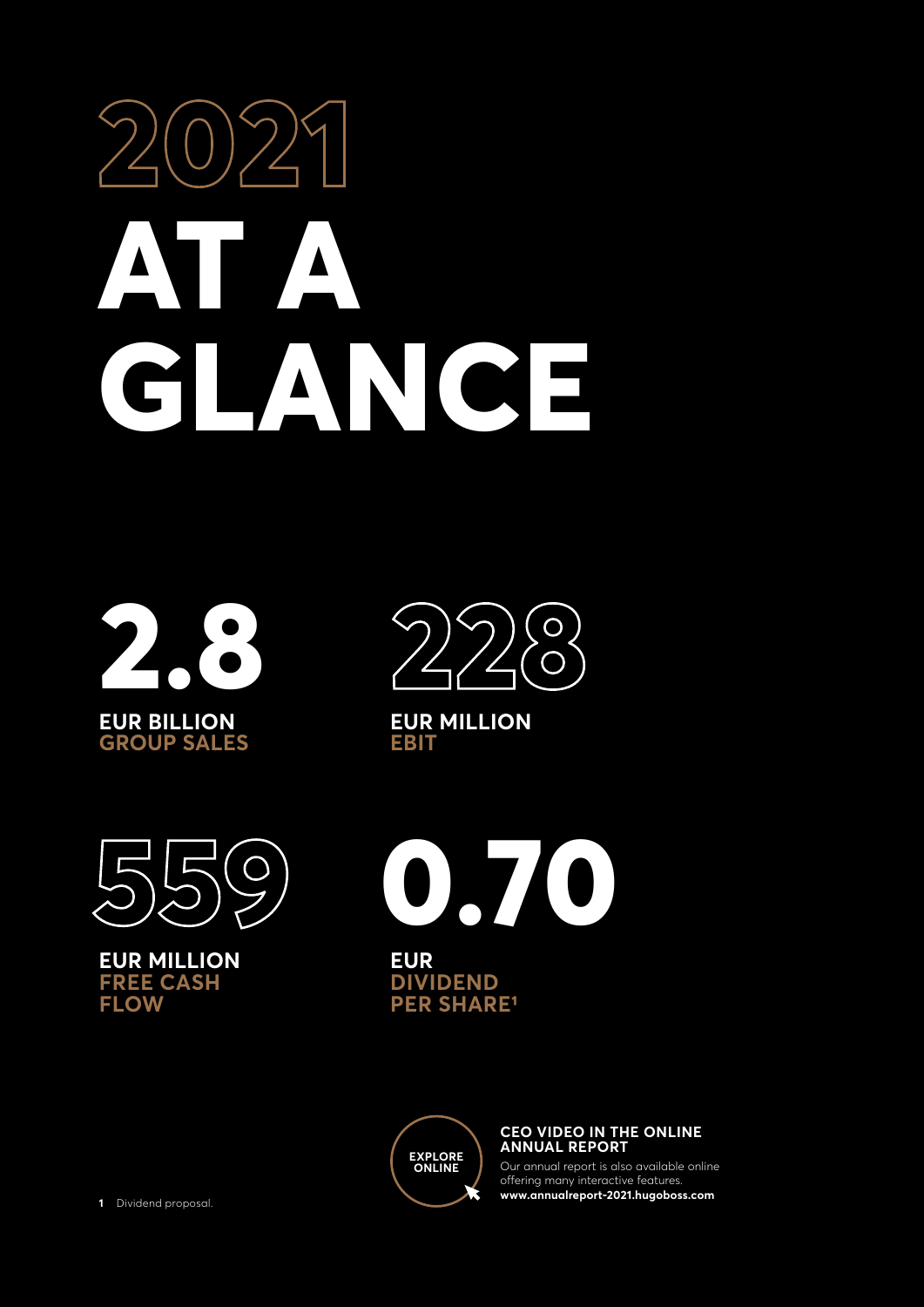**ADDITIONAL INFORMATION**

# **INVITATION TO THE ANNUAL SHAREHOLDERS' MEETING**

#### **HUGO BOSS AG, Metzingen, Germany**

– ISIN DE000A1PHFF7 (WKN A1PHFF) –

The shareholders of our Company are hereby cordially invited to the **Ordinary Annual Shareholders' Meeting**  to be held on

#### **Tuesday, 24 May 2022, at 10:00 CEST**

as a virtual annual shareholders' meeting without the physical presence of shareholders or their proxies.

A live video and audio webcast of the entire virtual Annual Shareholders' Meeting will be provided to the shareholders of HUGO BOSS AG and their proxies. Shareholders and their proxies can exclusively exercise their voting rights by postal vote or by granting authorization to the proxies designated by the Company. Please refer to the section **VIRTUAL ANNUAL SHAREHOLDERS' MEETING 2022 // ADDITIONAL INFORMATION** on this topic.

The venue of the Annual Shareholders' Meeting within the meaning of the German Stock Corporation Act (Aktiengesetz) is: Bahnhofstraße 86, 70794 Filderstadt, Germany.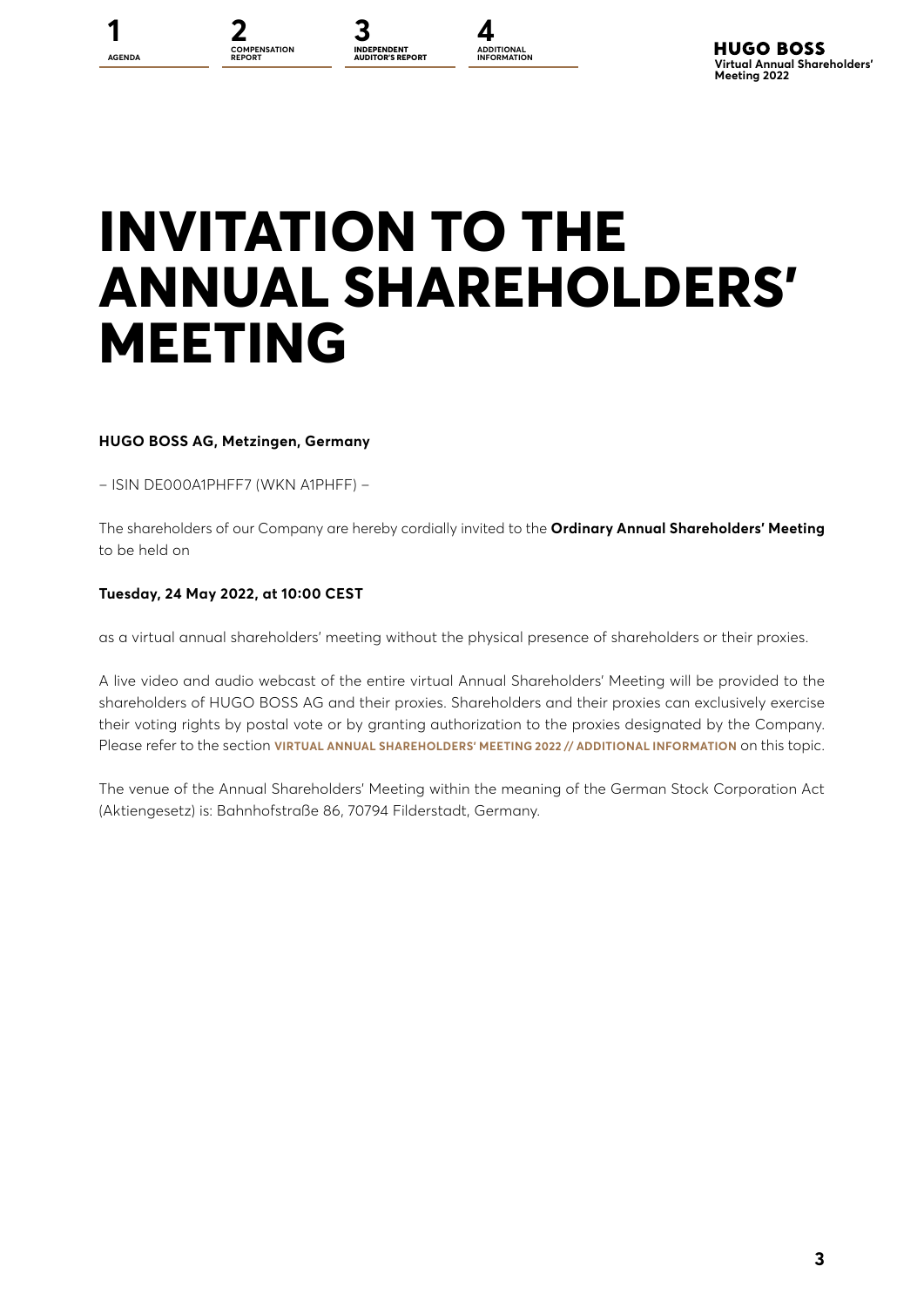<span id="page-3-0"></span>

The documents referred to under Agenda Item 1 are accessible on the internet at **[shareholdermeeting.hugoboss.com](http://shareholdermeeting.hugoboss.com)** under "Annual Shareholders' Meeting 2022". Furthermore, the documents will be accessible at this internet address during the virtual Annual Shareholders' Meeting in which they will be explained further. In accordance with the legal requirements, no resolution is required with respect to Agenda Item 1 because the Supervisory Board has already approved the annual financial statements and the consolidated financial statements. The annual financial statements have therefore been adopted.

# **2. Resolution on the appropriation of the distributable profit for the 2021 fiscal year**

The Managing Board and the Supervisory Board propose to appropriate the distributable profit of HUGO BOSS AG for the 2021 fiscal year in the amount of EUR 83,703,857.12 as follows:

Distribution of a dividend of EUR 0.70 per ordinary registered share entitled to dividends (69,016,167 ordinary registered shares) for the 2021 fiscal year

= EUR 48,311,316.90

In accordance with the German Stock Corporation Act, ordinary registered treasury shares held by HUGO BOSS AG at the time of the resolution of the Annual Shareholders' Meeting are not entitled to dividends. The amount accounted for by ordinary registered shares not entitled to dividends (currently 1,383,833 ordinary registered shares), i.e., EUR 968,683.10, plus the remaining distributable profit in the amount of EUR 34,423,857.12, and therefore a total amount of EUR 35,392,540.22 will be carried forward to new account.

If the number of treasury shares held by HUGO BOSS AG was to rise or fall by the time of the virtual Annual Shareholders' Meeting, the proposal on the appropriation of the distributable profit to be submitted to the Annual Shareholders' Meeting would be adjusted accordingly without any changes to the distribution of EUR 0.70 per ordinary registered share entitled to dividends.

In accordance with section 58 para. 4 sentence 2 of the German Stock Corporation Act, the dividend entitlement will fall due on the third business day following the date of the resolution of the Annual Shareholders' Meeting, i.e., on 30 May 2022.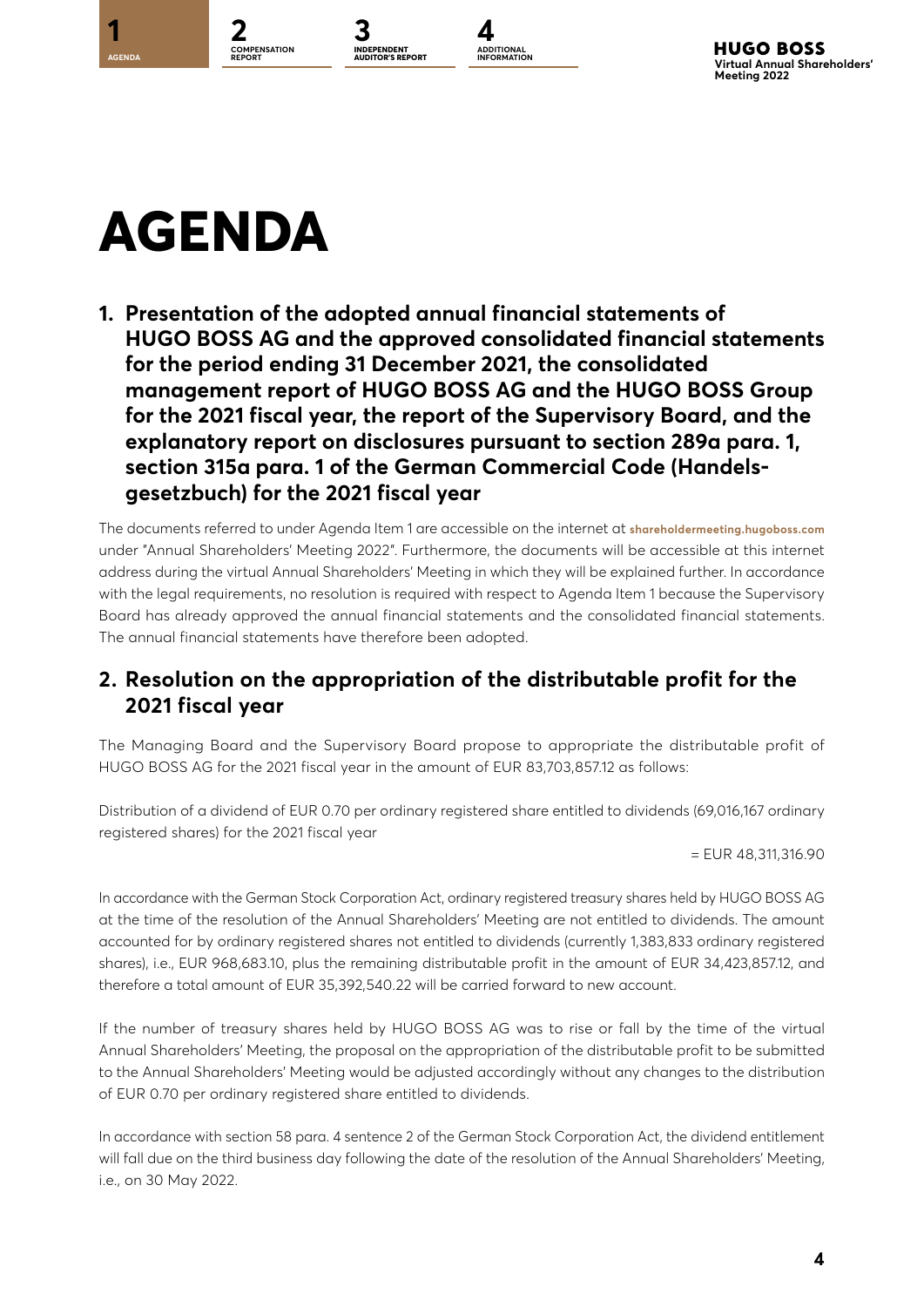

# **3. Resolution on the granting of formal approval for the acts of the members of the Managing Board in the 2021 fiscal year**

The Managing Board and the Supervisory Board propose that the incumbent Managing Board members in the 2021 fiscal year be granted formal approval for that period.

# **4. Resolution on the granting of formal approval for the acts of the members of the Supervisory Board in the 2021 fiscal year**

The Managing and Supervisory Boards propose that the incumbent Supervisory Board members in the 2021 fiscal year be granted formal approval for that period.

**5. Appointment of the auditors of the standalone financial statements and the consolidated financial statements for the 2022 fiscal year and of the auditors performing a potential review of the condensed financial statements and the interim management report for the first half of the 2022 fiscal year**

Based on the recommendation of its Audit Committee, the Supervisory Board proposes:

to appoint

Deloitte GmbH Wirtschaftsprüfungsgesellschaft Löffelstraße 42 70597 Stuttgart, Germany

as auditors of the standalone financial statements and the consolidated financial statements for the 2022 fiscal year and as auditors performing a potential review of the condensed financial statements and the interim management report (sections 115, 117 of the German Securities Trading Act (Wertpapierhandelsgesetz)) for the first half of the 2022 fiscal year.

In accordance with Article 16 (2) of the European Union Statutory Auditor Regulation (Regulation (EU) No.537/2014 of the European Parliament and of the Council of 16 April 2014), the Audit Committee of the Supervisory Board had recommended Deloitte GmbH Wirtschaftsprüfungsgesellschaft, Stuttgart, and PricewaterhouseCoopers GmbH Wirtschaftsprüfungsgesellschaft, Stuttgart, for the above-mentioned audit services and had communicated a justified preference for Deloitte GmbH Wirtschaftsprüfungsgesellschaft, Stuttgart.

In its recommendation the Audit Committee confirmed that its recommendation had not been improperly influenced by any third party and that no restriction within the meaning of article 16 para. 6 of the EU Auditor Regulation (Regulation (EU) no. 537/2014 of the European Parliament and of the Council of 16 April 2014) had been imposed upon it with a view to the selection of a certain auditor.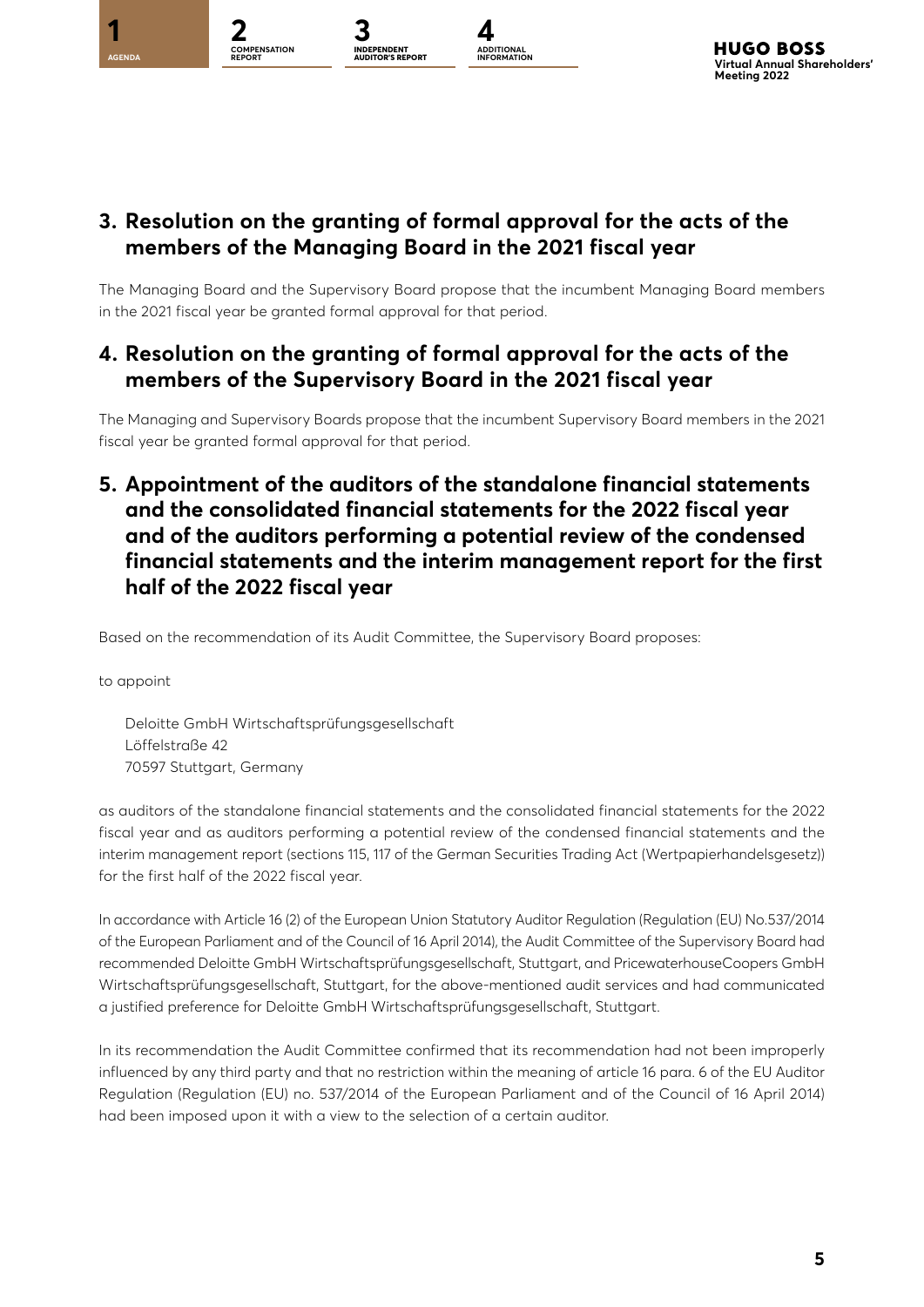

# **6. Resolution on the approval of the Compensation Report**

In accordance with section 120a para. 1 of the German Stock Corporation Act as amended by the German Act on the Implementation of the Second Shareholders' Rights Directive (Gesetz zur Umsetzung der zweiten Aktionärsrechterichtlinie – ARUG II), the shareholders' meeting of a company that is listed on the stock exchange passes a resolution on the approval of the audited Compensation Report for the previous fiscal year, which has been prepared by the Managing Board and the Supervisory Board.

The Managing Board and the Supervisory Board therefore submit the Compensation Report, which is printed after the agenda and prepared in accordance with section 162 German Stock Corporation Act (AktG), to the Annual Shareholders' Meeting for approval.

The Compensation Report was audited by the auditor pursuant to section 162 para. 3 of the AktG to determine whether the legally required disclosures pursuant to section 162 para. 1 and 2 AktG were made. In addition to the legal requirements, the auditor also examined the content of the report. The report on the audit of the Compensation Report is attached to the Compensation Report.

The Compensation Report will be available at **[shareholdermeeting.hugoboss.com](http://shareholdermeeting.hugoboss.com)** from the time the Annual Shareholders' Meeting is convened. Furthermore, the Compensation Report will also be accessible there during the Annual Shareholders' Meeting.

The Managing Board and the Supervisory Board propose that the Compensation Report of HUGO BOSS AG for fiscal year 2021, prepared and audited in accordance with section 162 AktG, be approved.

# **7. Amendment to § 2 of the Articles of Association**

As part of its growth strategy "CLAIM 5", HUGO BOSS has set itself the goal of substantially increasing its relevance with consumers and significantly accelerating its sales growth. The strategy is aligned with the Company's vision and ambition to be the world's leading technology-driven premium fashion platform and one of the world's top 100 brands.

In order to realise its full potential, HUGO BOSS aims to enter additional business segments as well as seize new business opportunities. Against this background, the hitherto narrowly defined corporate purpose is to be expanded. The Company shall thus be given the flexibility to react in the best possible way to the needs of the customers and to offer them an optimal range of products and services.

The Managing Board and the Supervisory Board propose to amend § 2 para. 1 of the Articles of Association of the Company as follows:

- "(1) The purpose of the Company is comprised of the following activities performed directly or indirectly:
	- Development, production and distribution or provision of
	- clothing, accessories, and other lifestyle products,
	- fashion and cosmetic articles of all types and related products in the consumer goods sector,
	- IT-based applications and products,
	- services in the fashion, leisure and lifestyle sector, as well as

the purchase, sale, granting and administration of licenses connected to the foregoing activities. The Company may also perform its activities in the digital sector."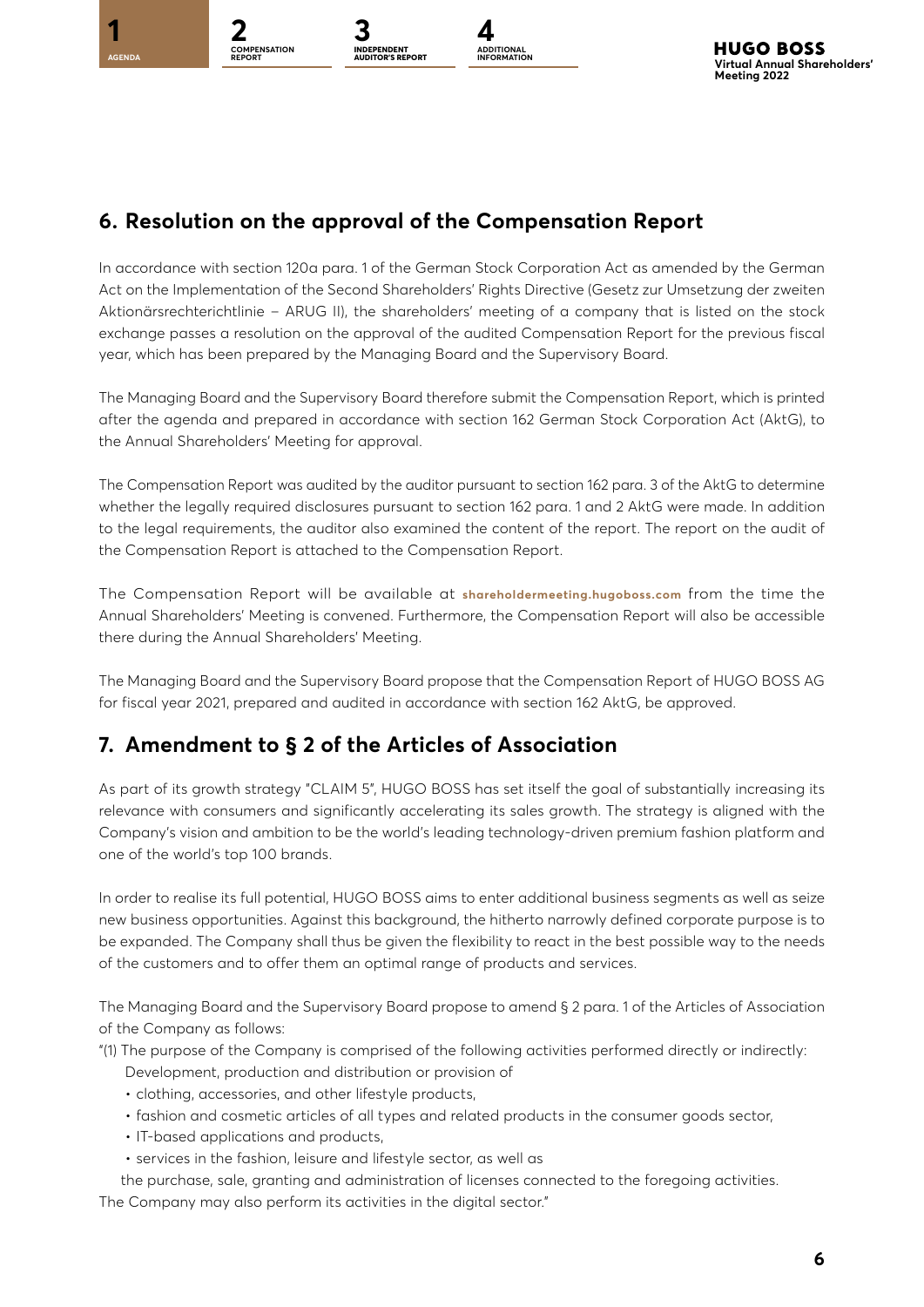<span id="page-6-0"></span>

**INDEPENDENT AUDITOR'S REPORT**

**ADDITIONAL INFORMATION**

# **COMPENSATION REPORT**

**Presentation and description of the compensation of the Managing Board and the Supervisory Board**

**Compensation system geared towards long-term success of HUGO BOSS**

**Report complies with the requirements of Sec. 162 AktG and is based on the German Corporate Governance Code**

HUGO BOSS considers transparent and comprehensible reporting on the compensation of the Managing Board and the Supervisory Board to be an **important element of good corporate governance**. The following compensation report pursuant to Sec. 162 AktG ["Aktiengesetz": German Stock Corporation Act] presents and describes the compensation of the current and former members of the Managing Board and of the Supervisory Board of HUGO BOSS AG in fiscal year 2021. In order to facilitate the context of the information provided and to promote understanding, the main features of the compensation systems for the Managing Board and the Supervisory Board applicable in fiscal year 2021 are also presented. A detailed description of the compensation systems for the Managing Board and the Supervisory Board can be found at **[compensation.hugoboss.com](http://compensation.hugoboss.com)**.

# **Review of compensation in fiscal year 2021**

# **Resolution on the approval of the compensation system for the Managing Board**

In view of the Act Implementing the Shareholder Rights Directive II ("SRD II") and the revision of the German Corporate Governance Code (GCGC), structural changes to the compensation system for the members of the Managing Board became necessary. Based on the recommendation of its Personnel Committee, the Supervisory Board decided to submit the **changes to the compensation system for the members of the Managing Board** to the Annual Shareholders' Meeting. This amended compensation system was approved by the shareholders at the Annual Shareholders' Meeting on May 11, 2021, by a majority of 93.83% of the represented capital. An overview of the major changes to the formerly applicable compensation system is published on the Company's website at the above link.

# **Application of the compensation system for the Managing Board in fiscal year 2021**

The **amended compensation system for the Managing Board**, for which the main features are presented later in this report, was approved at the Annual Shareholders' Meeting on May 11, 2021, and applies to all new appointments and agreement extensions. In addition, the existing service agreements of the current members of the Managing Board of HUGO BOSS are to be adapted accordingly, although they already largely correspond to the compensation system described. If adjustments are only made in the context of new appointments or agreement extensions, this is expressly indicated in the following. In addition, individual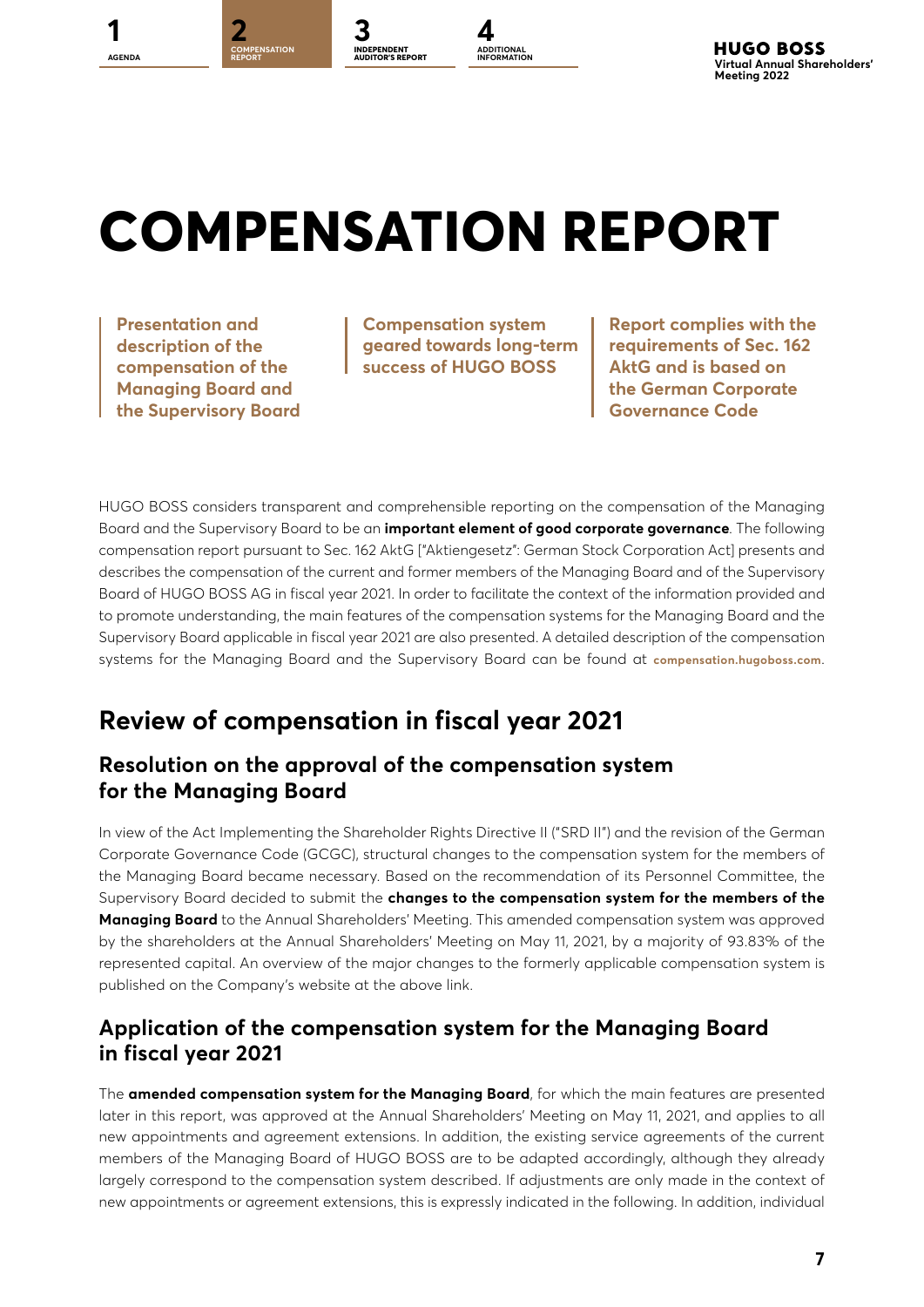

compensation was granted to the members of the Managing Board within the meaning of Sec. 162 AktG in fiscal year 2021, which had been agreed in previous fiscal years under the compensation system applicable at the time. This compensation is also presented and explained below, where relevant.

The Personnel Committee regularly reviews the **appropriateness and customarily nature of the compensation** of the Managing Board members and, if necessary, proposes adjustments to the Supervisory Board in order to ensure that compensation for the members of the Managing Board is customary for the market and competitive within the applicable framework. The suitability was last reviewed when developing the current compensation system. In this context, the compensation of the members of the Managing Board was compared with the companies of the DAX and MDAX, taking into account the size criteria of revenues, employees and market capitalization **(horizontal comparison)**. The review led to the conclusion that the compensation of the members of the HUGO BOSS Managing Board continues to be considered in line with the market. The appropriateness of the Managing Board compensation within the Group is reviewed annually based on the development of the Managing Board compensation compared to the development of the senior management compensation, defined as the first management level below the Managing Board, and to the development of the compensation of the employees as a whole, defined as the average compensation of the Group's full-time employees **(vertical comparison)**.

In accordance with the applicable compensation system, the Supervisory Board has set specific **target compensation** for each member of the Managing Board. The target compensation set for the members of the Managing Board was not adjusted in fiscal year 2021, nor is any adjustment planned for fiscal year 2022 – with the exception of possible adjustments in the context of individual agreement extensions.

In fiscal year 2021, there were two key personnel changes on the Managing Board of HUGO BOSS. Effective June 1, 2021, Daniel Grieder joined the Managing Board of HUGO BOSS as new **Chief Executive Officer (CEO)**. The Supervisory Board of HUGO BOSS AG had appointed Daniel Grieder as Chief Executive Officer for a period of five years on June 16, 2020. Chief Financial Officer (CFO) Yves Müller had temporarily assumed the role of Spokesperson of the Managing Board effective July 16, 2020. Correspondingly, Daniel Grieder receives a pro-rata compensation for fiscal year 2021. Yves Müller received a performance-related allowance for the interim assumption of the additional responsibility. In addition, effective January 1, 2021, Oliver Timm joined the Managing Board of HUGO BOSS AG as the new **Chief Sales Officer (CSO)**. Oliver Timm was appointed CSO on June 29, 2020.

**Chief Brand Officer (CBO)** Ingo Wilts informed the Supervisory Board of HUGO BOSS AG on February 23, 2022 that he will resign from his office as a member of the Managing Board for personal reasons with effect from February 28, 2022 and will thus leave the Managing Board of HUGO BOSS AG. The duties falling under the responsibility of Ingo Wilts shall be assumed by Chief Executive Officer Daniel Grieder.

The **"CLAIM 5" growth strategy**, presented on August 4, 2021, is aimed at significantly accelerating top- and bottom-line growth by 2025. The compensation of the Managing Board is closely linked to this strategy, as the performance-related compensation components (STI and LTI) are based on the development of financial performance criteria such as sales, operating profit (EBIT) and relative total shareholder return (RTSR), among other things. The inclusion of two non-financial performance criteria also emphasizes the Company's social and environmental responsibility as well as the objective of a sustainable, long-term successful business performance, which is also firmly anchored in "CLAIM 5". Overall, the design of the compensation system thus provides **important incentives for the successful execution of the Group strategy**.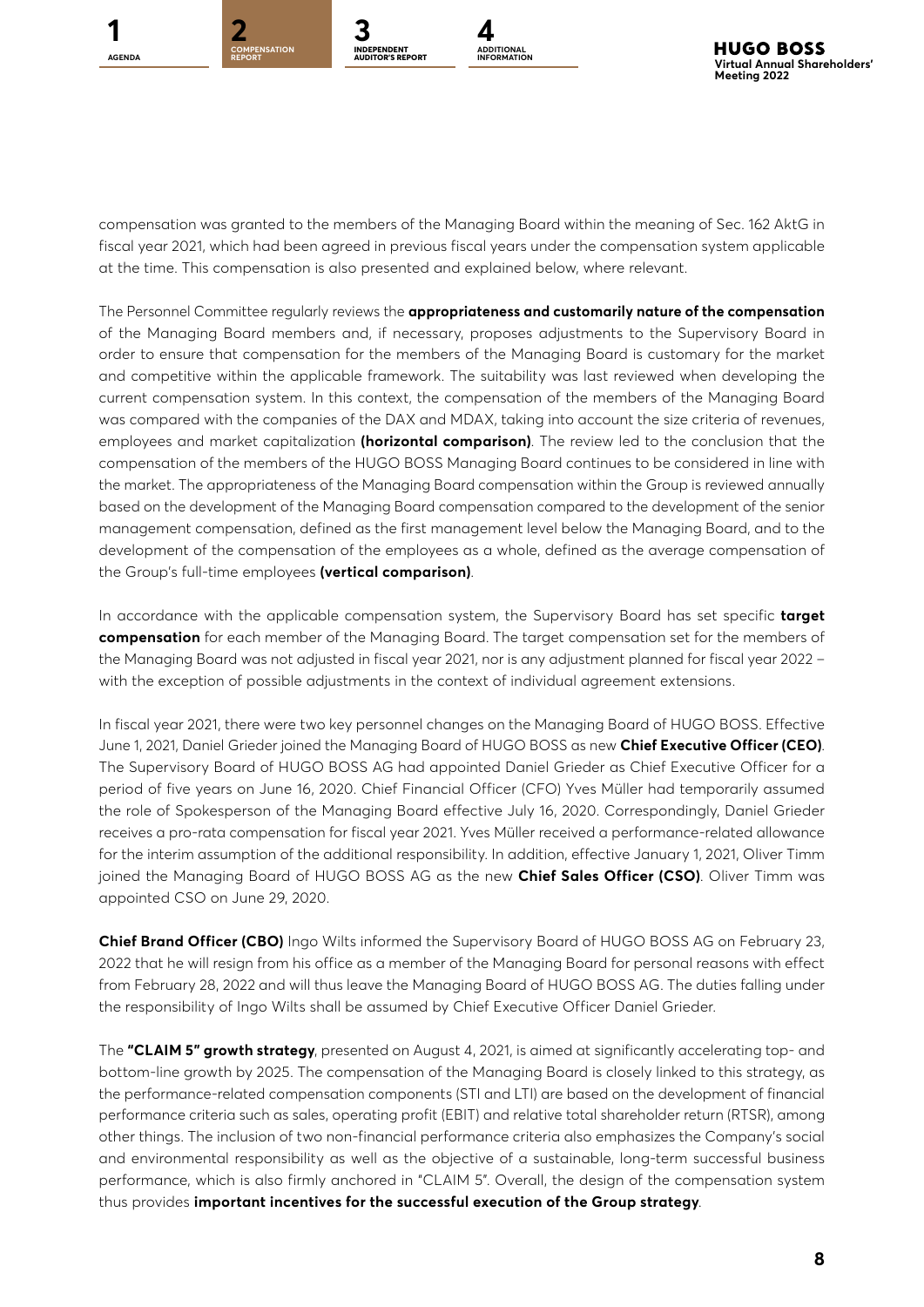





In the case of the **short-term incentive (STI)**, the strong sales and earnings development in fiscal year 2021, which, in addition to the general market recovery, is due to the successful execution of the "CLAIM 5" strategy, resulted in a financial outperformance of criteria targets set for fiscal year 2021 at the beginning of the reporting year. The average level of target achievement for the STI 2021 amounted to 139%. The payment due for fiscal year 2021 from the **long-term incentive (LTI)** tranche issued in fiscal year 2018 amounts to 60% of the target value (payment in fiscal year 2022).

In the past fiscal year, the Supervisory Board **did not make use** of the options provided by the compensation system in accordance with legal provisions to temporarily deviate from the compensation system or to make adjustments to the target achievement in certain circumstances.

This compensation report is prepared jointly by the Managing Board and the Supervisory Board. The compensation report is reviewed separately by the **external auditor**. In addition to the formal audit required by law pursuant to Sec. 162 (1) and (2) AktG, the content of the compensation report is also audited. The corresponding **report on the audit of the compensation report** is attached to this compensation report. **[Independent Auditor's Report on the Audit of the Content of the Remuneration Report prepared to comply with Sec.](#page-38-0) 162 AktG**

## **Application of the compensation system for the Supervisory Board in fiscal year 2021**

The **compensation system for the Supervisory Board**, which is **unchanged from the prior year**, was applied in full as set out in Art. 12 of the Company's Articles of Association.

Effective August 31, 2021, Antonio Simina, the long-serving **Deputy Chairman of the Supervisory Board**, retired. Bernd Simbeck, who had previously been a member of the Supervisory Board of HUGO BOSS AG from 2010 to 2015, re-joined the Supervisory Board on September 1, 2021, as the **successor** to the retired Antonio Simina. As set out in Art. 12 of the Company's Articles of Association, both receive pro-rata compensation for their activities in fiscal year 2021.

# **Compensation of the members of the Managing Board in fiscal year 2021**

# **Overview of the structure of the compensation system for the Managing Board**

The compensation system complies with the requirements of the German Stock Corporation Act, in particular the requirements of the Act Implementing the Shareholder Rights Directive II (SRD II), and is based on the recommendations of the GCGC as amended on December 16, 2019. The compensation system of the Managing Board is an important element of the Group's orientation and is intended to significantly **contribute to driving operational performance** and the **successful execution of the Group strategy**, and thus to the long-term success of HUGO BOSS. It is intended to support successful and sustainable corporate management. The compensation of the members of the Managing Board is therefore linked to the short- and long-term development of the Company. By selecting suitable performance criteria, important incentives are simultaneously set for the successful execution of the "CLAIM 5" strategy.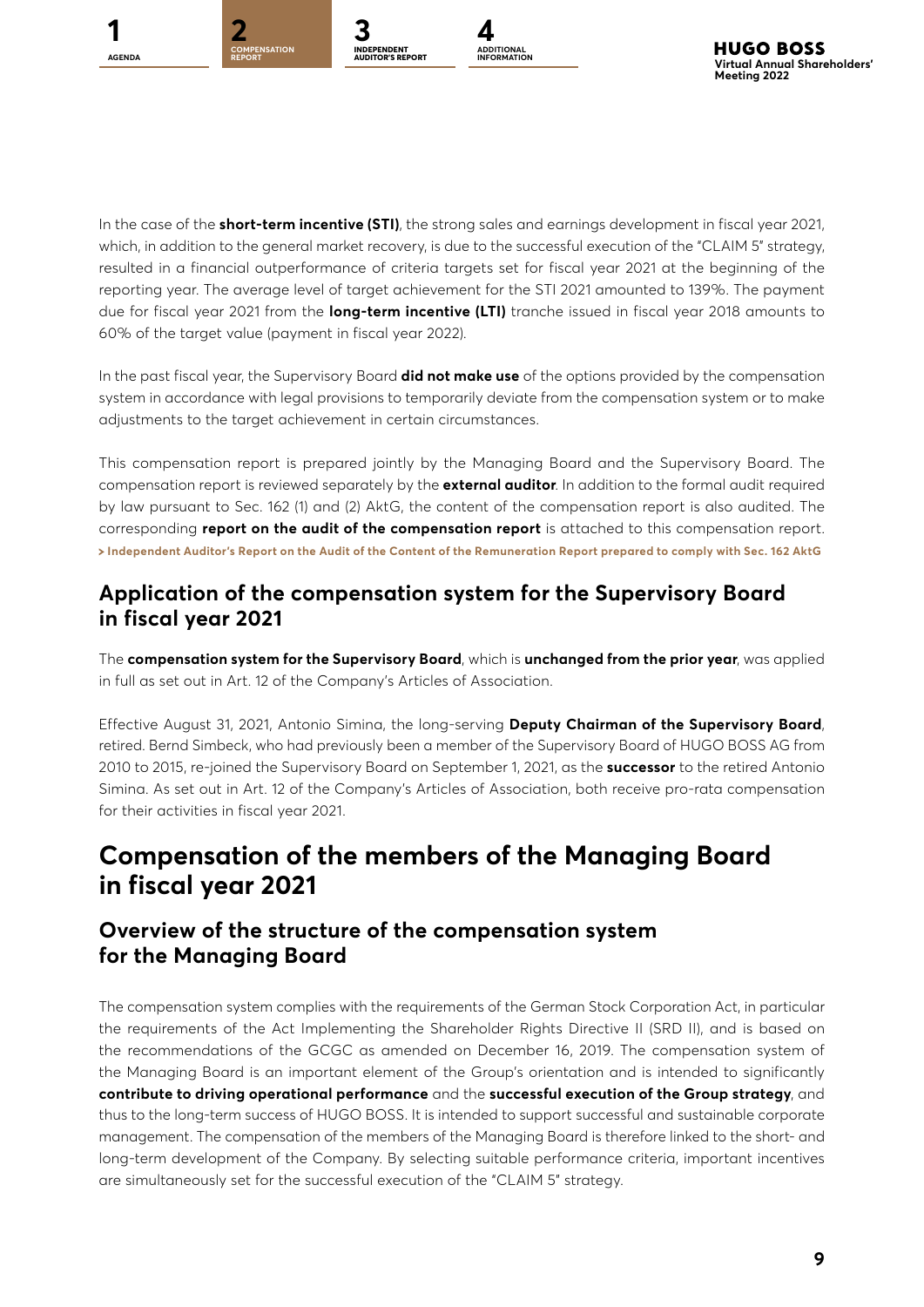

This means that the compensation of the members of the Managing Board is made up of non-performancerelated and performance-related components. The **target total compensation** of the Managing Board consists of fixed compensation, fringe benefits, pension commitments, the target amount of the short-term incentive (STI) and the target amount of the long-term incentive (LTI), and thus mainly comprises performance-related compensation elements. The aim is to strengthen the performance aspect of the compensation system. The proportion of the target amount of the LTI, which has a total term of four years, in the total target compensation exceeds that of the STI (ratio of around 60:40). This is intended to ensure that the compensation structure as a whole is geared toward a **sustainable and long-term successful business development**.

**Malus and clawback regulations** are provided for the variable compensation components. The total annual compensation of the members of the Managing Board is also limited to a **maximum compensation**. In addition, the **Share Ownership Guidelines** form another essential element of the compensation system. The compensation system also regulates **further compensation-related legal matters**, such as agreement terms and commitments upon termination of Managing Board activities.

The following table shows the **basic components of the compensation system for the Managing Board and their structure**. The components and their specific application in fiscal year 2021 are explained in detail below.

|                                                | Base salary                                         | Annual fixed compensation, paid as a monthly salary |                                                                                                                                                                                                                                                                                                                                                                                                                            |  |  |  |  |  |
|------------------------------------------------|-----------------------------------------------------|-----------------------------------------------------|----------------------------------------------------------------------------------------------------------------------------------------------------------------------------------------------------------------------------------------------------------------------------------------------------------------------------------------------------------------------------------------------------------------------------|--|--|--|--|--|
| compensation<br>Fixed                          | Fringe benefits                                     |                                                     | Benefits in kind, which include the use of a company car, insurance allowances and, to a lesser extent,<br>other equipment and benefits required for the performance of Managing Board duties.                                                                                                                                                                                                                             |  |  |  |  |  |
|                                                | Contributions to<br>pension commitments             | · Fixed age limit: 65 years                         | • Contribution plan (payment into a reinsurance policy)<br>• Contribution: 40% of the fixed base salary                                                                                                                                                                                                                                                                                                                    |  |  |  |  |  |
|                                                | Short-term variable                                 | Plan type                                           | Target bonus system                                                                                                                                                                                                                                                                                                                                                                                                        |  |  |  |  |  |
|                                                | compensation (STI)                                  | Plan term                                           | 1 year                                                                                                                                                                                                                                                                                                                                                                                                                     |  |  |  |  |  |
|                                                |                                                     | Performance<br>targets                              | · 40% EBIT (target achievement: 0%-150%)<br>· 30% sales (target achievement: 0%-150%)<br>· 30% trade net working capital as a percentage of sales (target achievement: 0%-150%)                                                                                                                                                                                                                                            |  |  |  |  |  |
|                                                |                                                     | Payout                                              | In cash at the end of the fiscal year (cap: 150% of the individual target amount)                                                                                                                                                                                                                                                                                                                                          |  |  |  |  |  |
|                                                | Long-term variable                                  | Plan type                                           | Performance share plan                                                                                                                                                                                                                                                                                                                                                                                                     |  |  |  |  |  |
| Performance-related (variable)<br>compensation | compensation (LTI)                                  | Plan term<br>4 years                                |                                                                                                                                                                                                                                                                                                                                                                                                                            |  |  |  |  |  |
|                                                |                                                     | Performance<br>targets                              | · 1/3 relative total shareholder return (RTSR) (target achievement: 0%-200%)<br>· 1/3 return on capital employed (ROCE) (target achievement: 0%-200%)<br>· 1/6 employee satisfaction (target achievement: 0%-200%)<br>• 1/6 performance in the field of sustainability (target achievement: 0%-200%)                                                                                                                       |  |  |  |  |  |
|                                                |                                                     | Payout                                              | In cash at the end of the four-year plan term (cap: 250% of the individual target amount)                                                                                                                                                                                                                                                                                                                                  |  |  |  |  |  |
|                                                | <b>Special compensation</b><br>(sign-on; allowance) |                                                     | • No possibility of special compensation at the discretion of the Supervisory Board in the event<br>of extraordinary performance<br>• Granting of further, special compensation elements on a temporary basis (payments to new members<br>of the Managing Board, for example to compensate for the loss of variable compensation from former<br>employers, or for taking on additional responsibility on an interim basis) |  |  |  |  |  |
|                                                | <b>Malus and clawback</b>                           |                                                     | Withholding or reclaiming part or all of variable compensation (STI and LTI)<br>in the event of compliance violations or incorrect consolidated financial statements                                                                                                                                                                                                                                                       |  |  |  |  |  |
|                                                | Share ownership guidelines (SOG)                    |                                                     | • 200% of annual gross base salary for the Chairman of the Managing Board (CEO)<br>• 100% of annual gross base salary for ordinary members of the Managing Board                                                                                                                                                                                                                                                           |  |  |  |  |  |
|                                                | <b>Maximum compensation</b>                         |                                                     | • EUR 11,000,000 for the Chairman of the Managing Board (CEO)<br>• EUR 5,500,000 for ordinary members of the Managing Board                                                                                                                                                                                                                                                                                                |  |  |  |  |  |

#### **OVERVIEW OF THE COMPENSATION SYSTEM**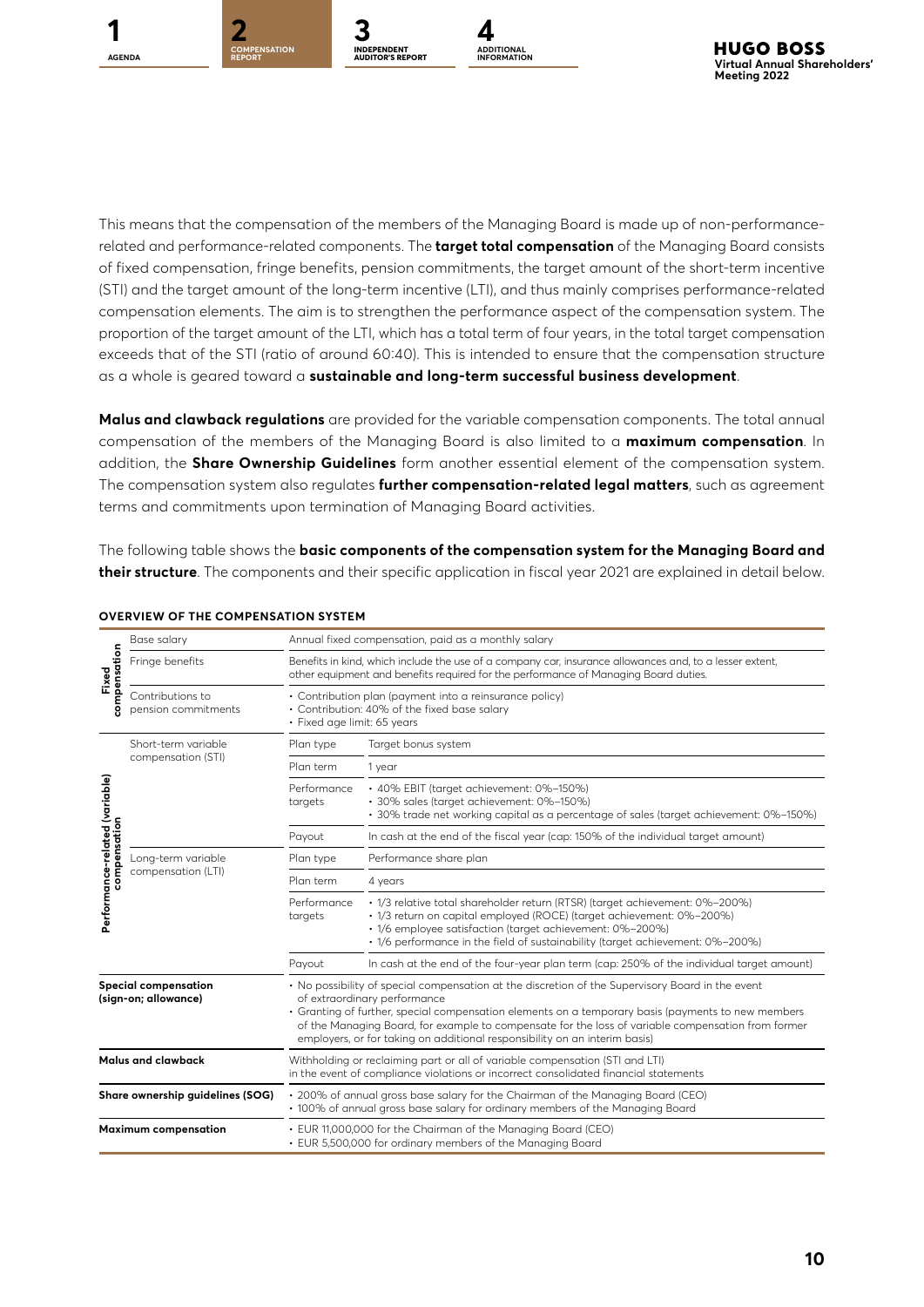

The **relative proportions of the individual compensation components** in relation to the total target compensation (i.e., assuming a target achievement of 100% for the two variable compensation components) are detailed as follows:



# **Non-performance-related (fixed) compensation components**

The fixed compensation components consist of the fixed basic compensation, fringe benefits and contributions to retirement benefits.

The **fixed basic compensation** is paid as a monthly salary. It takes into account the role assigned to the member of the Managing Board and the associated duties and responsibilities of that member. The current annual basic compensation is EUR 1,300 thousand for Daniel Grieder, EUR 750 thousand for Yves Müller, EUR 725 thousand for Dr. Heiko Schäfer, EUR 750 thousand for Oliver Timm and EUR 725 thousand for Ingo Wilts.

In addition to the basic compensation, members of the Managing Board also receive **fringe benefits** to a lesser extent which they tax individually in accordance with the applicable tax regulations to the extent that a non-cash benefit arises for them from private use. The fringe benefits primarily include private use of the company car, contributions to health and nursing care insurance, the conclusion of and contributions to accident and D&O insurance (with deductible in accordance with Sec. 93(2) sentence 3 AktG), a minor clothing allowance for purchasing HUGO BOSS products for representative purposes, the reimbursement of reasonable tax consultancy costs as well as, to a lesser extent, other equipment and benefits required for the performance of the duties of the Managing Board. In addition, for new members of the Managing Board, reasonable costs for accommodation in Metzingen, home and return flights and relocation costs in the event of moving to Metzingen (or the surrounding area) will be reimbursed.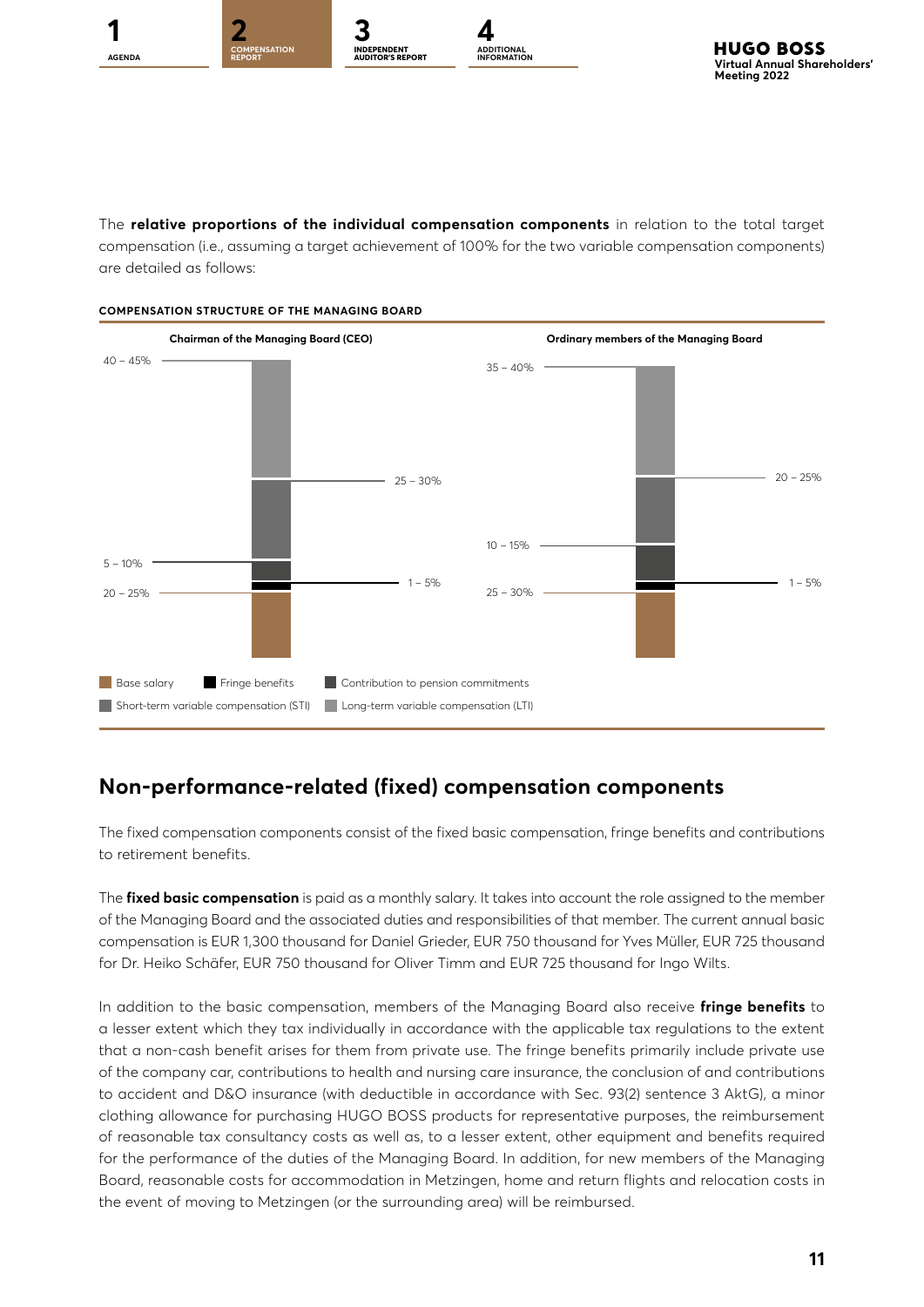



The **pension commitments** to the members of the Managing Board are defined contribution pension commitments. HUGO BOSS pays an annual pension contribution of 40% of the individual basic compensation into an employer's pensions liability insurance policy for the members of the Managing Board. The amount of retirement benefit in this regard corresponds to the amount accumulated by means of the individual employer's pension liability insurance. This results from the total annual pension contributions plus an annual interest rate depending on the respective insurance tariff. An entitlement to retirement benefits arises on or after reaching a fixed age of 65 or in the event that the Managing Board member becomes permanently unable to work due to illness or accident before reaching the age limit and leaves the Company. In the event of the death of the member of the Managing Board, their spouse or registered partner under the German Civil Partnership Act and their orphans are entitled to a survivor's pension. If the member of the Managing Board leaves the Company before retirement, the entitlement to pension benefits is retained for a pensionable service period of more than three years. If the member of the Managing Board leaves the Company before reaching the fixed retirement age, the entitlement amount corresponds to the benefits from the non-contributory reinsurance policy at the time of departure. Ongoing pension payments are adjusted annually by at least 1%. The Supervisory Board received guidance from an independent compensation expert when designing the contribution-based pension scheme for the current members of the Managing Board.

A pension commitment exists through the Company for Mark Langer, former Chairman of the Managing Board (CEO), in the form of a **benefit-based pension commitment**. The amount of the subsequent postemployment benefit is limited to 60% of the pensionable income in this regard. A post-employment benefit shall be paid to the surviving dependents in the form of a widow's or an orphan's pension. If the Chairman of the Managing Board (CEO) leaves the Company before becoming eligible for a pension, the period by which the benefits become vested has been agreed in accordance with the statutory regulations. However, there was no pro rata temporis reduction of the pension entitlement as provided for under legal provisions. For pension purposes, Mark Langer is placed in the position as if the employment had lasted until December 31, 2021 as originally planned. Ongoing pension payments are adjusted annually by at least 1%.

In addition, HUGO BOSS offers the members of the Managing Board the option of acquiring **additional pension benefits** under deferred compensation agreements. This supplementary pension plan can take the form of retirement benefits or, alternatively, the form of occupational incapacity benefits and/or surviving dependents' benefits and/or the form of a lump-sum death grant. The pension benefits take the form of monthly payments, while surviving dependents' benefits can also be granted in the form of a lump-sum capital payment. The contributions from deferred compensation agreements are included in the statement of the non-performance-related compensation awarded and due for the respective fiscal year. Provisions and plan assets are recognized at the same amount.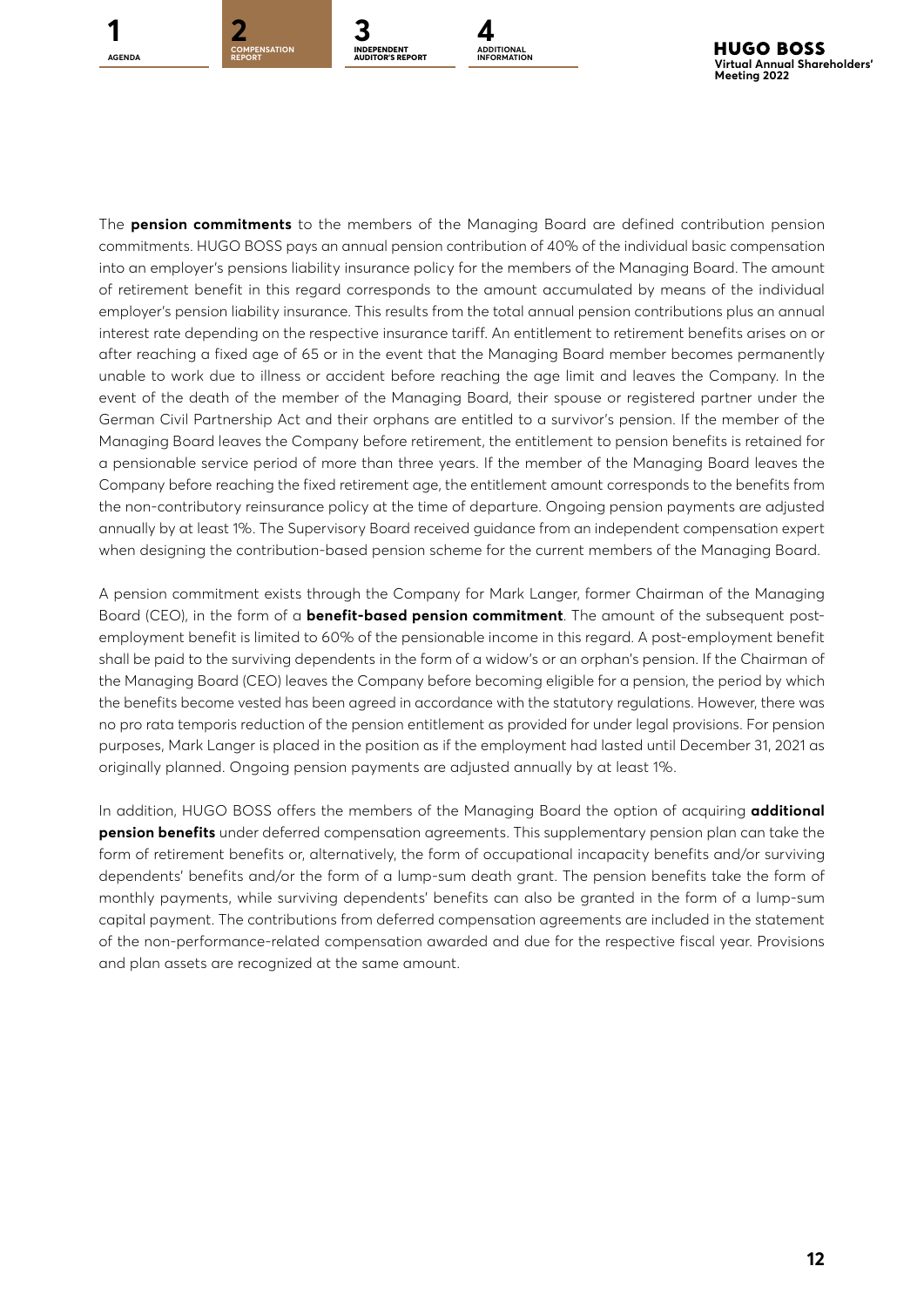



#### **PENSION COMMITMENTS** (IN FUR THOUSAND)



### **Performance-related (variable) compensation components**

The compensation system of the Managing Board comprises two performance-related components: short-term variable compensation (STI) and long-term variable compensation (LTI). Both are linked to the performance of the Company and are intended to provide **incentives for the successful execution of the Group strategy** and for the **value-creating and long-term development of HUGO BOSS**. The performance criteria and the key indicators used in fiscal year 2021 for the performance assessment in the context of variable compensation are consistent with the Group strategy, and derived from the strategic targets as well as operational performance indicators of HUGO BOSS. In addition, they correspond to the applicable compensation system.

#### **Short-term incentive (STI) for 2021**

#### **General functioning**

The STI is the short-term variable compensation component, with its general functioning and structure remaining unchanged from the previous compensation system, which was applicable up to and including April 1, 2021. The term is one fiscal year. The amount of the STI is based on the development of financial performance criteria. In accordance with the Group's management system, the Supervisory Board has defined the following **three financial performance criteria as target components**:

- Sales (the sales proceeds recognized in the consolidated financial statements using the exchange rates underlying the budget)
- EBIT (the Group's net income before interest and taxes)
- Trade net working capital (TNWC; the total of raw and finished goods as well as trade receivables less trade payables) as a percentage of sales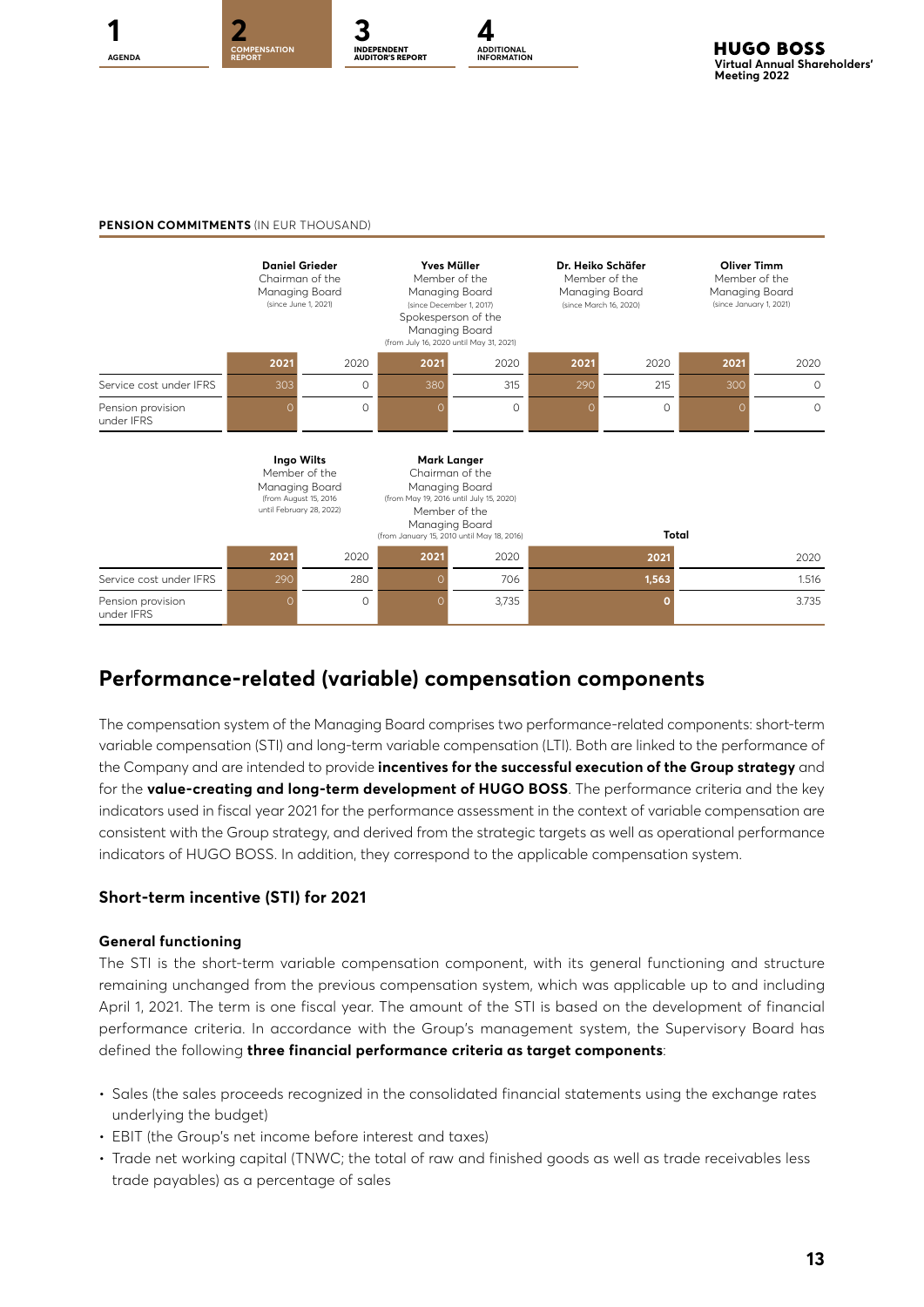

EBIT contributes a **weighting** of 40% to the overall target achievement of the STI, while sales and TNWC each contribute 30% to the overall target achievement.

The STI **payout** is calculated, on the basis of an individual target amount for each member of the Managing Board as defined in the respective service agreement and the overall target achievement, as follows:



#### **STI TARGET BONUS SYSTEM**

The **maximum payout** from the STI is capped at a total of 150% of the target amount. There is no guaranteed minimum target achievement. Consequently, the payout can also be waived completely. The STI is payable within a week of the Supervisory Board approving the consolidated financial statements for the respective fiscal year.

#### **Contribution to the long-term development of the Group**

The STI is intended to ensure the **ongoing execution of the operational targets**, the achievement of which is of material importance for the long-term success of the Group. In light of the "CLAIM 5" strategy, which aims at achieving significant top- and bottom-line improvements by 2025, sales and EBIT are key target figures of the STI. At the same time, the TNWC is the most important indicator for managing the efficient use of capital and is therefore taken as the third financial performance criterion in the STI.

#### **Financial performance criteria**

At the beginning of the fiscal year, the Supervisory Board decided on a **target**, a **minimum target** and a **maximum target** for the three financial performance criteria of sales, EBIT and TNWC. The target for the respective financial performance criterion is derived from the budget plan approved by the Supervisory Board. If the target is reached, target achievement is 100%. If the target value is greater than or equal to the maximum target, target achievement is 150%. In this case, a further increase in the target value does not lead to a further increase in target achievement. If the minimum target is reached, target achievement is 75%. If the target value is below the minimum target, target achievement is 0%. Target achievement between the specified targets (75%; 100%; 150%) is interpolated on a linear basis.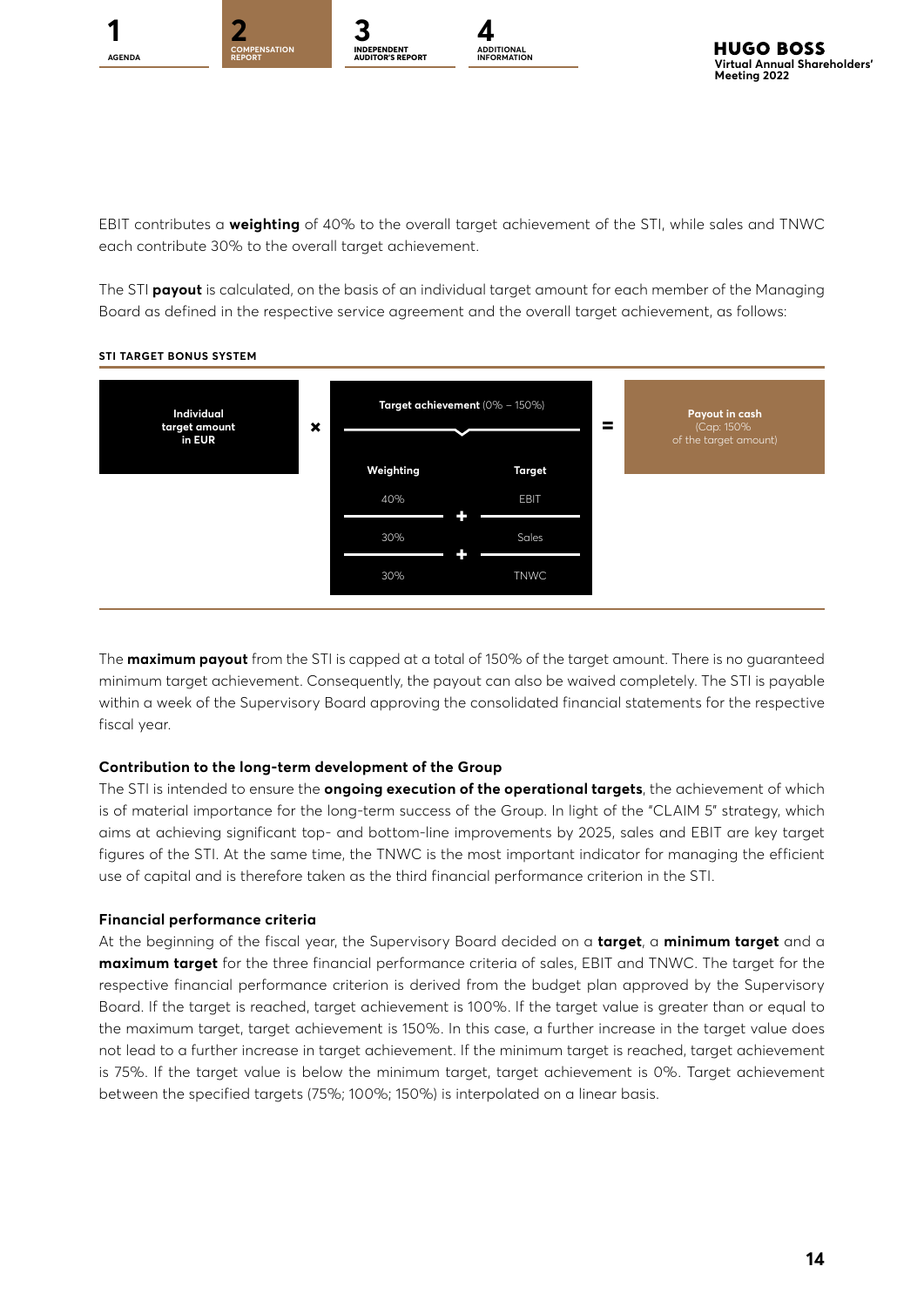





For fiscal year 2021, the Supervisory Board has set the following **target achievement corridors** at the beginning of the fiscal year with regard to the respective financial targets:

#### **STI TARGET ACHIEVEMENT CORRIDORS FOR FISCAL YEAR 2021**



In the event of **100% target achievement** for the STI 2021, a total amount of EUR 3,015 thousand would be paid out (Daniel Grieder EUR 875 thousand, Yves Müller EUR 500 thousand, Dr. Heiko Schäfer EUR 500 thousand, Oliver Timm EUR 650 thousand and Ingo Wilts EUR 490 thousand). For Daniel Grieder, the target value is calculated pro rata temporis from the start of his Managing Board activities on June 1, 2021. On a one-off basis, Daniel Grieder was guaranteed a target achievement of 100% for fiscal year 2021.

With regard to the financial performance criteria relevant for fiscal year 2021, the Supervisory Board determined the following **target achievement** based on the performance corridors defined at the beginning of the fiscal year:

#### **TARGET ACHIEVEMENT STI 2021** (IN EUR MILLION)

| Target component                                      | Target<br>weighting | Target value 2021<br>(based on target<br>achievement<br>of 100%) | Performance<br>corridor (Min/Max)<br>2021 | Actual value<br>2021 | <b>Target</b><br>achievement,<br>2021 |
|-------------------------------------------------------|---------------------|------------------------------------------------------------------|-------------------------------------------|----------------------|---------------------------------------|
| Sales <sup>1</sup>                                    | 30%                 | 2.400                                                            | 1,971 to 2,971                            | 2.781                | 133%                                  |
| EBIT                                                  | 40%                 | 120                                                              | 0 to 280                                  | 228                  | 134%                                  |
| Trade net working capital<br>as a percentage of sales | 30%                 | 24.4%                                                            | 28.4% to 20.4%                            | 17.2%                | 150%                                  |
| Total                                                 | 100%                |                                                                  |                                           |                      | 139%                                  |

**1** Using the exchange rates underlying the budget.

For fiscal year 2021, the **average target achievement** is therefore 139%.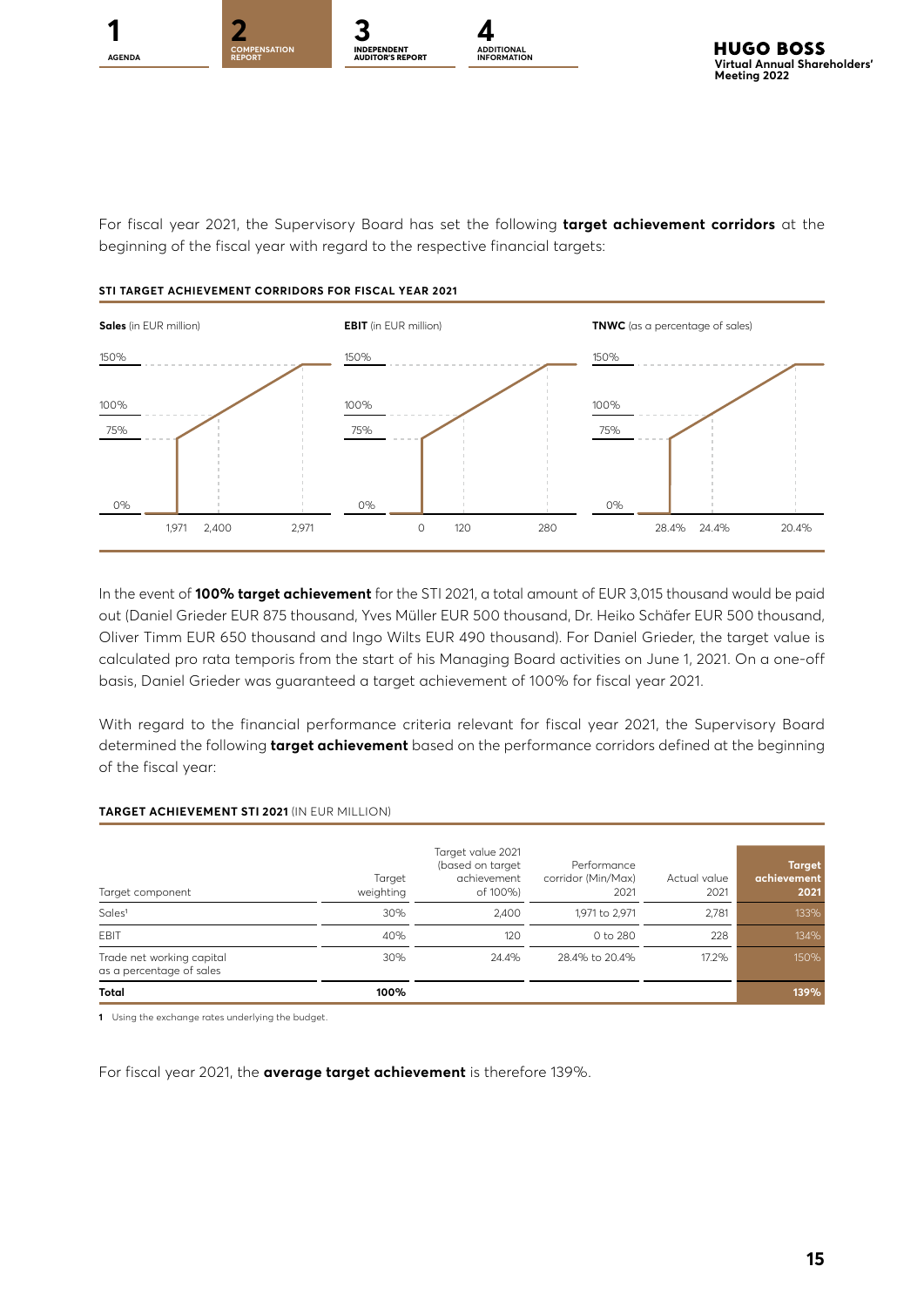

#### **Target achievement STI 2021**

The **individual payout amounts** for the STI 2021, which are allocated to the compensation awarded and due in fiscal year 2021, are therefore as follows:

#### **PAYOUT FOR THE STI 2021**

|                                                                                                                                               | Target amount<br>(in EUR thousand) | Total target<br>achievement | <b>Payout amount</b><br>(in EUR thousand) |
|-----------------------------------------------------------------------------------------------------------------------------------------------|------------------------------------|-----------------------------|-------------------------------------------|
| Daniel Grieder, Chairman of the Managing Board since June 1, 2021                                                                             | 875                                | 139%                        | 1,212                                     |
| Yves Müller, Member of the Managing Board since December 1, 2017,<br>Spokesperson of the Managing Board from July 16, 2020 until May 31, 2021 | 500                                | 139%                        | 693                                       |
| Dr. Heiko Schäfer, Member of the Managing Board<br>since March 16, 2020                                                                       | 500                                | 139%                        | 693                                       |
| Oliver Timm, Member of the Managing Board since January 1, 2021                                                                               | 650                                | 139%                        | 900                                       |
| Ingo Wilts, Member of the Managing Board<br>from August 15, 2016 until February 28, 2022                                                      | 490                                | 139%                        | 679                                       |
| Total                                                                                                                                         | 3.015                              | 139%                        | 4,176                                     |

To settle the entitlement from the STI 2021, the former Chairman of the Managing Board (CEO) Mark Langer will receive a payment of EUR 725 thousand based on a target compensation of EUR 750 thousand and a maximum amount of EUR 725 thousand agreed in the separation agreement dated April 2020. Payment will be made at the same time as the payment of the STI 2021 to the current members of the Managing Board in fiscal year 2022.

#### **Outlook for the STI for fiscal year 2022**

For the **STI for fiscal year 2022**, the three financial performance criteria described above, together with their respective weighting, remain unchanged. The specific targets for the three performance criteria will be disclosed and described in the compensation report for fiscal year 2022.

#### **Long-term incentive (LTI) for 2021**

#### **General functioning**

The LTI is the long-term variable compensation component with its general functioning and structure remaining largely unchanged from the previous compensation system, which was applicable up to and including April 1, 2021. Differences from the previous compensation system are indicated as such. The LTI is designed in the form of a **performance share plan** that takes into account both financial targets relevant to the Group strategy and non-financial ESG (environment, social, governance) targets. Consequently, the LTI is intended to ensure that the members of the Managing Board of HUGO BOSS pursue a sustainable business policy which is aligned to the interests of the Company. Accordingly, the Supervisory Board has determined the following **four performance criteria as additively linked target figures** for the LTI:

- Relative total shareholder return (RTSR) of the HUGO BOSS share
- Return on capital employed (ROCE)
- Employee satisfaction
- The Company's performance in the field of sustainability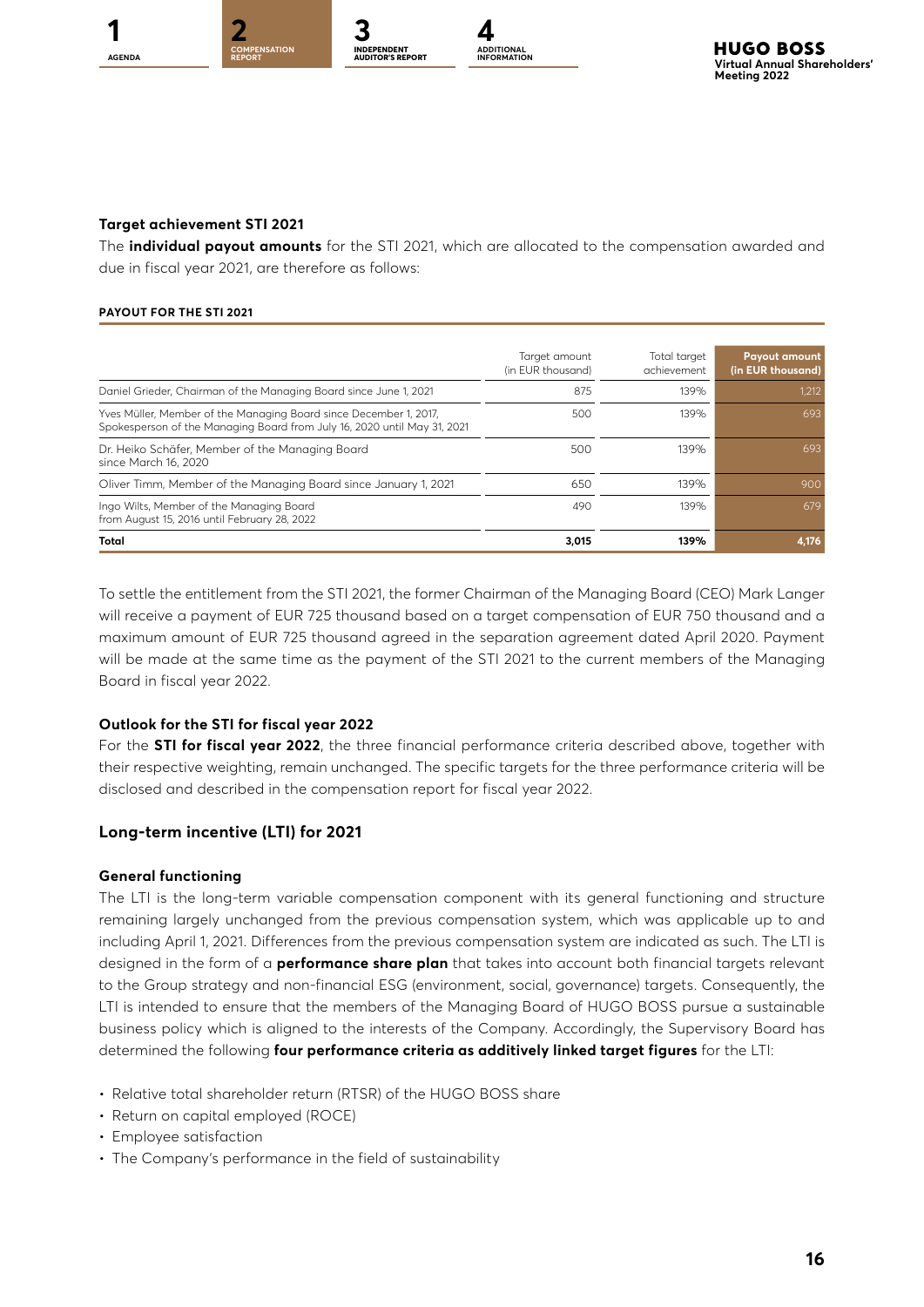





The targets for the RTSR and ROCE performance criteria each account for one third of the LTI, while the targets for employee satisfaction and sustainability each account for one sixth.

The LTI is granted in annual tranches. Each tranche has **a three-year performance period**, which corresponds to the Group's medium-term planning horizon and which is followed by an **additional qualifying period of one year**, during which the performance of the share price continues to be taken into account. This results in a total term of four years.



#### **PERFORMANCE PERIODS AND QUALIFIYING PERIOD OF LTI TRANCHES**

The LTI provides that the members of the Managing Board receive a **defined number ("initial grant")** of **virtual shares ("tranches")** at the beginning of the plan or at the start of their activity. The initial grant is determined by the size of **a target amount ("LTI budget")** defined in the respective service agreement divided by the price of the HUGO BOSS share for the last three months prior to the date of granting the initial grant. After the end of the performance period, the **final number of virtual shares ("final grant")** is calculated based on the achievement of certain targets. The **final payout entitlement** is calculated by multiplying the final grant by the Company's share price during the last three months of the qualifying period and is paid out in cash.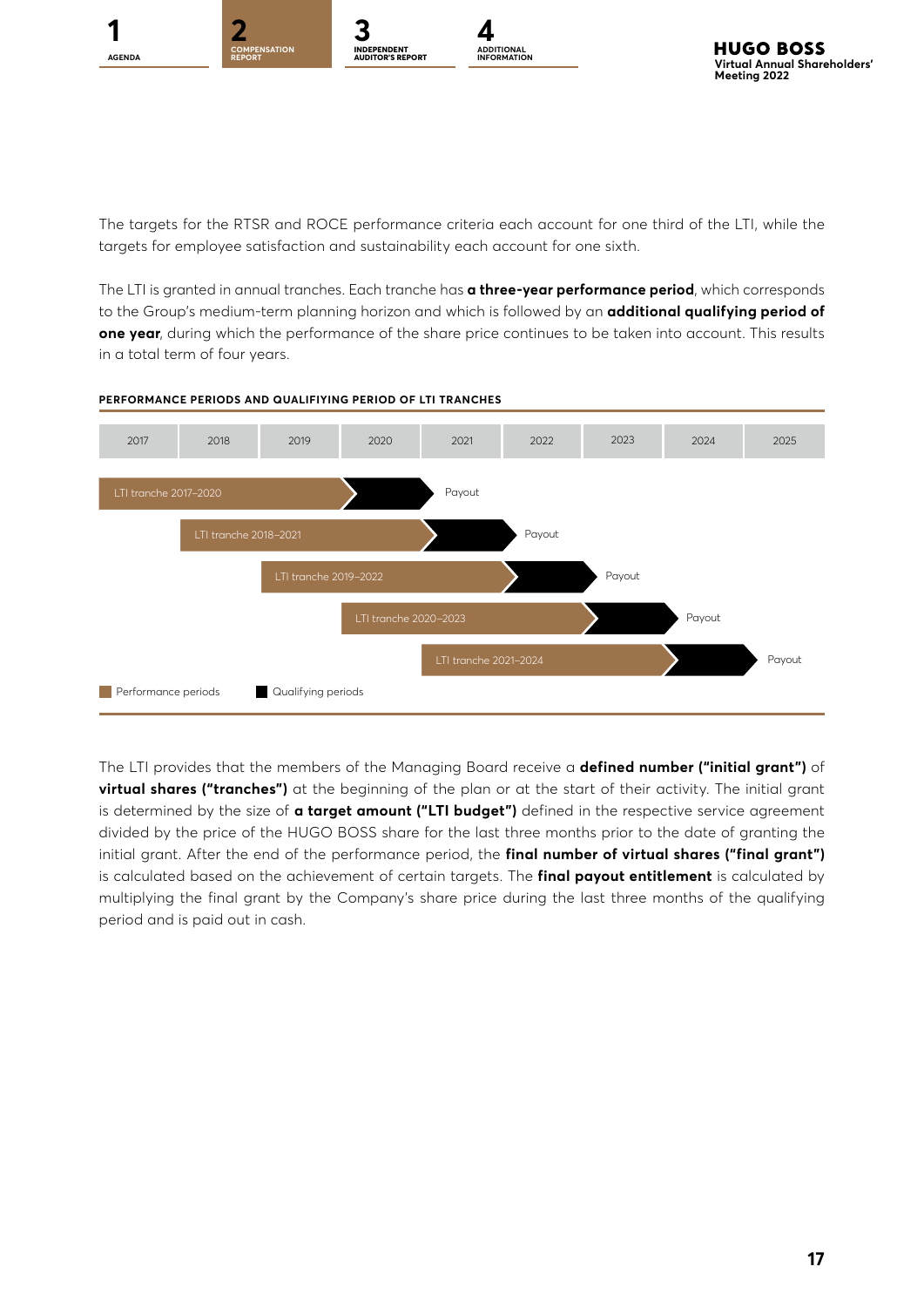

The **actual payout from the LTI** is therefore calculated as follows:

#### **LTI TARGET ACHIEVEMENT SYSTEM**



The **target achievement** of the individual LTI target components is limited to a maximum of 200%, while the resulting LTI payout is capped at a total of 250% of the individual target amount.

#### **Contribution to the long-term development of the Group**

The long-term goal of HUGO BOSS is to **sustainably increase the enterprise value**. In this regard, the share price performance of HUGO BOSS is of particular importance. The RTSR therefore takes into account the relative shareholder return of HUGO BOSS compared to the relevant competitive environment. This is intended to provide an incentive to outperform competitors in the long term. The ROCE, another financial performance criterion, also sets incentives for increasing the profitability of HUGO BOSS and using capital efficiently. The inclusion of two non-financial performance criteria in the LTI emphasizes social and environmental responsibility and the goal of sustainable corporate development. As a result, the Managing Board compensation is closely aligned with the interests of shareholders and other stakeholders.

#### **Individual LTI budget for the LTI 2021–2024 issued in fiscal year 2021**

The following table shows the **grants** for the LTI 2021–2024 issued in fiscal year 2021. It includes the target amount, the number of provisionally granted virtual shares, the payout cap and the fair value at grant date in accordance with "IFRS 2 Share-based Payment". In the case of Daniel Grieder, the LTI budget is determined pro-rata temporis from the start of his Managing Board activities on June 1, 2021.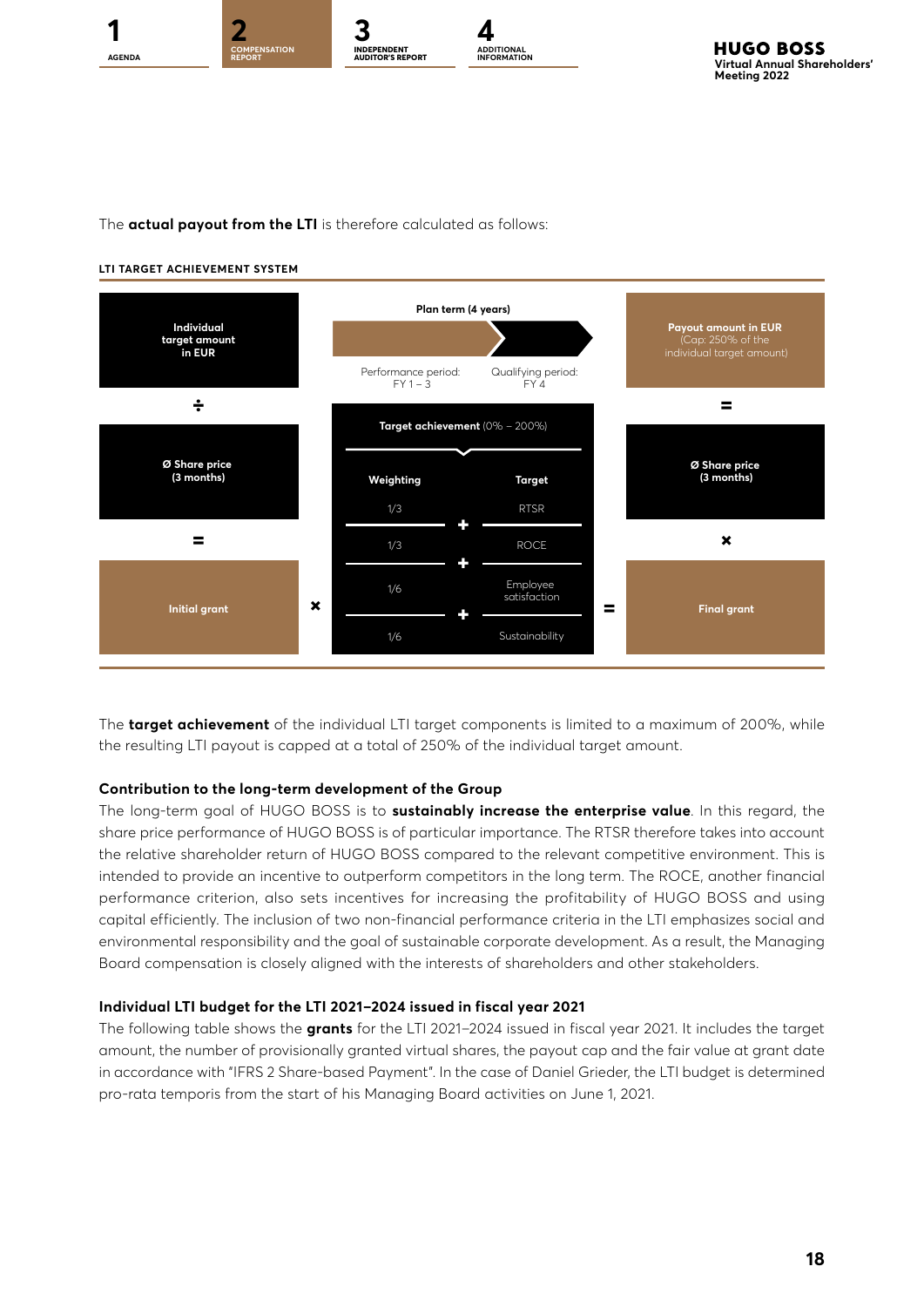



#### **ALLOCATION OF LTI 2021–2024**

|                                                                                                                                                     | Target amount<br>in EUR thousand | Average<br>share price of<br>("LTI budget") HUGO BOSS in Q4<br>2020 in EUR | <b>Provisionally</b><br>granted number<br>of virtual shares<br>("initial grant") | Payout cap (250%<br>of target amount)<br>in EUR thousand | Fair value at<br>grant date in<br><b>EUR</b> thousand |
|-----------------------------------------------------------------------------------------------------------------------------------------------------|----------------------------------|----------------------------------------------------------------------------|----------------------------------------------------------------------------------|----------------------------------------------------------|-------------------------------------------------------|
| Daniel Grieder, Chairman of the Managing<br>Board since June 1, 2021                                                                                | 1.400                            | 24.56                                                                      | 57,004                                                                           | 3,500                                                    | 2,418                                                 |
| Yves Müller, Member of the Managing<br>Board since December 1, 2017,<br>Spokesperson of the Managing Board<br>from July 16, 2020 until May 31, 2021 | 750                              | 24.56                                                                      | 30,538                                                                           | 1.875                                                    | 787                                                   |
| Dr. Heiko Schäfer, Member of the<br>Managing Board since March 16, 2020                                                                             | 725                              | 24.56                                                                      | 29,520                                                                           | 1,813                                                    | 760                                                   |
| Oliver Timm, Member of the<br>Managing Board since January 1, 2021                                                                                  | 1.000                            | 24.56                                                                      | 40,717                                                                           | 2,500                                                    | 1.049                                                 |
| Ingo Wilts, Member of the Managing Board<br>from August 15, 2016 until February 28, 2022                                                            | 740                              | 24.56                                                                      | 30,131                                                                           | 1,850                                                    | 776                                                   |

#### **Financial and non-financial performance criteria for the LTI 2021–2024 issued in fiscal year 2021**

The targets and thresholds set out below for the LTI's four performance criteria apply throughout the entire performance period of the tranche.

The **RTSR** is a benchmark for the sustainable increase in enterprise value. It measures the share price performance and notionally reinvested dividends of HUGO BOSS compared to a selected group of relevant competitors in the premium segment of the global apparel industry over the performance period. The composition of the peer group is shown in the following table:

#### **RELATIVE TOTAL SHAREHOLDER RETURN (RTSR) – PEER GROUP**

| Burberry Group plc  | Levi Strauss & Co. | SMCP Group    |
|---------------------|--------------------|---------------|
| Capri Holdings Ltd. | Moncler Group      | Tapestry Inc. |
| G-III Apparel Group | PVH Corp.          | VF Corp.      |
| Guess Inc.          | Ralph Lauren Corp. |               |

The Supervisory Board is convinced that the comparison with relevant competitors in the premium segment of the global apparel industry best reflects the strategic positioning of the two brands BOSS and HUGO. In the previous compensation system applicable up to and including April 1, 2021, the RTSR was based on a comparison with the MSCI World Textiles, Apparel & Luxury Goods Performance Index.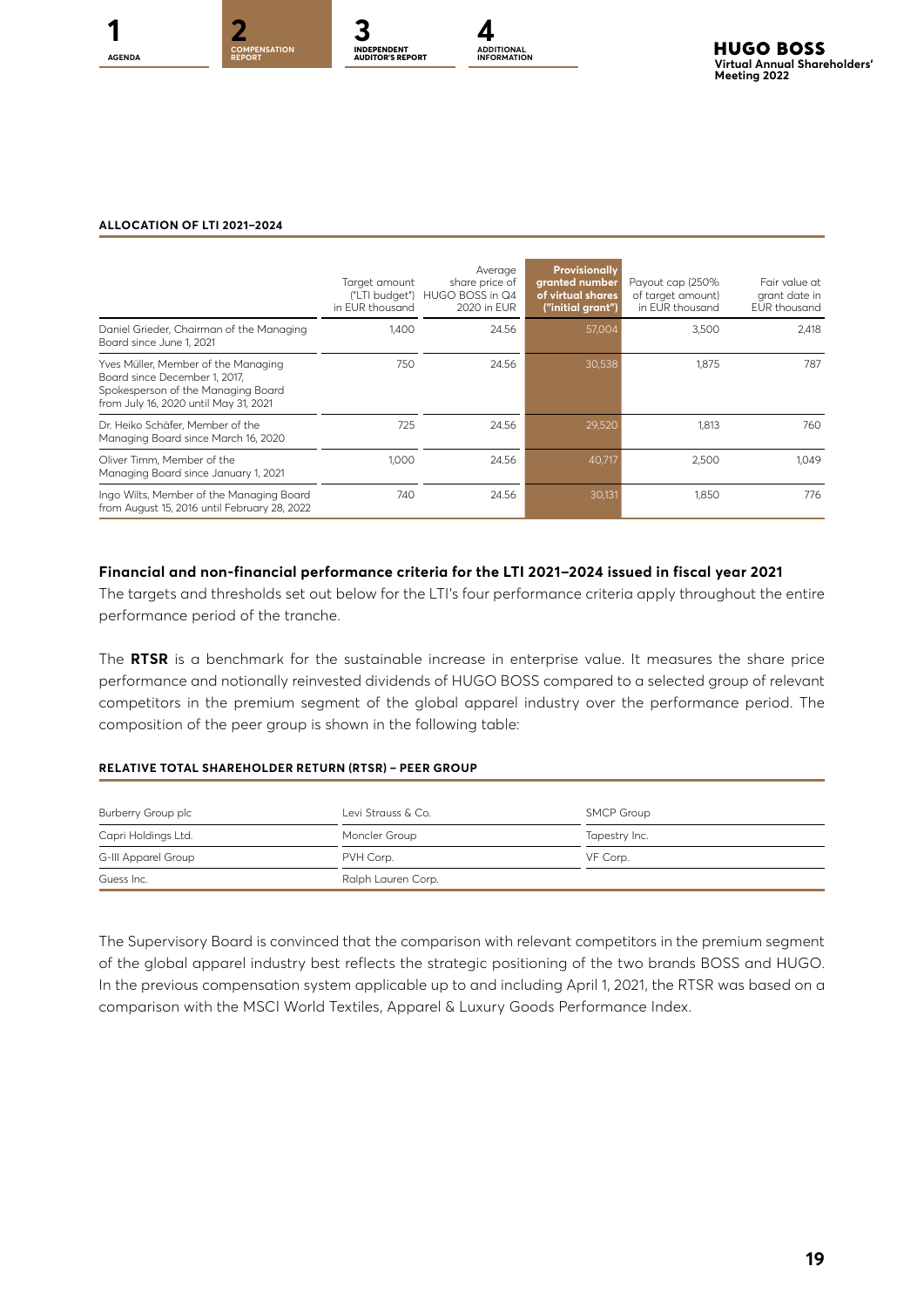



To **determine the target achievement level of the RTSR**, the TSR (share price performance and notionally reinvested dividends) of HUGO BOSS and the peer companies is determined for each year of the performance period. The TSR values of the individual companies are then ranked by size and assigned to percentile ranks. The average value of the percentile ranks of HUGO BOSS in the three years of the performance period determines the target achievement. If the 50th percentile (median) is achieved, i.e., HUGO BOSS is exactly in the middle of the ranking of the peer companies, target achievement corresponds to 100%. If the TSR of HUGO BOSS is in the 75th percentile or higher, i.e., HUGO BOSS is among the 25% best companies, target achievement is 200%. Higher percentile ranks do not lead to any further increase in target achievement. If the 25th percentile is achieved, target achievement corresponds to 50%. If the TSR of HUGO BOSS is below the 25th percentile, i.e., HUGO BOSS is among the bottom 25% of companies, target achievement is 0%. Target achievement between the specified targets (50%; 100%; 200%) is interpolated on a linear basis.

The **ROCE** represents the return on capital employed and is determined by dividing the EBIT by average capital invested.



#### **ROCE TARGET ACHIEVEMENT CORRIDOR FOR LTI TRANCHE 2021-2024**

The degree of **employee satisfaction** is measured by the "Employee Trust Index", part of an employee survey conducted annually by an independent institute. For the LTI 2018–2021 , the degree of employee satisfaction is also compared with the top 100 companies in Germany.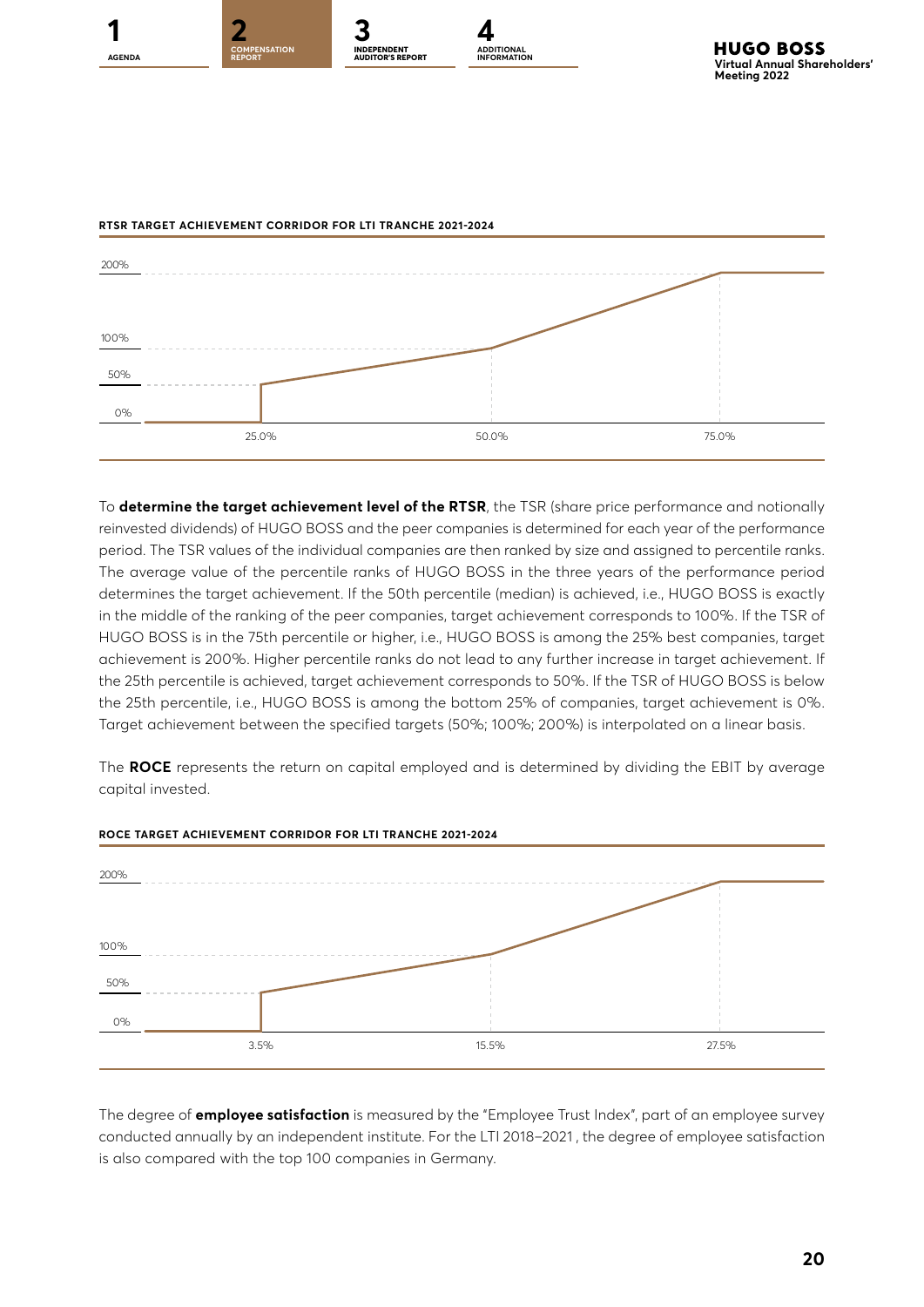





The **sustainability performance** is determined by the Company's ranking in the Dow Jones Sustainability Indices (DJSI) DJSI World and DJSI Europe, in which the sustainability performance of listed companies is assessed by an independent index provider.



#### **SUSTAINABILITY TARGET ACHIEVEMENT CORRIDOR FOR LTI TRANCHE 2021-2024**

**Target achievement for the performance criteria ROCE, employee satisfaction and sustainability performance** is measured for each fiscal year during the three-year performance period against the respective target value set before the start of the tranche and determined using of the above performance corridors.

The Supervisory Board sets a **target**, a **minimum target** and a **maximum target** for ROCE, employee satisfaction and sustainability in each case. If the target is reached, the target achievement is 100%. If the target value is greater than or equal to the maximum target, target achievement is 200%. A further increase in the target value does not lead to a further increase in the target achievement above 200%. When the minimum target is reached, target achievement is 50%. If the target value is below the minimum target, target achievement is 0%. Target achievement between the specified targets (50%; 100%; 200%) is interpolated on a linear basis.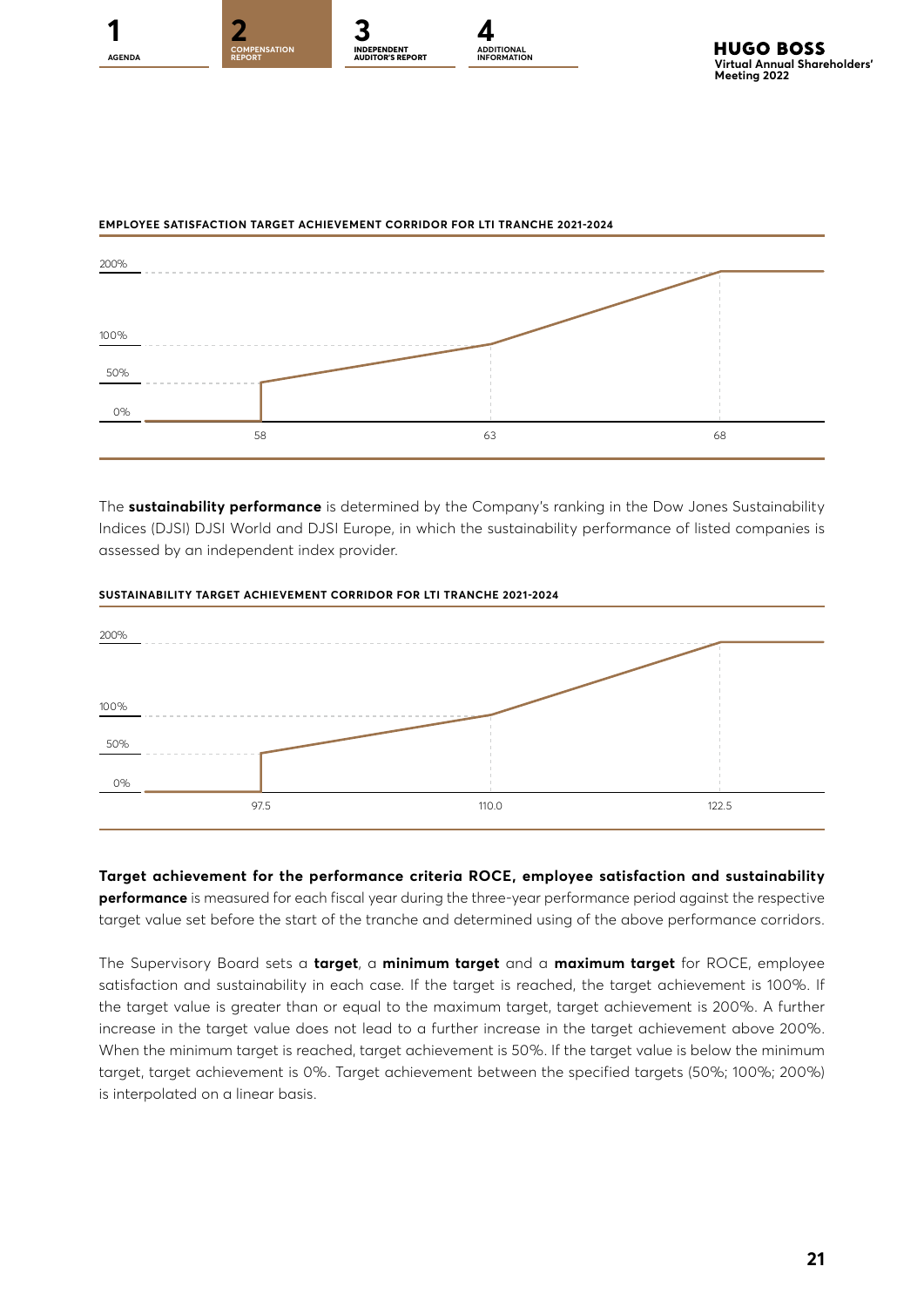

#### **Annual target achievement levels of the performance criteria for the LTI 2021–2024 issued in fiscal year 2021**

As shown, target achievement for the LTI's performance criteria is determined on an annual basis. For fiscal year 2021, the Supervisory Board has determined the following **target achievement for the LTI 2021–2024**:

#### **TARGET ACHIEVEMENT 2021 OF THE LTI 2021-2024 (ON A PRELIMINARY BASIS)**

| Target component           | Target<br>weighting | Target value<br>(based on target<br>achievement<br>of 100%) | Performance<br>corridor<br>(Min/Max) | Actual value<br>2021 | <b>Target</b><br>achievement<br>2021 |
|----------------------------|---------------------|-------------------------------------------------------------|--------------------------------------|----------------------|--------------------------------------|
| <b>RTSR</b>                | 33%                 | 50.0%                                                       | 25.0% to 75.0%                       | 100.0%               | 200%                                 |
| <b>ROCE</b>                | 33%                 | 15.5%                                                       | 3.5% to 27.5%                        | 15.2%                | 99%                                  |
| Employee satisfaction      | 17%                 | 63                                                          | 58 to 68                             | 71                   | 200%                                 |
| Sustainability performance | 17%                 | 110.0                                                       | 97.5 to 122.5                        | 144.1                | 200%                                 |
| <b>Total</b>               | 100%                |                                                             |                                      |                      | 166%                                 |

For fiscal year 2021, the **target achievement level** (on a preliminary basis) of the LTI 2021–2024 is 166%.

#### **Payout from the LTI 2018–2021 issued in fiscal year 2018**

The following table provides an overview of the **overall target achievement** of the LTI 2018–2021 awarded in fiscal year 2021 (payout in fiscal year 2022):

#### **FINAL TARGET ACHIEVEMENT LTI 2018–2021**

| Target component              | Target<br>weighting | Target<br>value (based<br>on target<br>achievement<br>of 100%) | Performance<br>corridor<br>(Min/Max) | Actual value<br>2018 | Actual value<br>2019 | Actual value<br>2020 | Actual value<br>(average)<br>2018-2020) | <b>Final target</b><br>achievement |
|-------------------------------|---------------------|----------------------------------------------------------------|--------------------------------------|----------------------|----------------------|----------------------|-----------------------------------------|------------------------------------|
| <b>RTSR</b>                   | 33%                 | 2.5%                                                           | (10.0)% to<br>15.0%                  | (17.1)%              | (54.8)%              | $(58.8)\%$           | $(43.6)\%$                              | 0%                                 |
| <b>ROCE</b>                   | 33%                 | 42.0%                                                          | 30.0% to<br>55.0%                    | 43.4%                | 35.3%                | 33.5%                | 37.4%                                   | 81%                                |
| Employee satisfaction         | 17%                 | 90                                                             | 80 to 100                            | 76                   | 78                   | 78                   | 77                                      | 0%                                 |
| Sustainability<br>performance | 17%                 | 105.0                                                          | 92.5 to 117.5                        | 125.0                | 111.6                | 130.3                | 122.3                                   | 200%                               |
| <b>Total</b>                  | 100%                |                                                                |                                      |                      |                      |                      |                                         | 60%                                |

The final target achievement level of the LTI 2018–2021 is 60%. The **individual payout amounts resulting from the LTI 2018–2021** (payout in fiscal year 2022) are as follows: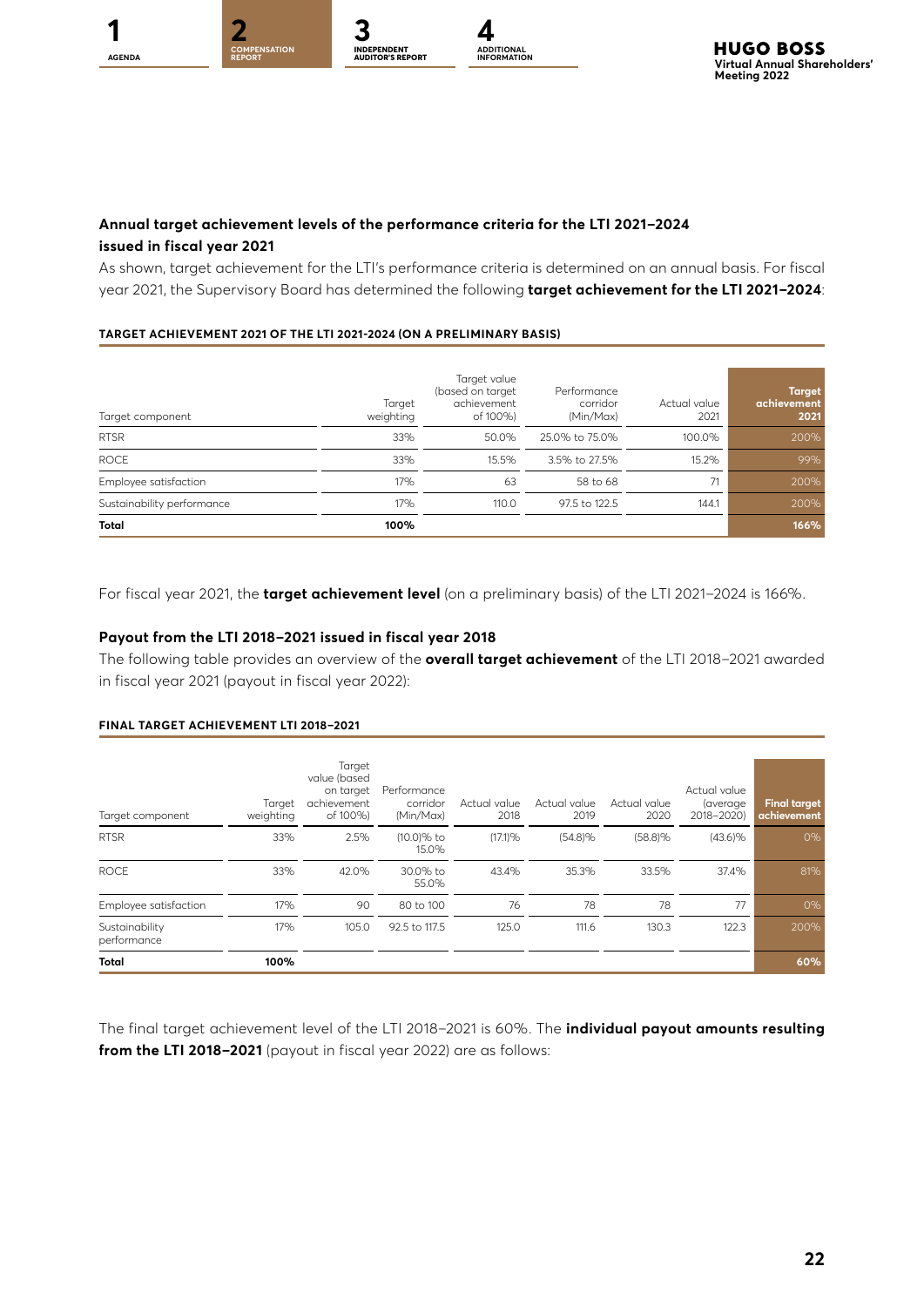



#### **PAYOUT FOR THE LTI 2018–2021**

|                                                                                                                                                                      | Target<br>amount<br>("LTI budget")<br>in FUR<br>thousand | Average<br>share price of<br><b>HUGO BOSS</b><br>in Q4 2017<br>in EUR | Provisionally<br>granted<br>number of<br>virtual shares<br>l"initial<br>grant") |     | Finally<br>granted<br>number of<br>Final target virtual shares<br>achievement ("Final Grant") | Average<br>share price of<br><b>HUGO BOSS</b><br>in Q4 2021<br>in EUR | Payout<br>amount<br>in EUR<br>thousand |
|----------------------------------------------------------------------------------------------------------------------------------------------------------------------|----------------------------------------------------------|-----------------------------------------------------------------------|---------------------------------------------------------------------------------|-----|-----------------------------------------------------------------------------------------------|-----------------------------------------------------------------------|----------------------------------------|
| <b>Members of the Managing Board</b><br>as of December 31, 2021                                                                                                      |                                                          |                                                                       |                                                                                 |     |                                                                                               |                                                                       |                                        |
| Yves Müller, Member of the<br>Managing Board since December 1, 2017,<br>Spokesperson of the Managing Board<br>from July 16, 2020 until May 31, 2021                  | 654                                                      | 72.19                                                                 | 9.062                                                                           | 60% | 5,465                                                                                         | 53.78                                                                 | 294                                    |
| Ingo Wilts, Member of the Managing<br>Board from August 15, 2016 until<br>February 28, 2022                                                                          | 638                                                      | 72.19                                                                 | 8,831                                                                           | 60% | 5,326                                                                                         | 53.78                                                                 | 286                                    |
| Former Members of the Managing Board                                                                                                                                 |                                                          |                                                                       |                                                                                 |     |                                                                                               |                                                                       |                                        |
| Mark Langer, Chairman of the<br>Managing Board from May 19, 2016<br>until July 15, 2020, Member of the<br>Managing Board from January 15, 2010<br>until May 18, 2016 | 900                                                      | 72.19                                                                 | 12,468                                                                          | 60% | 7,519                                                                                         | 53.78                                                                 | 404                                    |
| Total                                                                                                                                                                | 2,192                                                    |                                                                       | 30,361                                                                          |     | 18,310                                                                                        |                                                                       | 985                                    |

Daniel Grieder, Dr. Heiko Schäfer and Oliver Timm will not receive any payment from the LTI 2018–2021, as they were not yet members of the Managing Board in fiscal year 2018.

Under the separation agreement of September 2019, former member of the Managing Board Bernd Hake was entitled payments for the pro-rata earned tranches of the LTI 2018–2021, LTI 2019–2022 and LTI 2020–2023 totaling EUR 664 thousand, in accordance with the service agreement and the agreed severance payment cap, which became due on February 29, 2020.

#### **Total number of virtual shares outstanding at the end of fiscal year 2021**

The following overview shows the total number of **virtual shares (initial grant)** held by the members of the Managing Board at the end of fiscal year 2021:

#### **TOTAL NUMBER OF VIRTUAL SHARES (INITIAL GRANT) AT THE END OF FISCAL YEAR 2021** (IN UNITS)

|                                                                                                                                                     | I TI<br>2021-2024 | r T!<br>2020-2023 | T <br>2019-2022 | TΤ<br>2018-2021 | <b>Balance at the end</b><br>of fiscal year 2021 |
|-----------------------------------------------------------------------------------------------------------------------------------------------------|-------------------|-------------------|-----------------|-----------------|--------------------------------------------------|
| Daniel Grieder, Chairman of the<br>Managing Board since June 1, 2021                                                                                | 57.004            | 0                 |                 | Ω               | 57,004                                           |
| Yves Müller, Member of the Managing Board<br>since December 1, 2017, Spokesperson of the<br>Managing Board from July 16, 2020<br>until May 31, 2021 | 30,538            | 17,016            | 11,482          | 9,062           | 68,098                                           |
| Dr. Heiko Schäfer, Member of the<br>Managing Board since March 16, 2020                                                                             | 29,520            | 12.766            |                 | $\Omega$        | 42.286                                           |
| Oliver Timm, Member of the<br>Managing Board since January 1, 2021                                                                                  | 40.717            | $\Omega$          | Λ               | ∩               | 40,717                                           |
| Ingo Wilts, Member of the Managing Board<br>from August 15, 2016 until February 28, 2022                                                            | 30.131            | 17.745            | 11.666          | 8,831           | 68,373                                           |
| Total                                                                                                                                               | 187,910           | 47,527            | 23,148          | 17,893          | 276,478                                          |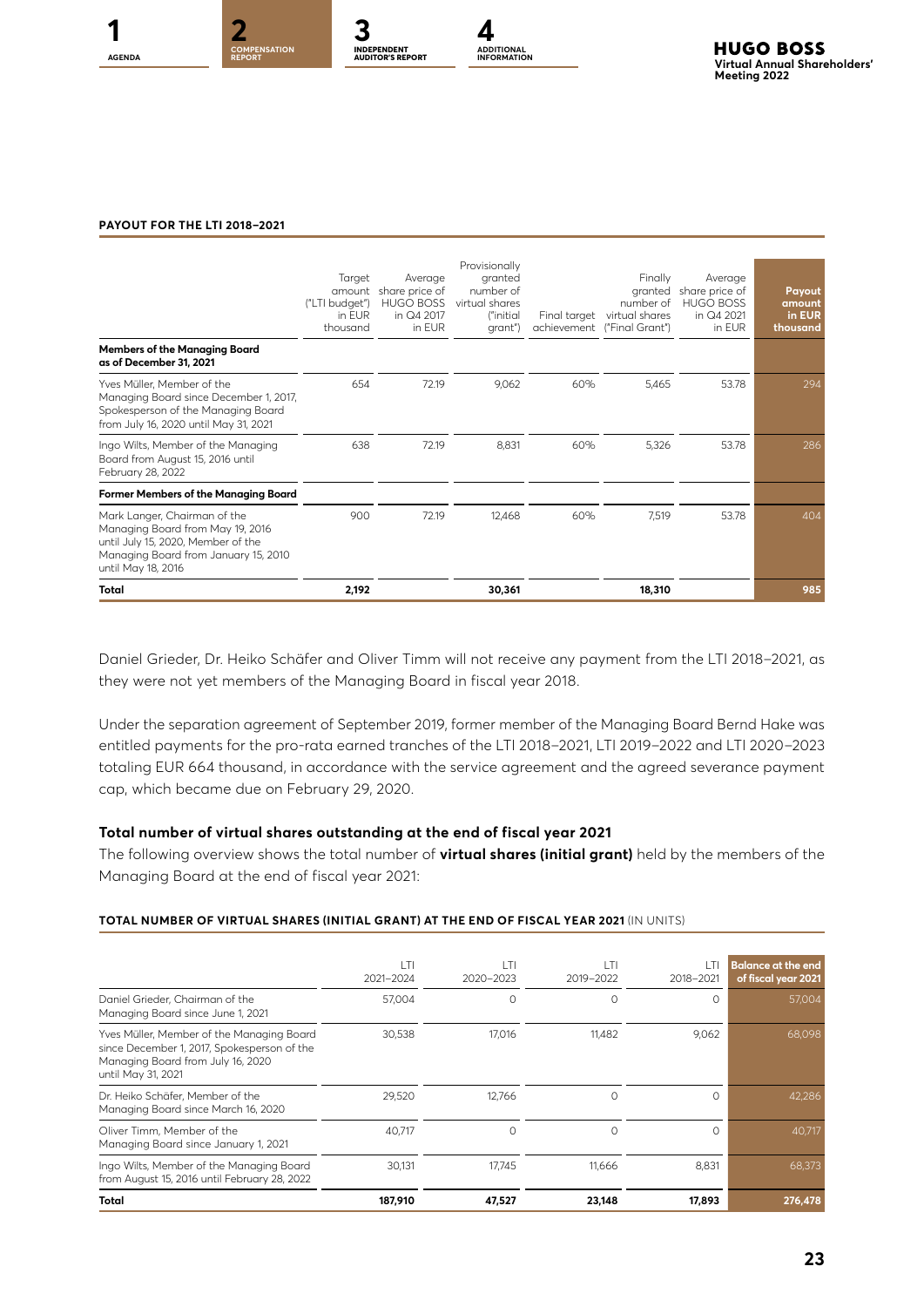

#### **Outlook on the financial and non-financial performance criteria of LTI 2022–2025**

The Supervisory Board is convinced that the four target components described above promote the **sustainable and long-term development of the Company**. For this reason, the four target components also apply to the LTI 2022–2025 to be issued in fiscal year 2022.

# **Special compensation (sign-on, bonuses)**

The compensation system does not provide for the possibility of special compensation for extraordinary performance, which may be granted at the discretion of the Supervisory Board. Under certain circumstances, it may be necessary to grant additional special compensation elements on a temporary basis. These involve one-off payments to new members of the Managing Board, for example to compensate for the loss of variable compensation from former employers, in order to attract the Managing Board member to HUGO BOSS **(sign-on)**. In addition, the Supervisory Board is able to compensate a member of the Managing Board in the event they take on additional responsibility on an interim basis for these temporary increased duties **(bonus)**. Any special compensation is limited in its amount, as it falls under the maximum compensation defined in section III in accordance with Sec. 87a (1) sentence 2 No. 1 AktG.

Following the departure of Mark Langer in July 2020, Yves Müller, in addition to his role as Chief Financial Officer, also assumed the position of **Spokesperson of the Managing Board** and was thus responsible for part of Mark Langer's former duties (Corporate Strategy, Corporate Communication, Group's own retail business, and Wholesale). These responsibilities were then handed over again when Oliver Timm joined the Managing Board on January 1, 2021, (handover of the Group's own retail business and Wholesale) and when Daniel Grieder joined as Chairman of the Managing Board (CEO) on June 1, 2021 (handover of Corporate Strategy and Corporate Communication). Against this backdrop, the Supervisory Board had decided to grant a performance-related **bonus** of up to EUR 600 thousand for the additional duties and responsibilities, at the sole discretion of the Supervisory Board. Non-financial criteria were chosen for the performance assessment in the form of successful performance of the office of Spokesperson and a smooth handover to Daniel Grieder. A partial amount of EUR 200 thousand was already paid out in fiscal year 2020. Following the handover of Yves Müller to Daniel Grieder, the Supervisory Board, on the recommendation of the Personnel Committee, determined a maximum target achievement of 100% and therefore a total bonus of EUR 600 thousand in view of the excellent work and smooth handover. The remaining EUR 400 thousand was paid out in fiscal year 2021.

The Supervisory Board also decided to grant a **one-off payment (sign-on)** of EUR 500 thousand to Oliver Timm, who has been a member of the Managing Board since January 1, 2021. This serves to partially **compensate for the loss of variable compensation components** (restricted stock units) from his former employer. A partial amount of EUR 300 thousand was already paid out in fiscal year 2021. A further EUR 100 thousand will be paid out in each of the fiscal years 2022 and 2023.

# **Malus and clawback regulations**

Under the current compensation system, the service agreements of the members of the HUGO BOSS Managing Board shall contain malus and clawback regulations that enable the Supervisory Board, under certain conditions, to reduce **variable compensation components that have not yet been paid out (malus)** or **to reclaim variable compensation components that have already been paid out (clawback)**. The Supervisory Board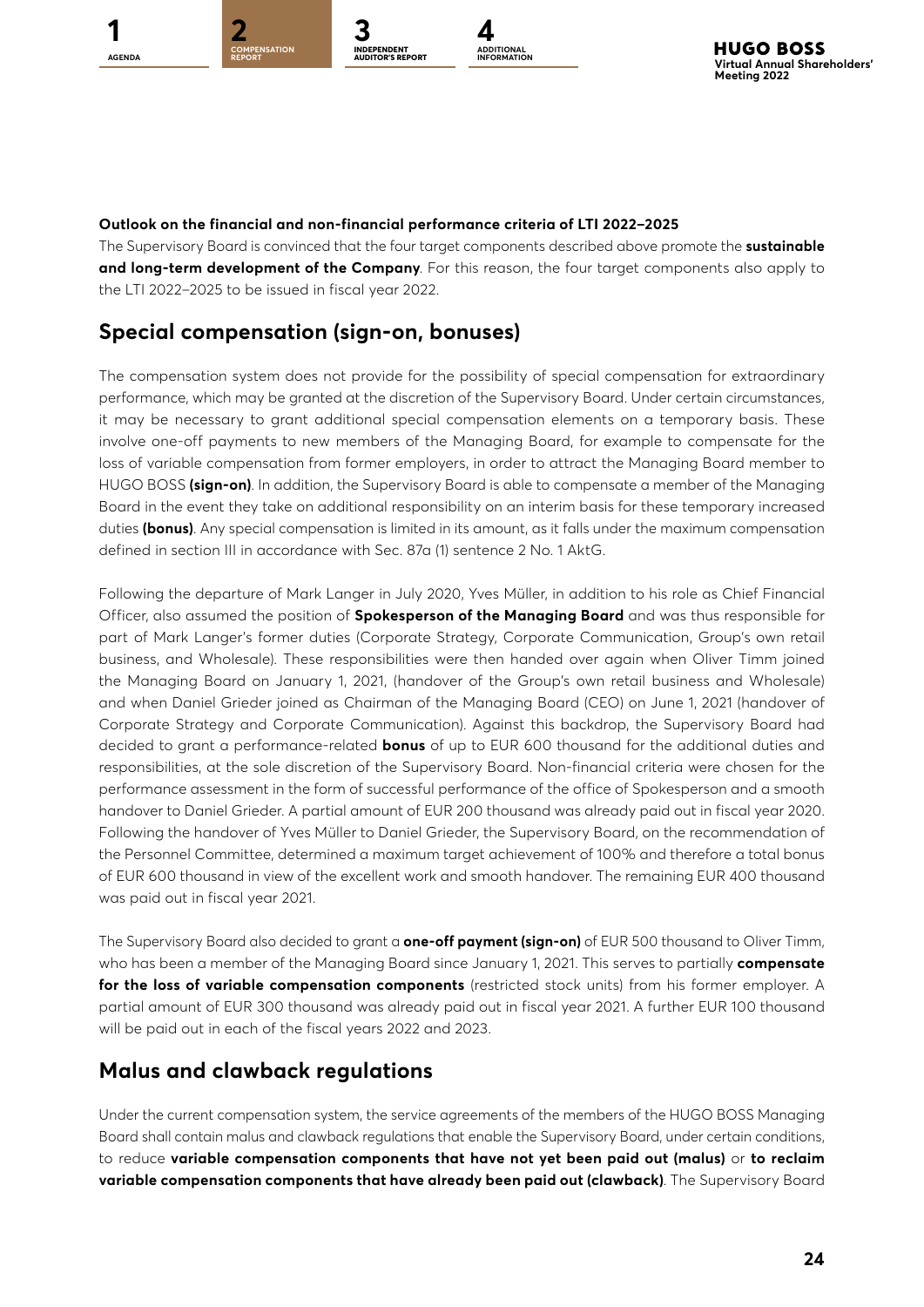

is therefore able, at its reasonable discretion, to withhold or reclaim part or all of the variable compensation if the member of the Managing Board is in breach of a material obligation to exercise due diligence within the meaning of Sec. 93 AktG, a material obligation under the service agreement or of the essential rules and conduct principles laid down in the Company's Code of Conduct (compliance malus and compliance clawback). The Supervisory Board is also entitled to claim back a variable compensation that has already been paid if it becomes apparent after the payment that the audited and approved consolidated annual financial statements on which the calculation of the amount of the payment was based were incorrect and therefore had to be corrected in accordance with the relevant accounting rules (performance clawback).

In fiscal year 2021, the Supervisory Board **did not make use** of the option to reduce or reclaim variable compensation components.

# **Share Ownership Guidelines**

The Share Ownership Guidelines (SOG) are an essential part of the Managing Board compensation system. In order to further align the interests of the Managing Board and shareholders, the SOG are intended to oblige the members of the Managing Board to **buy and hold shares in HUGO BOSS AG**. The size of the share ownership obligation (SOG target) is measured based on the individual gross base salary of each member of the Managing Board. The Chairman of the Managing Board must invest two times and all other ordinary members of the Managing Board must invest one time their gross basic compensation and maintain these shares for the entire duration of their Managing Board activities.

The required number of shares must be held within five years, with the **required number of shares** being built up on a linear basis and reviewed annually by the Group General Counsel at the end of each year. The annual minimum holding may be exceeded at any time. The rules and time limits of the Market Abuse Regulation must be observed when buying and selling the shares.

According to the compensation system, **the number of shares to be held** is determined based on the average closing price of the HUGO BOSS shares in Deutsche Börse's Xetra trading in the month prior to the appointment of the respective member of the Managing Board or prior to the respective last adjustment of the basic salary of the Managing Board member.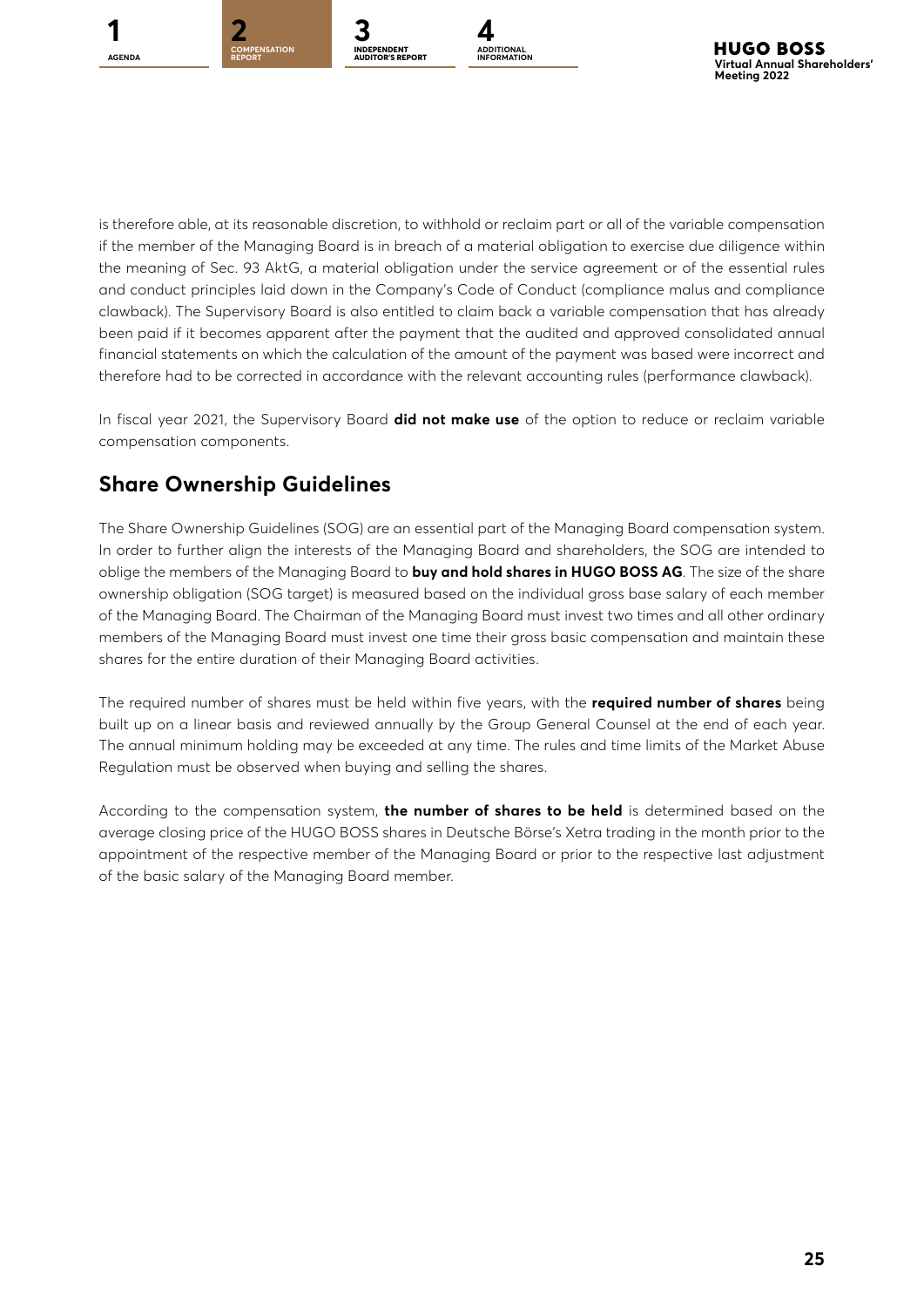

The members of the Managing Board are entitled to contribute any **existing pre-held shares**. The following table shows the **shares held** by the members of the Managing Board as of December 31, 2021:

#### **SHARE OWNERSHIP OF THE MANAGING BOARD MEMBERS**

|                                                                                                                                                     | Contributed<br>existing pre-held<br>shares acquired<br>prior to Managing<br>Board activity | Shares<br>acquired during<br>Managing Board<br>activity | Number of shares<br>as of December 31,<br>2021 | <b>XETRA</b><br>closing price on<br>December 30.<br>2021 | <b>Total value of</b><br>shares as of<br>December 31,<br><b>2021 (in EUR)</b><br>thousand) |
|-----------------------------------------------------------------------------------------------------------------------------------------------------|--------------------------------------------------------------------------------------------|---------------------------------------------------------|------------------------------------------------|----------------------------------------------------------|--------------------------------------------------------------------------------------------|
| Daniel Grieder, Chairman of the<br>Managing Board since June 1, 2021                                                                                | 40.000                                                                                     | 31,000                                                  | 71.000                                         | 53.50                                                    | 3,799                                                                                      |
| Yves Müller, Member of the Managing<br>Board since December 1, 2017.<br>Spokesperson of the Managing Board<br>from July 16, 2020 until May 31, 2021 | $\Omega$                                                                                   | 16.000                                                  | 16.000                                         | 53.50                                                    | 856                                                                                        |
| Dr. Heiko Schäfer, Member of the<br>Managing Board since March 16, 2020                                                                             | 1.500                                                                                      | 8.430                                                   | 9,930                                          | 53.50                                                    | 531                                                                                        |
| Oliver Timm, Member of the<br>Managing Board since January 1, 2021                                                                                  | 1.333                                                                                      | 16,500                                                  | 17.833                                         | 53.50                                                    | 954                                                                                        |
| Ingo Wilts, Member of the Managing Board<br>from August 15, 2016 until February 28, 2022                                                            | 0                                                                                          | 5,350                                                   | 5,350                                          | 53.50                                                    | 286                                                                                        |
| Total                                                                                                                                               | 42,833                                                                                     | 77,280                                                  | 120,113                                        | 53.50                                                    | 6,426                                                                                      |

## **Maximum compensation**

**MAXIMUM LIMITS OF COMPENSATION** (LIMITATION OF VARIABLE COMPENSATION AND MAXIMUM COMPENSATION)

| <b>Compensation component</b>    | Cap                                                                                             |  |  |  |  |
|----------------------------------|-------------------------------------------------------------------------------------------------|--|--|--|--|
| Short-term variable compensation | 150% of the target amount                                                                       |  |  |  |  |
| Long-term variable compensation  | 250% of the target amount                                                                       |  |  |  |  |
| Maximum compensation             | Chairman of the Managing Board: EUR 11,000,000<br>Ordinary Managing Board member: EUR 5,500,000 |  |  |  |  |

The compensation of the members of the Managing Board is limited in two respects. Firstly, the **performancerelated components are subject to maximum limits**, which amount to 150% of the target amount for the STI and 250% for the LTI. These limits were complied with in all cases with respect to the performance-related compensation awarded and due in fiscal year 2021, as shown in the following table: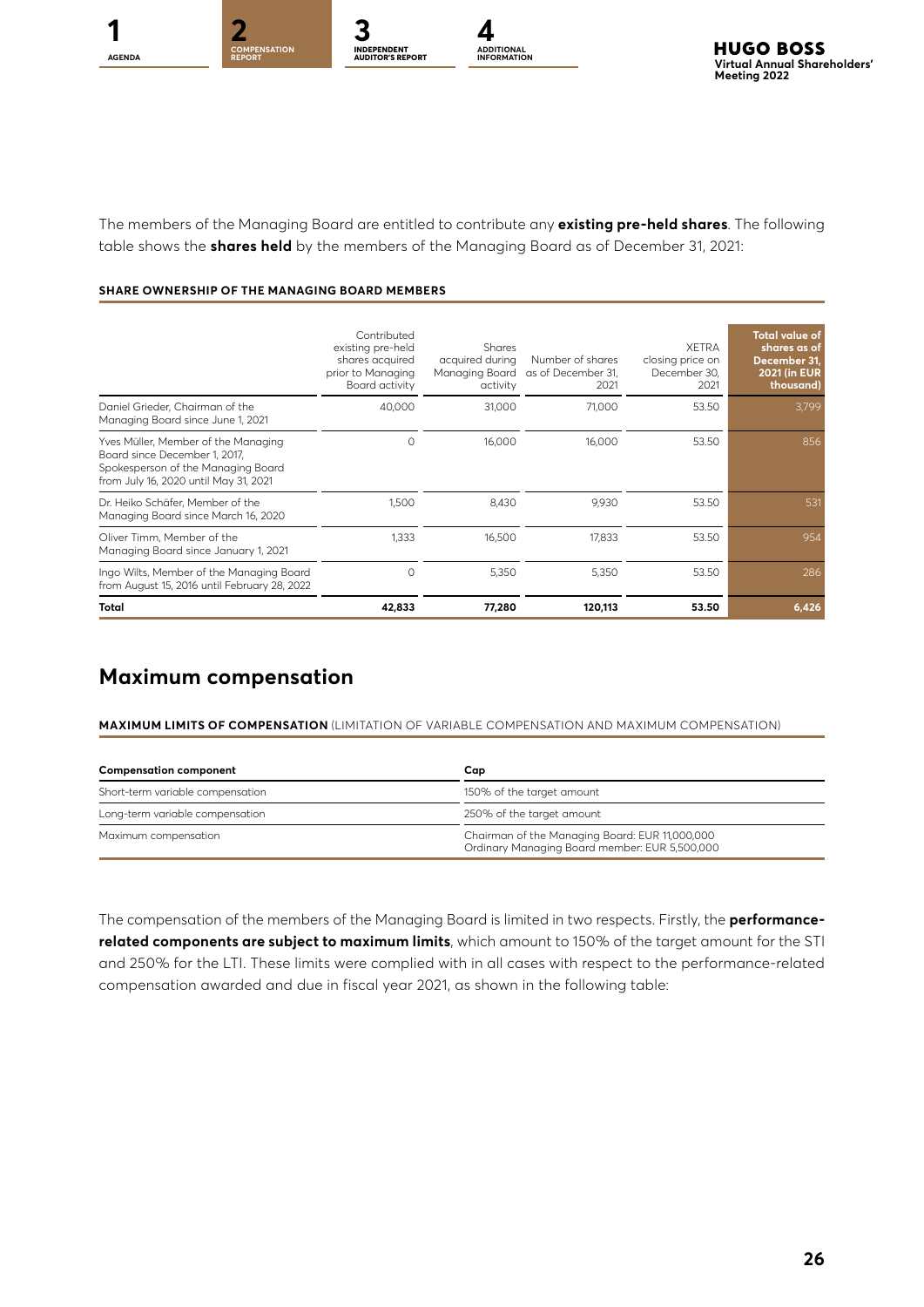

#### **Compliance with the maximum compensation for the performance-related compensation of the Managing Board awarded and due in fiscal year 2021**

|                                     |                 | <b>Daniel Grieder</b><br>Chairman of the<br>Managing Board<br>(since June 1, 2021) |       |                                                                                                        | <b>Yves Müller</b><br>Member of the Managing Board<br>(since December 1, 2017)<br>Spokesperson of the<br>Managing Board<br>(from July 16, 2020 until May 31, 2021) |       |                                                                                                                                                                                  | Dr. Heiko Schäfer<br>Member of the<br>Managing Board<br>(since March 16, 2020) |       |        |
|-------------------------------------|-----------------|------------------------------------------------------------------------------------|-------|--------------------------------------------------------------------------------------------------------|--------------------------------------------------------------------------------------------------------------------------------------------------------------------|-------|----------------------------------------------------------------------------------------------------------------------------------------------------------------------------------|--------------------------------------------------------------------------------|-------|--------|
| (in EUR thousand)                   |                 | <b>Target</b><br>compen-<br>sation                                                 | Max.  | Payout                                                                                                 | <b>Target</b><br>compen-<br>sation                                                                                                                                 | Max.  | Payout                                                                                                                                                                           | <b>Target</b><br>compen-<br>sation                                             | Max.  | Payout |
| Short-term variable<br>compensation | STI 2021        | 875                                                                                | 1,313 | 1,212                                                                                                  | 500                                                                                                                                                                | 750   | 693                                                                                                                                                                              | 500                                                                            | 750   | 693    |
| Long-term variable<br>compensation  | T <br>2018-2021 |                                                                                    |       |                                                                                                        | 654                                                                                                                                                                | 1,635 | 294                                                                                                                                                                              |                                                                                |       |        |
|                                     |                 | Oliver Timm<br>Member of the<br>Managing Board<br>(since January 1, 2021)          |       | <b>Ingo Wilts</b><br>Member of the<br>Managing Board<br>(from August 15, 2016 until February 28, 2022) |                                                                                                                                                                    |       | <b>Mark Langer</b><br>Chairman of the<br>Managing Board<br>(from May 19, 2016 until July 15, 2020)<br>Member of the Managing Board<br>(from January 15, 2010 until May 18, 2016) |                                                                                |       |        |
|                                     |                 | <b>Target</b><br>compen-<br>sation                                                 | Max.  | Payout                                                                                                 | <b>Target</b><br>compen-<br>sation                                                                                                                                 | Max.  | Payout                                                                                                                                                                           | <b>Target</b><br>compen-<br>sation                                             | Max.  | Payout |
| Short-term variable<br>compensation | STI 2021        | 650                                                                                | 975   | 900                                                                                                    | 490                                                                                                                                                                | 735   | 679                                                                                                                                                                              | 750                                                                            | 7251  | 725    |
| Long-term variable<br>compensation  | T <br>2018-2021 |                                                                                    |       |                                                                                                        | 638                                                                                                                                                                | 1,594 | 286                                                                                                                                                                              | 900                                                                            | 2,250 | 404    |

**1** In accordance with the separation agreement of April 2020.

Secondly, in accordance with Sec. 87a (1) sentence 2 No. 1 AktG, the Supervisory Board has determined a **maximum compensation** that limits the total amount actually payable for the compensation awarded for a particular fiscal year, consisting of basic compensation, fringe benefits, expenses for the pension commitment, any special compensation and short-term variable and long-term variable compensation. This maximum compensation can only be reviewed retrospectively once payment has been made from the LTI tranche issued in the respective fiscal year.

The **maximum compensation valid** for fiscal year 2021 is EUR 11.0 million for the Chairman of the Managing Board and EUR 5.5 million for the ordinary members of the Managing Board. Compliance with the maximum compensation for fiscal year 2021 can only be reported in the compensation report for fiscal year 2024, since the final payout for the LTI 2021–2024 depends on the share price performance of HUGO BOSS in the fourth quarter of 2024.

### **Compensation-related legal matters**

#### **Regulations for the termination of Managing Board activity**

In the event of premature termination of the service agreement (in the absence of due cause for terminating the service agreement by the Company), the respective member of the Managing Board is entitled to a **severance payment** which is always limited to the amount of the total compensation, including fringe benefits, for a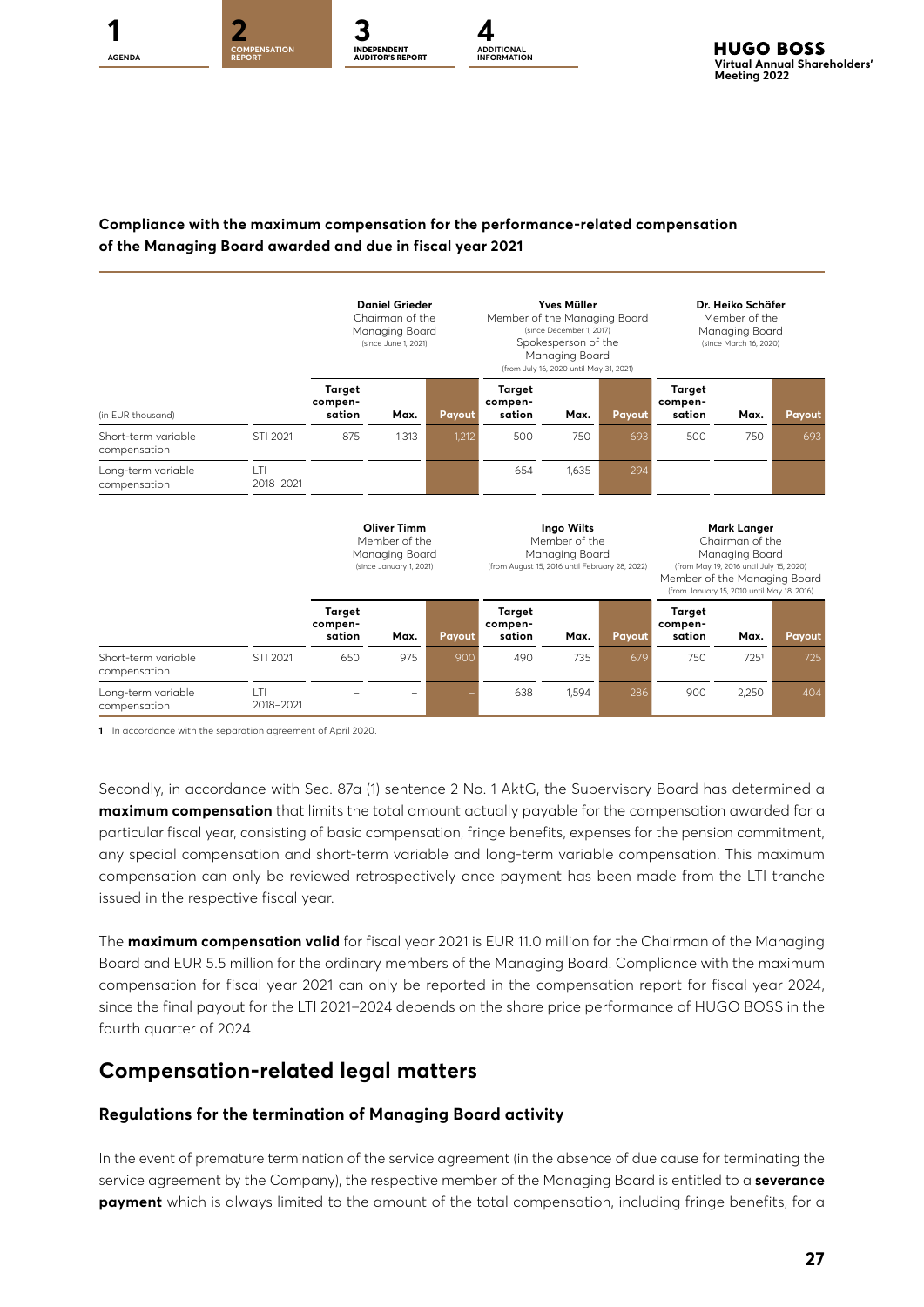





period of 24 months, but is not compensated more than the remaining term of the agreement ("severance payment cap"). In the current Managing Board agreements, the period for calculating the severance pay varies, but in no case exceeds 24 months. When agreements are extended, the severance pay scheme is also standardized for all members of the Managing Board. For these purposes, the total compensation is calculated on the basis of the total compensation received for the last full fiscal year and, where appropriate, on the basis of the predicted total compensation for the current fiscal year. In the event of termination of a Managing Board agreement, the payment of any outstanding variable compensation components is made in accordance with the originally agreed targets and comparison parameters and according to the due dates or holding periods specified in the agreement.

The service agreements do not provide for any severance payment in the event of premature termination of the service agreement for due cause for which the respective member of the Managing Board is responsible. In the event of regular termination, the service agreements do not include a severance payment scheme.

The service agreements with the members of the Managing Board Yves Müller, Dr. Heiko Schäfer and Ingo Wilts contain a provision under which, in the event of a **change of control** (acquisition of more than 30% of the voting rights in HUGO BOSS AG), the respective member of the Managing Board is granted an extraordinary right to termination and, if the service agreement is indeed terminated, a severance payment to the respective member of the Managing Board. In principle, the amount of severance pay corresponds to the severance payment to be made in the event of the service agreement being terminated prematurely and is therefore subject to the same severance payment cap. The agreements of Daniel Grieder and Oliver Timm do not provide for any corresponding provisions for a change of control.

For new appointments or extension agreements with members of the Managing Board, provisions for a change of control are waived for all members of the Managing Board. There are no other compensation agreements.

#### **Post-contractual non-compete clause**

A **post-contractual non-compete clause** has been agreed for the members of the Managing Board. For a period of 12 months after termination of the service agreement, members of the Managing Board are not entitled, directly or indirectly, to work for or to form or invest in any other company in the area of premium or luxury brand fashion and/or accessories. This post-contractual non-compete clause applies to the countries in which HUGO BOSS and the affiliated companies of HUGO BOSS within the meaning of Sec. 15 et seq. AktG are operating at the time of termination of the service agreement. HUGO BOSS is obliged to pay the member of the Managing Board a monthly amount of one twenty-fourth (Daniel Grieder, Oliver Timm) or one twelfth (Yves Müller, Dr. Heiko Schäfer, Ingo Wilts) of the annual target compensation (basic compensation as well as STI and LTI with a respective target achievement of 100% each) for the duration of this post-contractual non-compete clause.

For new appointments or extension agreements, the regulations are standardized and an agreement is reached for any severance payments to be credited to the payment for the post-contractual non-compete clause.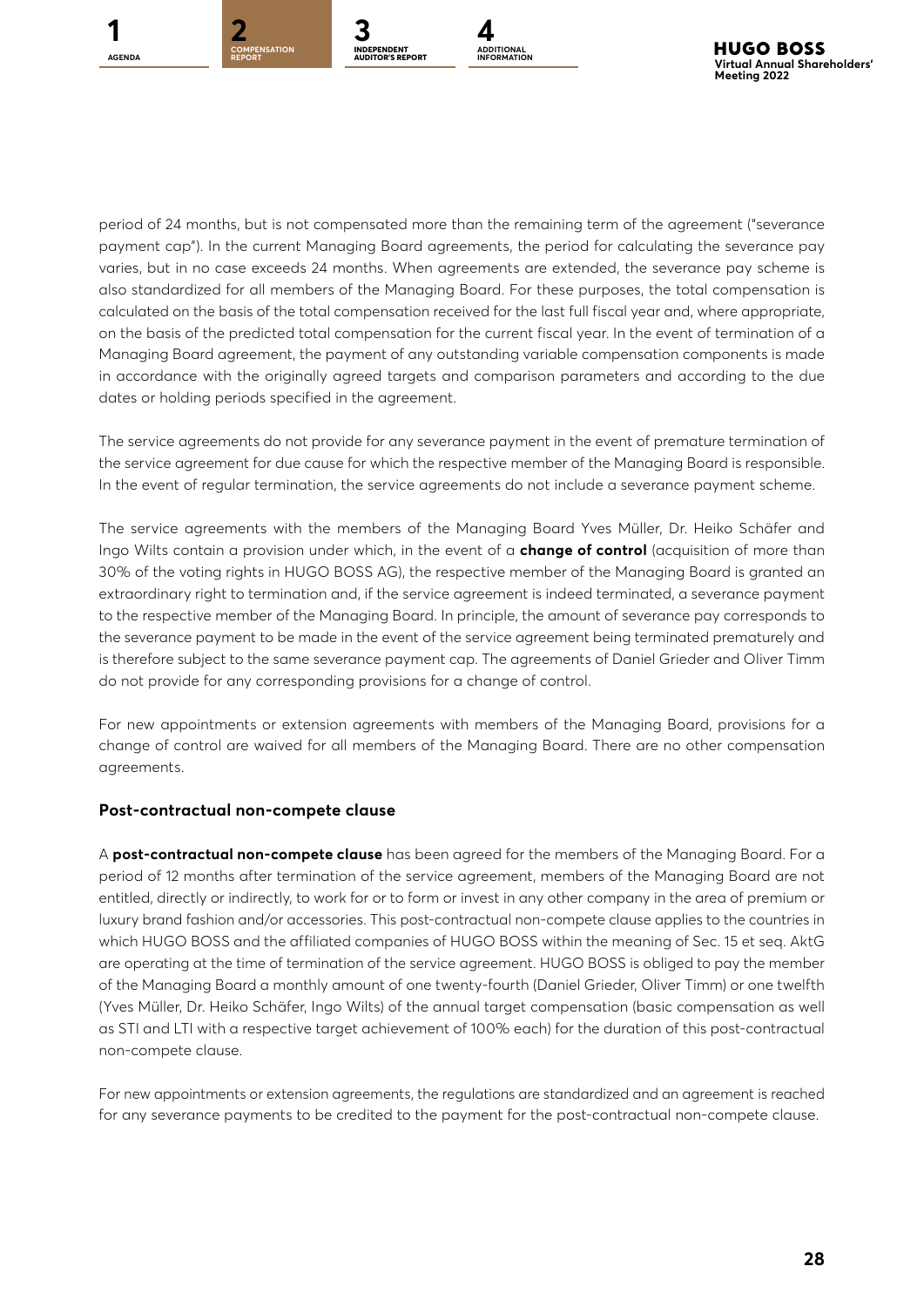

# **Individualized disclosure of the compensation of the Managing Board**

#### **Compensation awarded and due to current members of the Managing Board in the past fiscal year pursuant to Sec. 162 AktG**

The following table shows the non-performance-related and performance-related compensation components awarded and due to **current members of the Managing Board** (active as of December 31, 2021) in the past fiscal year, including the respective relative share in accordance with Sec. 162 AktG. These include the basic compensation paid in the fiscal year, the fringe benefits accrued in the fiscal year, the pension allowance paid in the fiscal year, the STI 2021 awarded in fiscal year 2021 (payout in fiscal year 2022), the LTI 2018–2021 awarded in fiscal year 2021 (payout in fiscal year 2022), and any special compensation.

|                           |                              | <b>Daniel Grieder</b><br>Chairman of the Managing Board<br>(since June 1, 2021) |                |                    |                          | <b>Yves Müller</b><br>Member of the Managing Board<br>(since December 1, 2017)<br>Spokesperson of the Managing Board<br>(from July 16, 2020 until May 31, 2021) |          |                    |         |
|---------------------------|------------------------------|---------------------------------------------------------------------------------|----------------|--------------------|--------------------------|-----------------------------------------------------------------------------------------------------------------------------------------------------------------|----------|--------------------|---------|
|                           |                              | 2021                                                                            |                | 2020               |                          | 2021                                                                                                                                                            |          | 2020               |         |
|                           |                              | in EUR<br>thousand                                                              | in $%$         | in FUR<br>thousand | in $%$                   | in EUR<br>thousand                                                                                                                                              | in $%$   | in EUR<br>thousand | in %    |
| Fixed compensation        | <b>Basic</b><br>compensation | 758                                                                             | 37             |                    | -                        | 750                                                                                                                                                             | 35       | 641                | 50      |
|                           | Fringe benefits              | 68                                                                              | $\overline{3}$ |                    | -                        | 30                                                                                                                                                              |          | 13                 | 1       |
|                           | Pension<br>allowance         | 0                                                                               | $\overline{O}$ |                    |                          | $\Omega$                                                                                                                                                        | $\Omega$ | $\circ$            | $\circ$ |
| Total                     |                              | 826                                                                             | 41             |                    | -                        | 780                                                                                                                                                             | 36       | 654                | 51      |
| Short-term incentive      | STI 2021                     | 1,212                                                                           | 59             |                    | -                        | 693                                                                                                                                                             | 32       | $\circ$            | $\circ$ |
|                           | STI 2020                     | 0                                                                               | $\Omega$       |                    | $\overline{\phantom{0}}$ | $\Omega$                                                                                                                                                        | $\Omega$ | 411                | 32      |
| Long-term incentive       | LTI 2018-2021                | $\circ$                                                                         | $\Omega$       |                    | $\overline{\phantom{m}}$ | 294                                                                                                                                                             | 14       | 0                  | $\circ$ |
|                           | LTI 2017-2020                | $\circ$                                                                         | $\circ$        |                    | -                        | $\Omega$                                                                                                                                                        | $\Omega$ | 12                 | 1       |
| <b>Total</b>              |                              | 1,212                                                                           | 59             |                    | -                        | 986                                                                                                                                                             | 46       | 423                | 33      |
| Other                     | Special<br>compensation      | 0                                                                               | $\circ$        |                    | -                        | 400                                                                                                                                                             | 18       | 200                | 16      |
| <b>Total compensation</b> |                              | 2,038                                                                           | 100<br>-       |                    |                          | 2,166                                                                                                                                                           | 100      | 1,277              | 100     |

#### **COMPENSATION AWARDED AND DUE**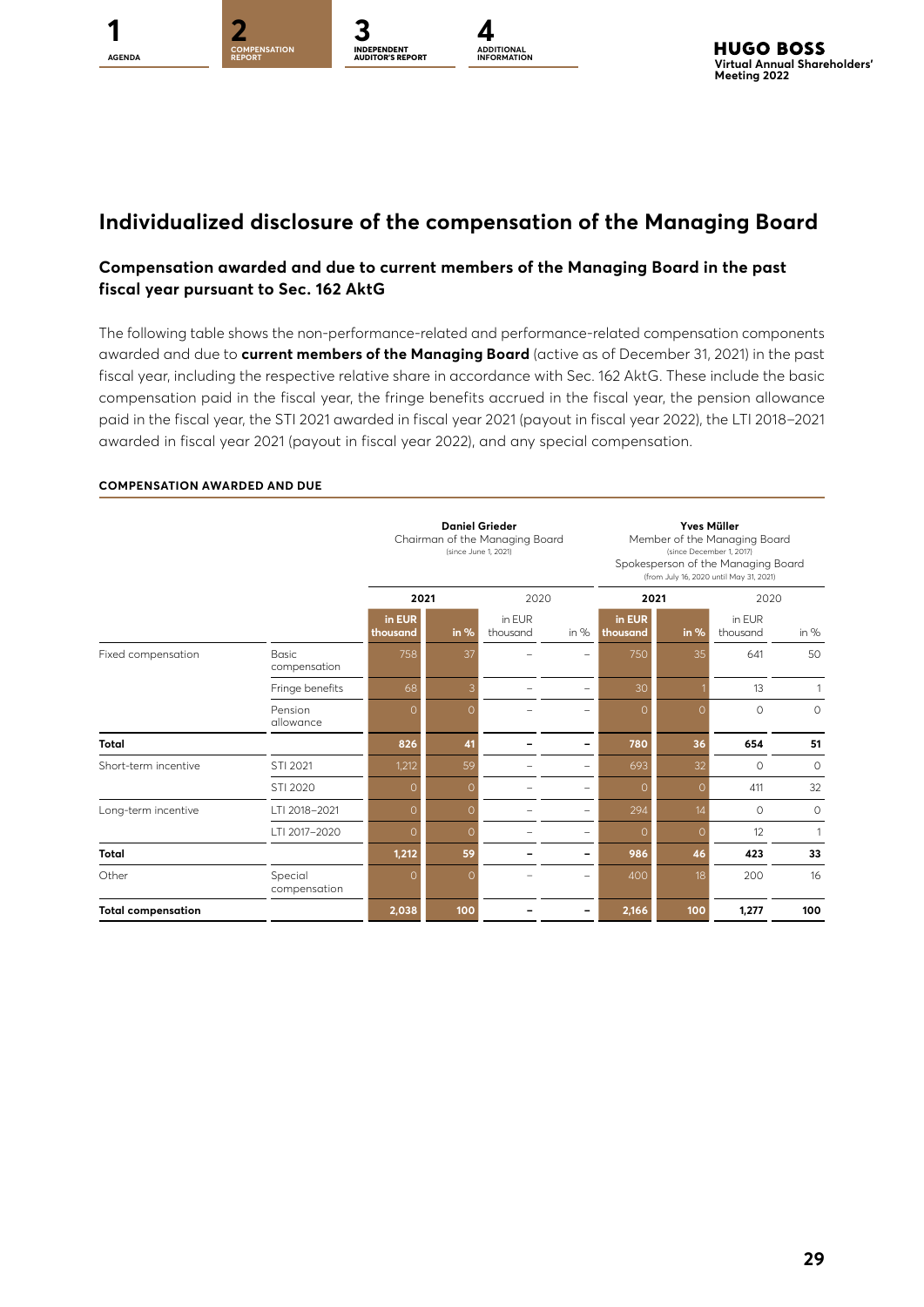

|                           |                              |                    | Dr. Heiko Schäfer<br>Member of the Managing Board<br>(since March 16, 2020) |                    |         |                    | <b>Oliver Timm</b><br>Member of the Managing Board<br>(since January 1, 2021) |                    |        |  |
|---------------------------|------------------------------|--------------------|-----------------------------------------------------------------------------|--------------------|---------|--------------------|-------------------------------------------------------------------------------|--------------------|--------|--|
|                           |                              | 2021               |                                                                             | 2020               |         | 2021               |                                                                               | 2020               |        |  |
|                           |                              | in EUR<br>thousand | in $%$                                                                      | in EUR<br>thousand | in $%$  | in EUR<br>thousand | in $%$                                                                        | in EUR<br>thousand | in $%$ |  |
| Fixed compensation        | <b>Basic</b><br>compensation | 725                | 50                                                                          | 509                | 57      | 750                | 38                                                                            |                    |        |  |
|                           | Fringe benefits              | 19                 |                                                                             | 5                  | 1       | 45                 | 2                                                                             |                    |        |  |
|                           | Pension<br>allowance         | 0                  | $\Omega$                                                                    | $\circ$            | $\circ$ | 0                  | $\Omega$                                                                      |                    |        |  |
| Total                     |                              | 744                | 52                                                                          | 515                | 57      | 795                | 40                                                                            |                    |        |  |
| Short-term incentive      | STI 2021                     | 693                | 48                                                                          | $\circ$            | $\circ$ | 900                | 45                                                                            |                    |        |  |
|                           | STI 2020                     | $\Omega$           | $\Omega$                                                                    | 386                | 43      | $\Omega$           | ი                                                                             |                    |        |  |
| Long-term incentive       | LTI 2018-2021                | $\Omega$           | $\Omega$                                                                    | $\circ$            | $\circ$ | $\Omega$           | 0                                                                             |                    |        |  |
|                           | LTI 2017-2020                | $\circ$            | $\Omega$                                                                    | $\circ$            | 0       | $\Omega$           | 0                                                                             |                    |        |  |
| Total                     |                              | 693                | 48                                                                          | 386                | 43      | 900                | 45                                                                            |                    |        |  |
| Other                     | Special<br>compensation      | $\Omega$           | $\overline{O}$                                                              | $\circ$            | $\circ$ | 300                | 15                                                                            |                    |        |  |
| <b>Total compensation</b> |                              | 1,436              | 100                                                                         | 901                | 100     | 1,995              | 100                                                                           |                    |        |  |

#### **Ingo Wilts**

Member of the Managing Board (from August 15, 2016 until February 28, 2022)

|                           |                              |                    | 2021     | 2020               |          |
|---------------------------|------------------------------|--------------------|----------|--------------------|----------|
|                           |                              | in EUR<br>thousand | in %     | in EUR<br>thousand | in $%$   |
| Fixed compensation        | <b>Basic</b><br>compensation | 725                | 42       | 653                | 52       |
|                           | Fringe benefits              | 22                 |          | 12                 | 1        |
|                           | Pension<br>allowance         | $\Omega$           | $\Omega$ |                    | $\circ$  |
| <b>Total</b>              |                              | 747                | 44       | 665                | 53       |
| Short-term incentive      | STI 2021                     | 679                | 40       | $\Omega$           | $\circ$  |
|                           | STI 2020                     | $\Omega$           | $\Omega$ | 434                | 34       |
| Long-term incentive       | LTI 2018-2021                | 286                | 17       | $\Omega$           | $\circ$  |
|                           | LTI 2017-2020                | $\Omega$           | $\Omega$ | 161                | 13       |
| <b>Total</b>              |                              | 965                | 56       | 595                | 47       |
| Other                     | Special<br>compensation      | $\Omega$           | $\Omega$ | $\Omega$           | $\Omega$ |
| <b>Total compensation</b> |                              | 1,712              | 100      | 1,261              | 100      |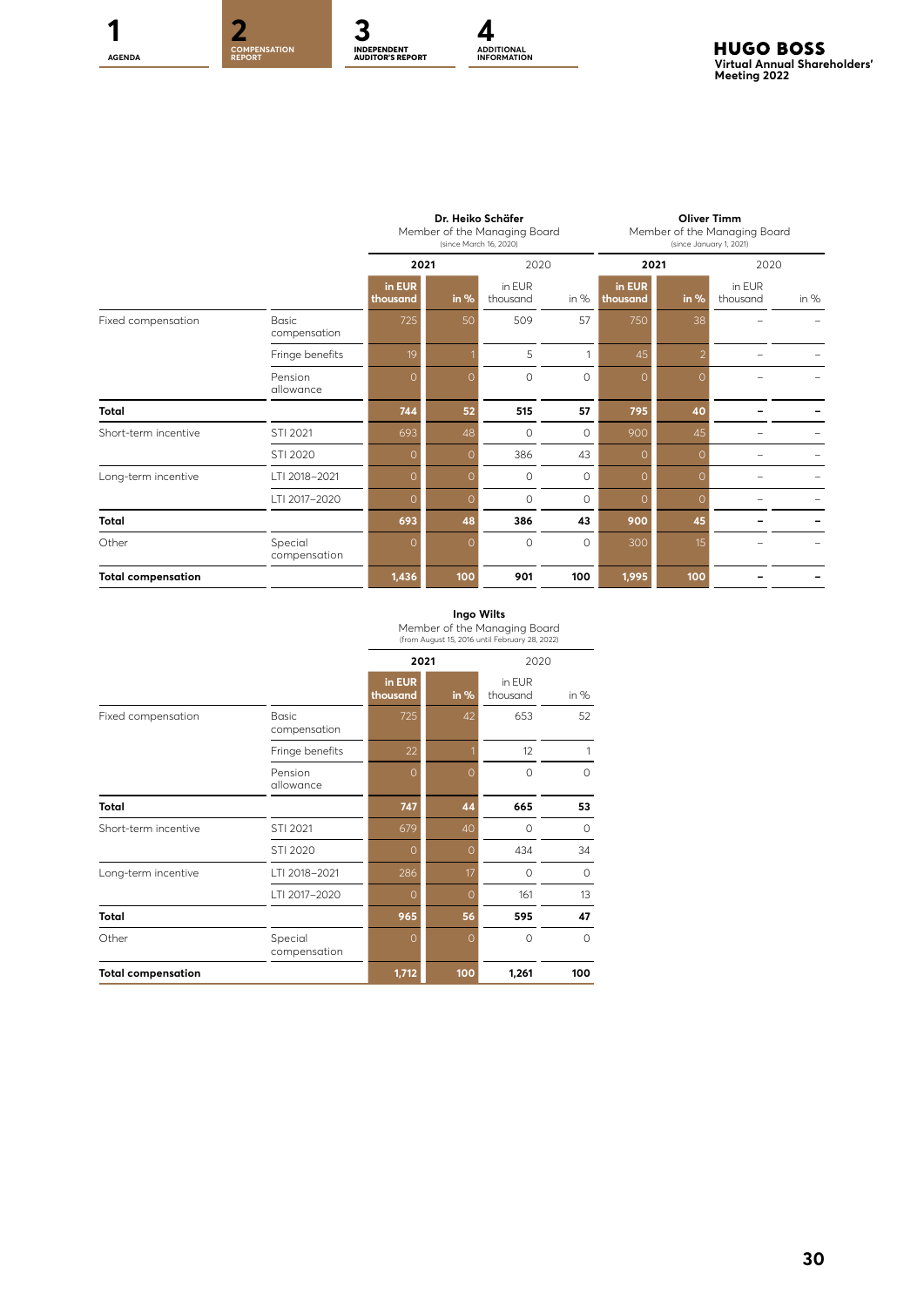

#### **Compensation awarded and due to former members of the Managing Board in the past fiscal year**

The following table shows the non-performance-related and performance-related compensation components awarded and due to **former members of the Managing Board** who terminated their activities within the last ten fiscal years, including the respective relative share in accordance with Sec. 162 AktG:

#### **COMPENSATION AWARDED AND DUE**

|                           |                                   |                    |              | <b>Mark Langer</b><br>Chairman of the Managing Board<br>(from May 19, 2016 until July 15, 2020)<br>Member of the Managing Board<br>(from January 15, 2010 until May 18, 2016) |          | <b>Bernd Hake</b><br>Member of the Managing Board<br>(from March 1, 2016 until July 2, 2019) |        |                    |          |  |
|---------------------------|-----------------------------------|--------------------|--------------|-------------------------------------------------------------------------------------------------------------------------------------------------------------------------------|----------|----------------------------------------------------------------------------------------------|--------|--------------------|----------|--|
|                           |                                   |                    | 2021<br>2020 |                                                                                                                                                                               |          | 2021                                                                                         |        | 2020               |          |  |
|                           |                                   | in EUR<br>thousand | in $%$       | in FUR<br>thousand                                                                                                                                                            | in $%$   | in EUR<br>thousand                                                                           | in $%$ | in FUR<br>thousand | in $%$   |  |
| Fixed compensation        | Basic compensation                | 0                  | Ω            | $\circ$                                                                                                                                                                       | 0        |                                                                                              |        | $\circ$            | $\circ$  |  |
|                           | Fringe benefits                   | $\Omega$           | $\Omega$     | $\circ$                                                                                                                                                                       | 0        |                                                                                              |        | 0                  | $\circ$  |  |
|                           | Pension allowance                 | 0                  | $\Omega$     | $\circ$                                                                                                                                                                       | 0        |                                                                                              |        | $\circ$            | $\circ$  |  |
| Total                     |                                   | Ō                  | $\mathbf{o}$ | 0                                                                                                                                                                             | 0        |                                                                                              |        | 0                  | 0        |  |
| Short-term incentive      | STI 2021                          | 725                | 64           | $\circ$                                                                                                                                                                       | 0        |                                                                                              |        | 0                  | $\circ$  |  |
|                           | STI 2020                          | $\Omega$           | 0            | 656                                                                                                                                                                           | 72       |                                                                                              |        | $\circ$            | $\circ$  |  |
| Long-term incentive       | I TI 2018-2021                    | 404                | 36           | $\circ$                                                                                                                                                                       | $\Omega$ |                                                                                              |        | $\Omega$           | $\circ$  |  |
|                           | LTI 2017-2020                     | 0                  | $\circ$      | 255                                                                                                                                                                           | 28       |                                                                                              |        | 167                | 100      |  |
| Total                     |                                   | 1,129              | 100          | 911                                                                                                                                                                           | 100      |                                                                                              |        | 167                | 100      |  |
| Other                     | Pension payments                  | 0                  | $\Omega$     | $\circ$                                                                                                                                                                       | $\Omega$ |                                                                                              |        | $\Omega$           | $\Omega$ |  |
|                           | Deferred compensation<br>payments | $\Omega$           | $\Omega$     | $\circ$                                                                                                                                                                       | $\circ$  |                                                                                              |        | $\circ$            | $\Omega$ |  |
| <b>Total compensation</b> |                                   | 1,129              | 100          | 911                                                                                                                                                                           | 100      |                                                                                              |        | 167                | 100      |  |

No non-performance-related or performance-related compensation components were awarded and due to the former members of the Managing Board Claus-Dietrich Lahrs (Chairman of the Managing Board from August 1, 2008 to February 29, 2016) and Christoph Auhagen (ordinary member of the Managing Board from December 1, 2009 to April 22, 2016) in fiscal year 2021 or in fiscal year 2020.

#### **Target compensation and actual compensation of the members of the Managing Board for the past fiscal year**

The following table shows the respective **target compensation** of the members of the Managing Board active as of December 31, 2021 for fiscal year 2021. This includes the target compensation agreed for the fiscal year in the event of a target achievement of 100%, supplemented by details of the minimum and maximum compensation achievable on an individual basis. In addition, the allocation for the fiscal year are stated as **actual compensation** according to the GCGC. This actual compensation comprises the fixed compensation paid out in the fiscal year, the fringe benefits accrued in the fiscal year, the pension allowance due for the fiscal year, the payout due in March 2022 from the STI 2021, and the payout due in March 2022 from the LTI 2018–2021. The ongoing pension commitments also include the service costs incurred for the fiscal year in accordance with IFRS.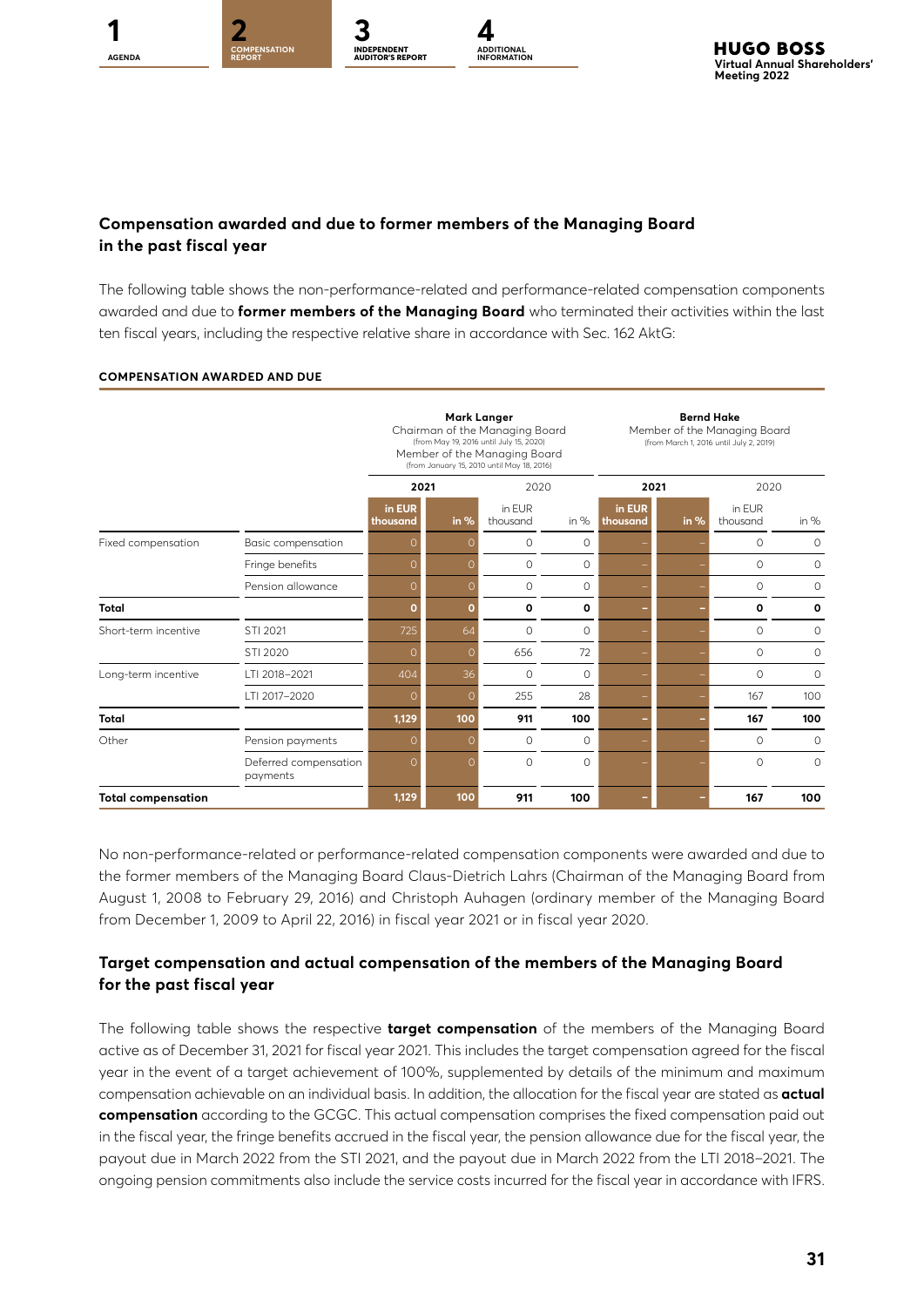

#### **TARGET COMPENSATION AND ACTUAL COMPENSATION ACCORDING TO GCGC IN FISCAL YEAR 2021**

|                           |                                      | <b>Daniel Grieder</b><br>Chairman of the Managing Board<br>(since June 1, 2021) |                              |                              |                 | <b>Yves Müller</b><br>Member of the Managing Board<br>(since December 1, 2017)<br>Spokesperson of the Managing Board<br>(from July 16, 2020 until May 31, 2021) |                   |                                      |                 |
|---------------------------|--------------------------------------|---------------------------------------------------------------------------------|------------------------------|------------------------------|-----------------|-----------------------------------------------------------------------------------------------------------------------------------------------------------------|-------------------|--------------------------------------|-----------------|
| (in EUR thousand)         |                                      | <b>Target</b><br>compen-<br>sation                                              | Minimum<br>compen-<br>sation | Maximum<br>compen-<br>sation | Allo-<br>cation | <b>Target</b><br>compen-<br>sation                                                                                                                              | compen-<br>sation | Minimum Maximum<br>compen-<br>sation | Allo-<br>cation |
| Fixed compensation        | <b>Basic</b><br>compensation<br>2021 | 758                                                                             | 758                          | 758                          | 758             | 750                                                                                                                                                             | 750               | 750                                  | 750             |
|                           | Fringe benefits<br>2021              | 68                                                                              | 68                           | 68                           | 68              | 30                                                                                                                                                              | 30                | 30                                   | 30              |
|                           | Pension<br>allowance 2021            | $\circ$                                                                         | $\circ$                      | $\circ$                      | $\Omega$        | $\circ$                                                                                                                                                         | $\circ$           | $\circ$                              | $\Omega$        |
| <b>Total</b>              |                                      | 826                                                                             | 826                          | 826                          | 826             | 780                                                                                                                                                             | 780               | 780                                  | 780             |
| Short-term incentive      | STI 2021                             | 875                                                                             | 8751                         | 1,313                        | 1,212           | 500                                                                                                                                                             | 0                 | 750                                  | 693             |
| Long-term incentive       | LTI 2021-2024                        | 1,400                                                                           | 0                            | 3,500                        | $\Omega$        | 750                                                                                                                                                             | 0                 | 1,875                                | $\Omega$        |
|                           | LTI 2018-2021                        |                                                                                 | $\equiv$                     | -                            | $\Omega$        |                                                                                                                                                                 | $\equiv$          | -                                    | 294             |
| <b>Total</b>              |                                      | 2,275                                                                           | 875                          | 4,813                        | 1,212           | 1,250                                                                                                                                                           | 0                 | 2,625                                | 986             |
| Pension                   | Service costs 2021                   | 303                                                                             | 303                          | 303                          | 303             | 380                                                                                                                                                             | 380               | 380                                  | 380             |
| Other                     | Special<br>compensation<br>2021      | $\circ$                                                                         | $\circ$                      | $\circ$                      | ٥               | 400                                                                                                                                                             | $\circ$           | 400                                  | 400             |
| <b>Total compensation</b> |                                      | 3,404                                                                           | 2,004                        | 5,941                        | 2,341           | 2,810                                                                                                                                                           | 1,160             | 4,185                                | 2,546           |

|                           |                                      | Dr. Heiko Schäfer<br>Member of the Managing Board<br>(since March 16, 2020) |                              |                              |                 | <b>Oliver Timm</b><br>Member of the Managing Board<br>(since January 1, 2021) |                   |                                      |                 |
|---------------------------|--------------------------------------|-----------------------------------------------------------------------------|------------------------------|------------------------------|-----------------|-------------------------------------------------------------------------------|-------------------|--------------------------------------|-----------------|
| (in EUR thousand)         |                                      | Target<br>compen-<br>sation                                                 | Minimum<br>compen-<br>sation | Maximum<br>compen-<br>sation | Allo-<br>cation | Target<br>compen-<br>sation                                                   | compen-<br>sation | Minimum Maximum<br>compen-<br>sation | Allo-<br>cation |
| Fixed compensation        | <b>Basic</b><br>compensation<br>2021 | 725                                                                         | 725                          | 725                          | 725             | 750                                                                           | 750               | 750                                  | 750             |
|                           | Fringe benefits<br>2021              | 19                                                                          | 19                           | 19                           | 19              | 45                                                                            | 45                | 45                                   | 45              |
|                           | Pension<br>allowance 2021            | $\circ$                                                                     | $\circ$                      | $\Omega$                     | $\Omega$        | $\circ$                                                                       | 0                 | 0                                    | 0               |
| <b>Total</b>              |                                      | 744                                                                         | 744                          | 744                          | 744             | 795                                                                           | 795               | 795                                  | 795             |
| Short-term incentive      | STI 2021                             | 500                                                                         | 0                            | 750                          | 693             | 650                                                                           | 0                 | 975                                  | 900             |
| Long-term incentive       | LTI 2021-2024                        | 725                                                                         | 0                            | 1,813                        | $\Omega$        | 1,000                                                                         | 0                 | 2,500                                | $\Omega$        |
|                           | LTI 2018-2021                        |                                                                             |                              |                              | $\Omega$        |                                                                               |                   |                                      | $\Omega$        |
| <b>Total</b>              |                                      | 1,225                                                                       | 0                            | 2,563                        | 693             | 1,650                                                                         | 0                 | 3,475                                | 900             |
| Pension                   | Service costs 2021                   | 290                                                                         | 290                          | 290                          | 290             | 300                                                                           | 300               | 300                                  | 300             |
| Other                     | Special<br>compensation<br>2021      | $\Omega$                                                                    | $\circ$                      | $\Omega$                     | $\Omega$        | 300                                                                           | 300               | 300                                  | 300             |
| <b>Total compensation</b> |                                      | 2,259                                                                       | 1,034                        | 3,596                        | 1,726           | 3,045                                                                         | 1,395             | 4,870                                | 2,295           |

**32**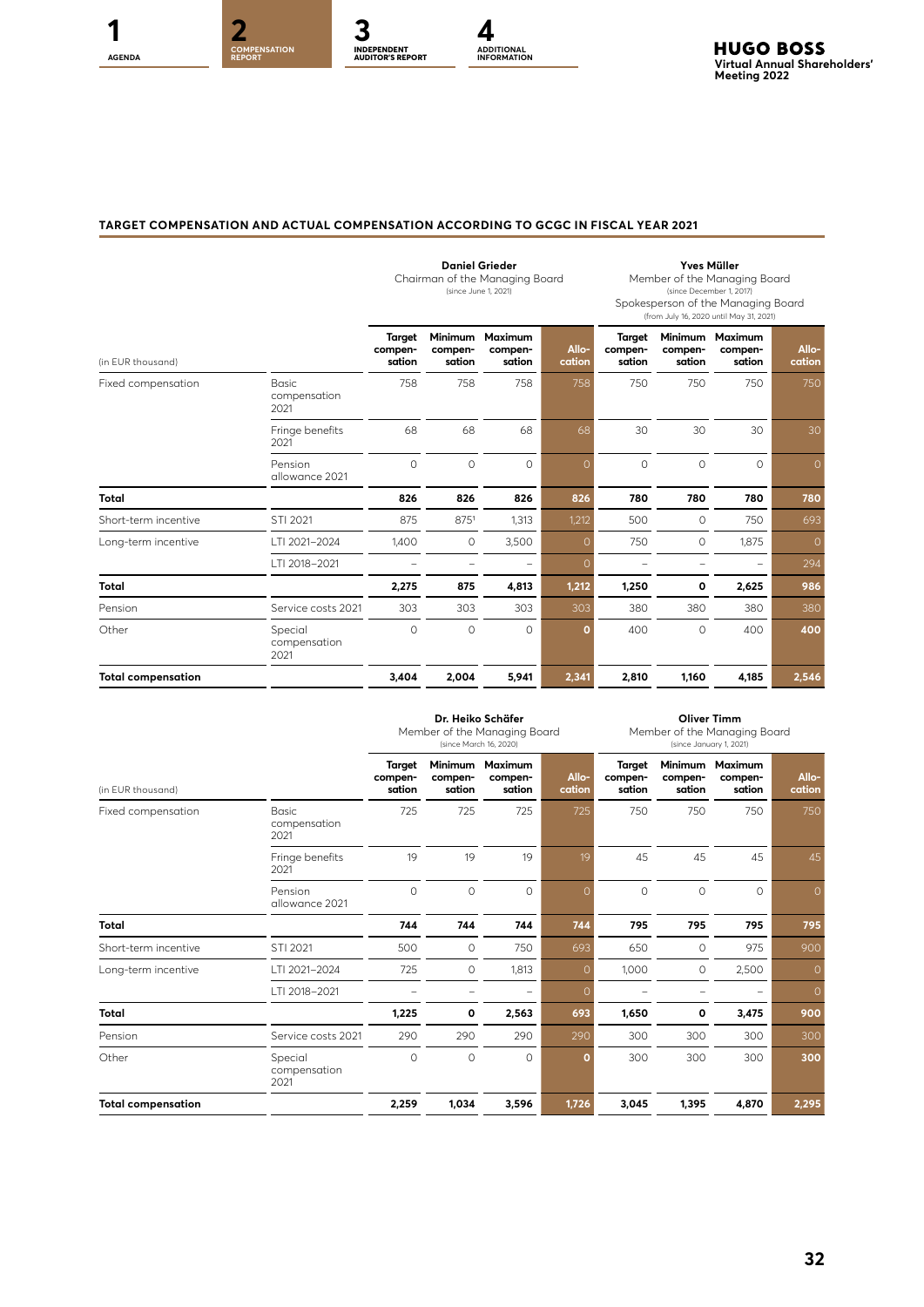

**Ingo Wilts** Member of the Managing Board

|                           |                                      |                                    |                                     | (from August 15, 2016 until February 28, 2022) |                 |  |  |
|---------------------------|--------------------------------------|------------------------------------|-------------------------------------|------------------------------------------------|-----------------|--|--|
| (in EUR thousand)         |                                      | <b>Target</b><br>compen-<br>sation | <b>Minimum</b><br>compen-<br>sation | <b>Maximum</b><br>compen-<br>sation            | Allo-<br>cation |  |  |
| Fixed compensation        | <b>Basic</b><br>compensation<br>2021 | 725                                | 725                                 | 725                                            | 725             |  |  |
|                           | Fringe benefits<br>2021              | 22                                 | 22                                  | 22                                             | 22              |  |  |
|                           | Pension<br>allowance 2021            | $\Omega$                           | $\Omega$                            | $\Omega$                                       | $\Omega$        |  |  |
| Total                     |                                      | 747                                | 747                                 | 747                                            | 747             |  |  |
| Short-term incentive      | STI 2021                             | 490                                | $\circ$                             | 735                                            | 679             |  |  |
| Long-term incentive       | LTI 2021-2024                        | 740                                | 0                                   | 1,850                                          | $\circ$         |  |  |
|                           | LTI 2018-2021                        |                                    |                                     |                                                | 286             |  |  |
| Total                     |                                      | 1,230                              | О                                   | 2,585                                          | 965             |  |  |
| Pension                   | Service costs 2021                   | 280                                | 280                                 | 280                                            | 280             |  |  |
| Other                     | Special<br>compensation<br>2021      | $\Omega$                           | $\circ$                             | $\Omega$                                       | $\mathbf{o}$    |  |  |
| <b>Total compensation</b> |                                      | 2,257                              | 1,027                               | 3,612                                          | 1,992           |  |  |

**1** Target achievement of 100% guaranteed on a one-off basis for fiscal year 2021.

# **Compensation of the members of the Supervisory Board in fiscal year 2021**

#### **Principles of the compensation system for the Supervisory Board**

The **compensation of the members of the Supervisory Board** as determined by the Annual Shareholders' Meeting is governed by Art. 12 of the Articles of Association of HUGO BOSS AG and provides both the abstract and the specific framework for the compensation of the members of the Supervisory Board. This ensures that the compensation of the members of the Supervisory Board always complies with the compensation system adopted by the Annual Shareholders' Meeting on May 27, 2020 and adjusted with effect from July 30, 2020.

The compensation of the members of the Supervisory Board comprises **only fixed components**. The compensation consists of two components: a fixed compensation, depending on the position of the respective Supervisory Board member, and additional compensation for the respective committee activities. The compensation regulation thus also takes into account the requirements of the GCGC.

Until July 30, 2020, the members of the Supervisory Board were compensated in accordance with the **previously applicable compensation regulation** of Art. 12 of the Articles of Association of HUGO BOSS AG. According to this regulation, compensation of Supervisory Board members was divided into a fixed and a variable component. The variable component was based on the amount of earnings per share in the consolidated financial statements. The position of Chairman of the Supervisory Board, that of the Deputy Chairman, as well as membership of the committees, were taken into account when calculating the compensation.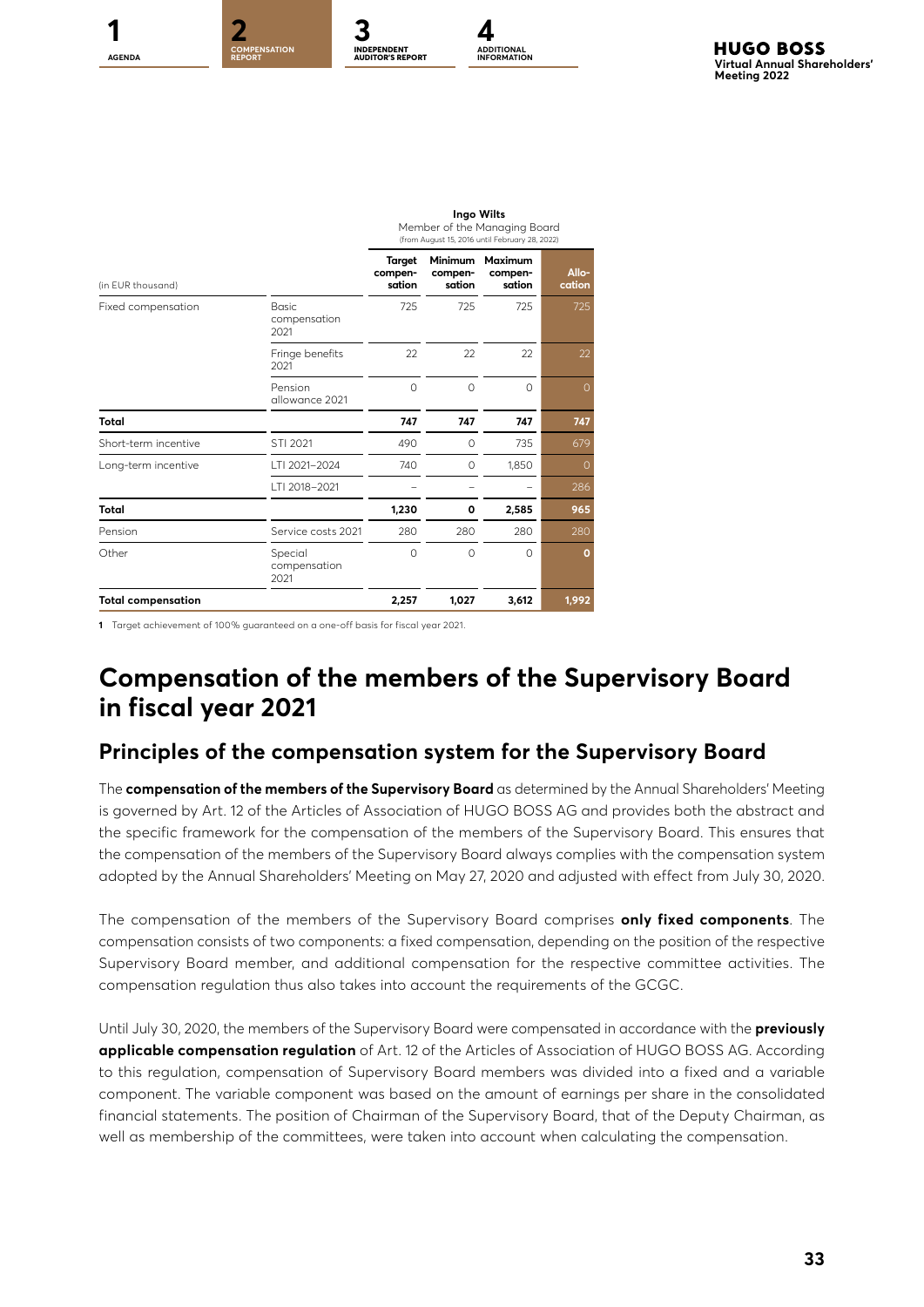

# **Structure and application of the compensation system of the Supervisory Board in fiscal year 2021**

Each ordinary member of the Supervisory Board receives a **fixed annual compensation** of EUR 80 thousand (base amount). The Chairman receives 2.5 times (EUR 200 thousand) and the Deputy Chairman receives 1.75 times (EUR 140 thousand) this base amount.

In addition, **members of the Working Committee, the Audit Committee, and the Personnel Committee** will be paid an additional EUR 30 thousand each, and the Chairman of one of these committees will receive an additional EUR 60 thousand each. Members of the Nomination Committee receive an additional EUR 20 thousand. No compensation is paid for the Chairman and members of the Mediation Committee. However, additional compensation will only be paid for the three most highly remunerated positions on committees. This regulation leads to the setting of an individual **maximum compensation** for each member of the Supervisory Board in accordance with the positions held by the respective member in the committees.



#### **COMPENSATION FOR SUPERVISORY BOARD ACTIVITY AND MEMBERSHIP IN A COMMITTEE**

**No further compensation** is granted beyond the compensation described above. Consequently, the current system does not provide for a variable compensation component or for attendance fees.

The compensation is **paid out** after the end of the Annual Shareholders' Meeting that decides on the approval of the Supervisory Board for the respective past fiscal year. Members of the Supervisory Board who have only been members of the Supervisory Board or a committee for part of the fiscal year receive pro rata compensation for each month of service or part thereof. Members of the Supervisory Board are reimbursed expenses incurred in connection with the performance of their duties. Any value-added tax (VAT) is reimbursed by the Company if the members of the Supervisory Board are entitled to invoice the Company separately for the VAT and exercise this right.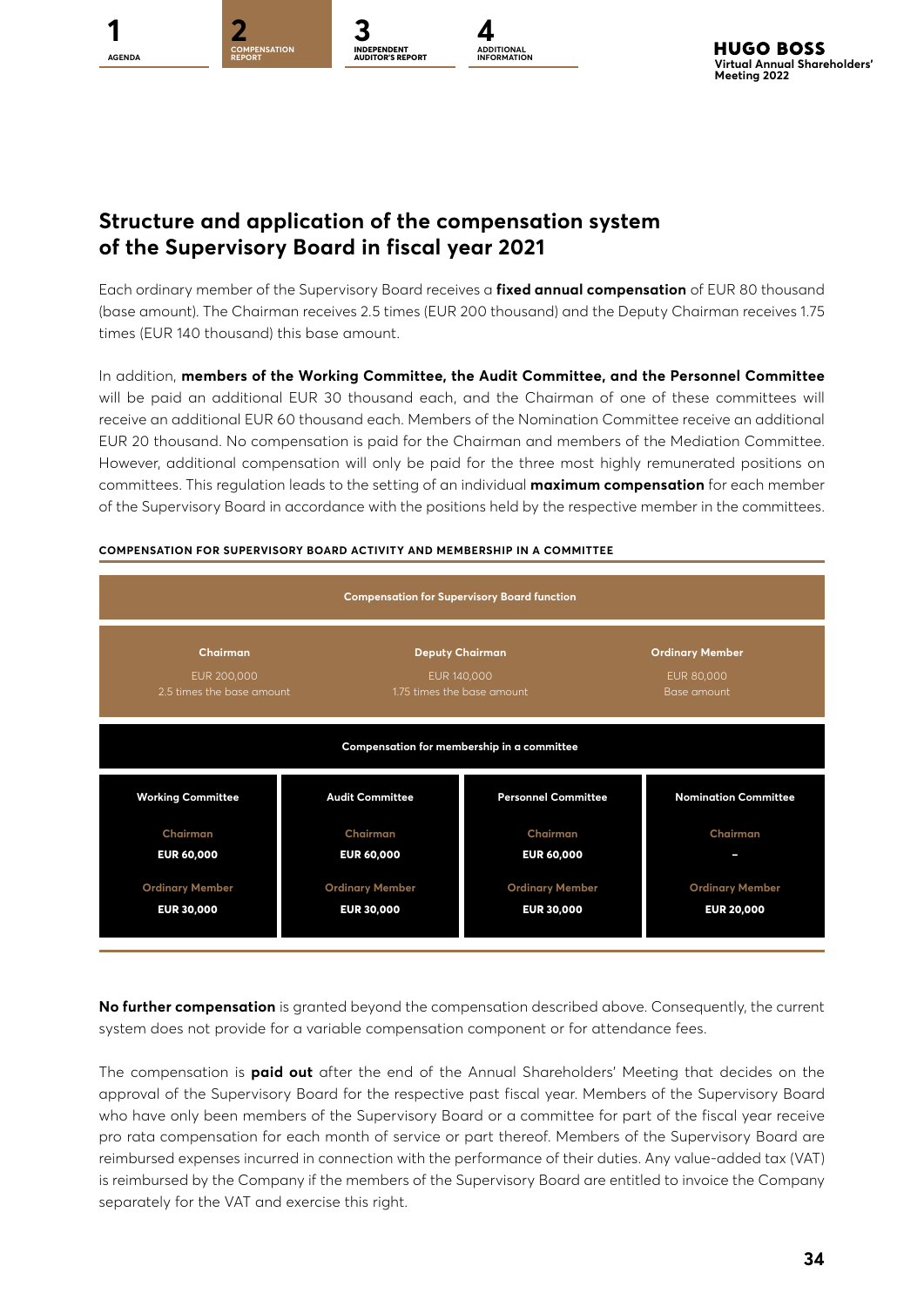





In fiscal year 2021, the compensation system for the Supervisory Board was applied in full as set out in Art. 12 of the Company's Articles of Association. In fiscal year 2021, the members of the Supervisory Board **did not receive any further compensation or benefits** for services provided individually, in particular consulting and mediation services. Furthermore, no loans or advances were granted to the members of the Supervisory Board, nor were there any contingent liabilities in their favor.

# **Individualized disclosure of the compensation of the Supervisory Board**

The following table shows the **fixed and variable compensation components which were awarded and due to current and former members of the Supervisory Board in the past fiscal year**, including the respective relative share in accordance with Sec. 162 AktG. In accordance with Art. 12 of the Company's Articles of Association, the total amount of the compensation of the Supervisory Board is due after the end of the Annual Shareholders' Meeting that decides on the approval of the Supervisory Board for the respective past fiscal year. The disclosure for fiscal year 2021 relates to the fixed compensation awarded for the Supervisory Board's activities in fiscal year 2021 (payout in fiscal year 2022) and the compensation awarded for committee membership in fiscal year 2021 (payout in fiscal year 2022).

| <b>Current members</b><br>of the Supervisory Board |               | <b>Fixed compensation</b><br>(base amount) |          |      | Variable<br>compensation <sup>1</sup> |      | <b>Compensation for</b><br>committee work | <b>Total compensation</b> |                  |
|----------------------------------------------------|---------------|--------------------------------------------|----------|------|---------------------------------------|------|-------------------------------------------|---------------------------|------------------|
|                                                    |               | 2021                                       | 2020     | 2021 | 2020                                  | 2021 | 2020                                      | 2021                      | 2020             |
| Hermann                                            | in EUR thous. | 200                                        | 108      |      | $\Omega$                              | 150  | 115                                       | 350                       | 223              |
| Waldemer<br>Chairman                               | in %          | 57                                         | 48       |      | $\Omega$                              | 43   | 52                                        | 100                       | 100              |
| <b>Sinan Piskin</b><br>Deputy Chairman             | in EUR thous. | 140                                        | 78       |      | $\circ$                               | 90   | 64                                        | 230                       | 142              |
|                                                    | in %          | 61                                         | 55       |      | $\Omega$                              | 39   | 45                                        | 100                       | 100              |
| Iris Epple-Righi                                   | in EUR thous. | 80                                         | 38       |      | $\Omega$                              | 30   | 17                                        | 110                       | 55               |
|                                                    | in $%$        | 73                                         | 69       |      | $\Omega$                              | 27   | 31                                        | 100                       | 100              |
| Katharina Herzog                                   | in EUR thous. | 80                                         | 38       |      | $\Omega$                              | 30   | 17                                        | 110                       | 55               |
|                                                    | in $%$        | 73                                         | 69       |      | $\Omega$                              | 27   | 31                                        | 100                       | 100              |
| <b>Anita Kessel</b>                                | in FUR thous. | 80                                         | 48       |      | $\Omega$                              | 30   | 25                                        | 110                       | 74               |
|                                                    | in $%$        | 73                                         | 66       |      | $\circ$                               | 27   | 34                                        | 100                       | 100              |
| <b>Gaetano Marzotto</b>                            | in EUR thous. | 80                                         | 48       |      | $\Omega$                              | 50   | 24                                        | 130                       | 72               |
|                                                    | in $%$        | 62                                         | 67       |      | $\circ$                               | 38   | 33                                        | 100                       | 100              |
| <b>Luca Marzotto</b>                               | in EUR thous. | 80                                         | 48       |      | $\Omega$                              | 60   | 48                                        | 140                       | 97               |
|                                                    | in $%$        | 57                                         | 50       |      | $\Omega$                              | 43   | 50                                        | 100                       | 100              |
| Tanja Silvana                                      | in EUR thous. | 80                                         | 48       |      | $\Omega$                              | 30   | 17                                        | 110                       | 65               |
| <b>Nitschke</b>                                    | in $%$        | 73                                         | 74       |      | $\Omega$                              | 27   | 26                                        | 100                       | 100 <sub>o</sub> |
| Christina                                          | in EUR thous. | 80                                         | 38       |      | $\circ$                               | 30   | 15                                        | 110                       | 53               |
| Rosenberg                                          | in %          | 73                                         | 71       |      | $\Omega$                              | 27   | 29                                        | 100                       | 100 <sub>o</sub> |
| <b>Martin Sambeth</b>                              | in EUR thous. | 80                                         | 48       |      | $\Omega$                              | 30   | 15                                        | 110                       | 64               |
|                                                    | in $%$        | 73                                         | 76       |      | $\Omega$                              | 27   | 24                                        | 100                       | 100              |
| <b>Bernd Simbeck</b>                               | in EUR thous. | 27                                         | $\equiv$ |      | $\Omega$                              | 20   | ÷,                                        | 47                        |                  |
| (since Sep. 1, 2021)                               | in $%$        | 57                                         | $\equiv$ |      | $\circ$                               | 43   | ۳                                         | 100                       |                  |
| Robin J. Stalker                                   | in EUR thous. | 80                                         | 38       |      | $\Omega$                              | 60   | 33                                        | 140                       | 71               |
|                                                    | in $%$        | 57                                         | 54       |      | $\circ$                               | 43   | 46                                        | 100                       | 100              |

#### **COMPENSATION AWARDED AND DUE**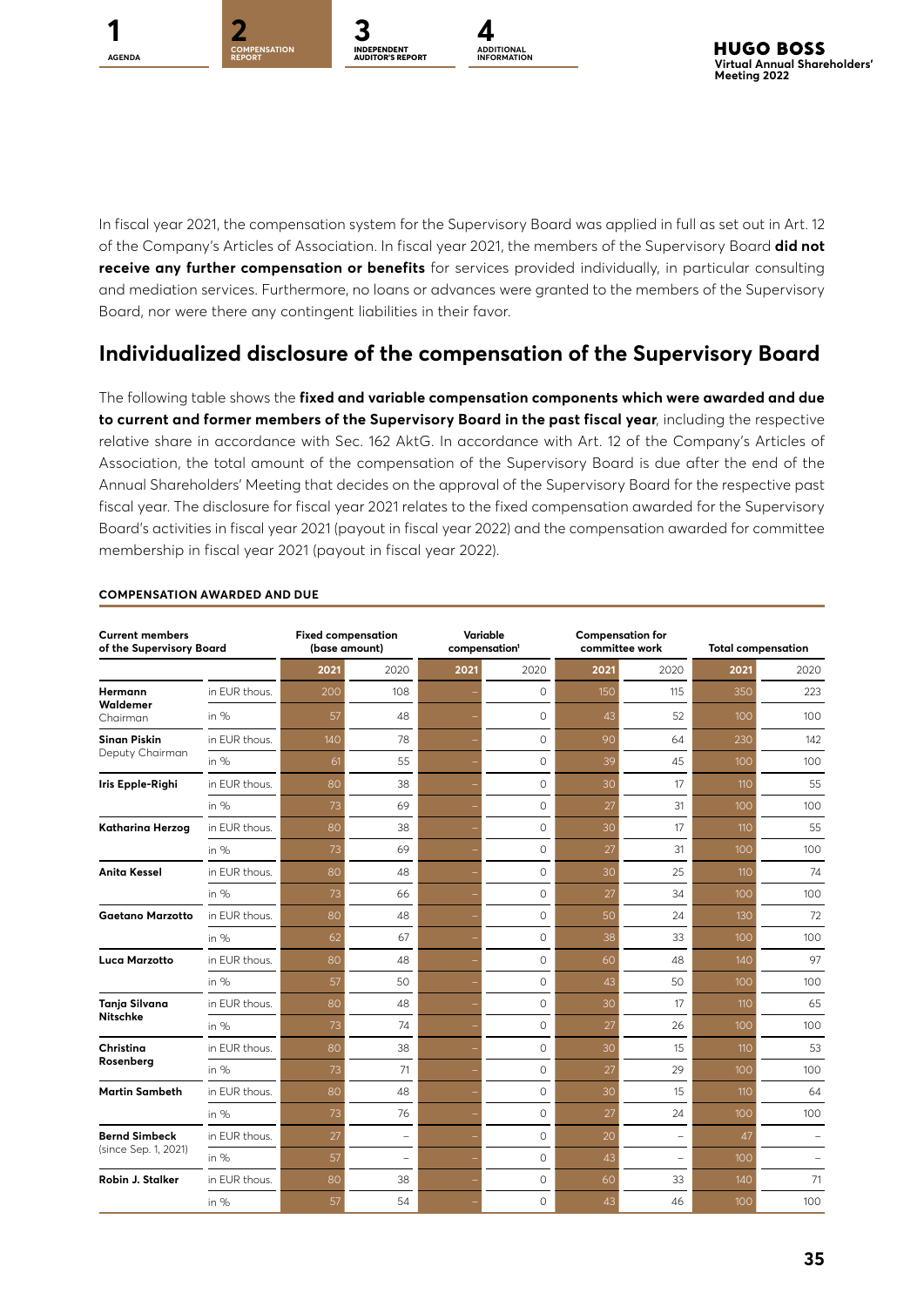



#### **COMPENSATION AWARDED AND DUE**

| <b>Former members</b><br>of the Supervisory Board          |               | <b>Fixed compensation</b><br>(base amount) |      | Variable<br>compensation <sup>1</sup> |          | <b>Compensation for</b><br>committee work |          | <b>Total compensation</b> |      |
|------------------------------------------------------------|---------------|--------------------------------------------|------|---------------------------------------|----------|-------------------------------------------|----------|---------------------------|------|
|                                                            |               | 2021                                       | 2020 | 2021                                  | 2020     | 2021                                      | 2020     | 2021                      | 2020 |
| <b>Antonio Simina</b><br>until Aug. 31, 2021               | in EUR thous. | 53                                         | 58   |                                       | $\Omega$ | 40                                        | 53       | 93                        | 111  |
|                                                            | in $%$        | 57                                         | 53   |                                       | $\Omega$ | 43                                        | 47       | 100                       | 100  |
| Kirsten<br>Kistermann-<br>Christophe<br>until May 27, 2020 | in EUR thous. |                                            | 10   |                                       | $\Omega$ |                                           | $\Omega$ |                           | 10   |
|                                                            | in $%$        |                                            | 100  |                                       | $\Omega$ |                                           | $\Omega$ |                           | 100  |
| Fridolin Klumpp                                            | in EUR thous. |                                            | 10   |                                       | $\Omega$ |                                           | 6        |                           | 16   |
| until May 27, 2020                                         | in $%$        |                                            | 63   |                                       | $\Omega$ |                                           | 38       |                           | 100  |
| <b>Michel Perraudin</b>                                    | in EUR thous. |                                            | 30   |                                       | $\Omega$ |                                           | 55       |                           | 85   |
| until May 27, 2020                                         | in $%$        |                                            | 36   |                                       | $\Omega$ |                                           | 64       |                           | 100  |
| Axel Salzmann                                              | in EUR thous. |                                            | 10   |                                       | 0        |                                           | $\Omega$ |                           | 10   |
| until May 27, 2020                                         | in $%$        |                                            | 100  |                                       | $\Omega$ |                                           | $\Omega$ |                           | 100  |

**1** From the compensation system valid until July 30, 2020.

The employee representatives, who are members of a trade union, have declared they will pass their compensation to the Hans Böckler Foundation in accordance with the guidelines of the German Trade Union Confederation.

# **Comparative presentation of compensation and earnings development**

The following comparative presentation shows the annual change in the compensation awarded and due to current and former members of the Managing Board and Supervisory Board, the **Company's earnings development** (in terms of sales, EBIT, the Group's net income, and net income of HUGO BOSS AG) and the **compensation of employees on a full-time equivalent basis**, the latter being based on the average wages and salaries of HUGO BOSS employees throughout the Group in the respective fiscal year.

| (Annual change in %)               | 2021 vs. 2020 | 2020 vs. 2019 | 2019 vs. 2018 | 2018 vs. 2017 | 2017 vs. 2016 |
|------------------------------------|---------------|---------------|---------------|---------------|---------------|
| Key earnings figures               |               |               |               |               |               |
| Group sales                        | 43%           | (33)%         | 3%            | 2%            | $1\%$         |
| Group's operating result (EBIT)    | 197%          | (169)%        | (1)%          | 2%            | 30%           |
| Group's net income                 | 166%          | (207)%        | (13)%         | 2%            | 19%           |
| Net income of HUGO BOSS AG         | 163%          | (191)%        | (14)%         | (17)%         | 10%           |
|                                    |               |               |               |               |               |
| Employee compensation <sup>1</sup> |               |               |               |               |               |
| Employees HUGO BOSS Group          | $9%^{2}$      |               |               |               |               |

# **COMPARATIVE INFORMATION – MANAGING BOARD AND SUPERVISORY BOARD COMPENSATION IN COMPARISON WITH EMPLOYEE COMPENSATION AND EARNINGS DEVELOPMENT**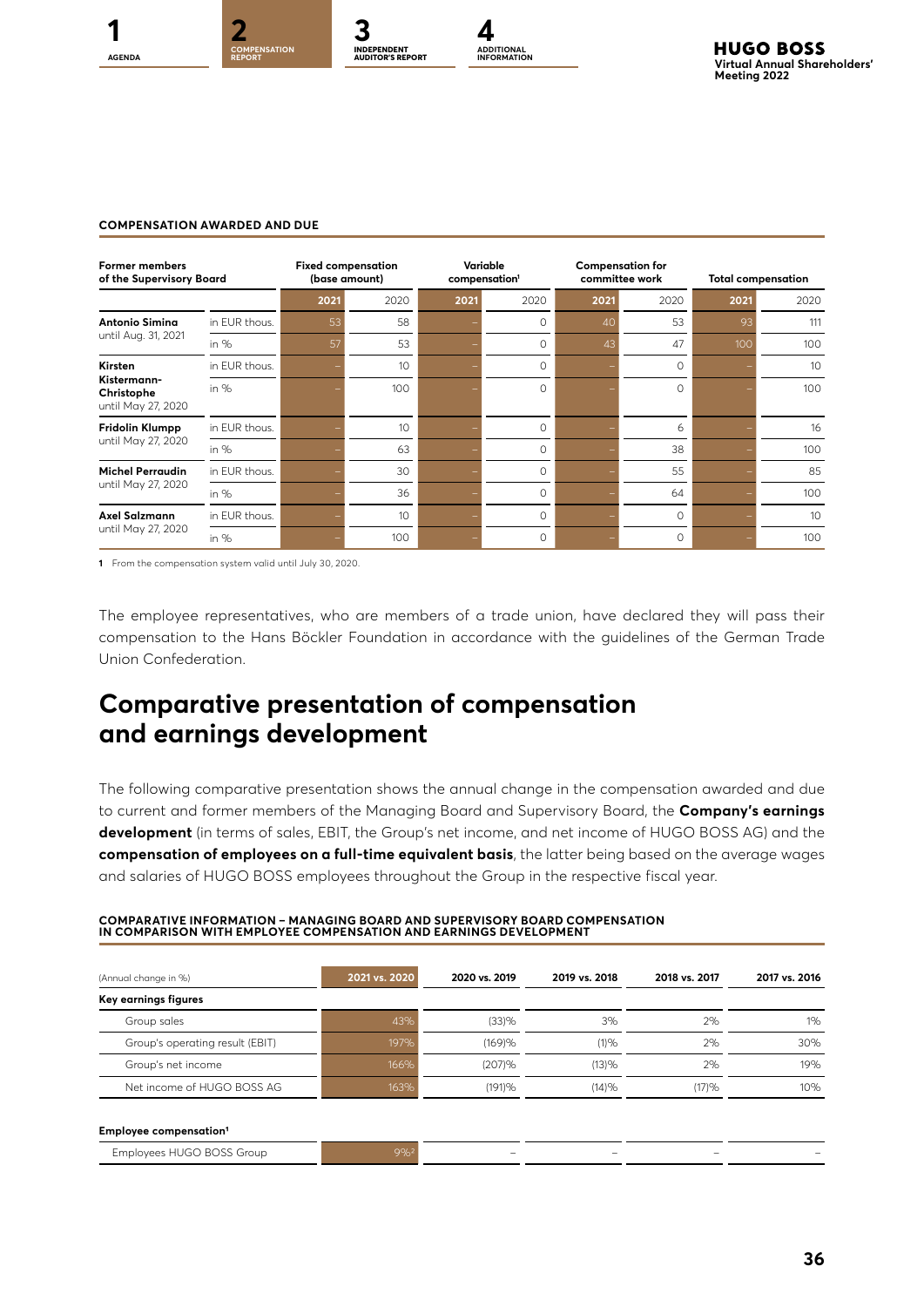





| (Annual change in %)                                                                                | 2021 vs. 2020 | 2020 vs. 2019 | 2019 vs. 2018 | 2018 vs. 2017 | 2017 vs. 2016 |
|-----------------------------------------------------------------------------------------------------|---------------|---------------|---------------|---------------|---------------|
| <b>Compensation of the Managing Board</b>                                                           |               |               |               |               |               |
| Members of the Managing Board as of<br>December 31, 2021                                            |               |               |               |               |               |
| Daniel Grieder<br>(Chairman since 06/2021)                                                          |               |               |               |               |               |
| Yves Müller (since 12/2017;<br>Spokesperson of the Managing Board<br>from 07/2020 until 05/2021)    | 70%           | 7%            | (27)%         | 1647%         |               |
| Dr. Heiko Schäfer (since 03/2020)                                                                   | 59%           |               |               |               |               |
| Oliver Timm (since 01/2021)                                                                         |               |               |               |               |               |
| Ingo Wilts (from 08/2016 until 02/2022)                                                             | 36%           | 1%            | (25)%         | 39%           | 227%          |
| Former members of the Managing Board                                                                |               |               |               |               |               |
| Mark Langer (Chairman from<br>05/2016 until 07/2020, Ordinary<br>member from 01/2010 until 2005/16) | 24%           | (46)%         | (27)%         | 25%           | 76%           |
| <b>Bernd Hake</b><br>(from 03/2016 until 07/2019)                                                   |               | (48)%         | (81)%         | 48%           | 215%          |
| Christoph Auhagen<br>(from 12/2009 until 04/2016)                                                   |               |               |               |               |               |
| Claus-Dietrich Lahrs (Chairman<br>from 08/2008 until 02/2016)                                       |               |               |               |               |               |
| <b>Members of the Supervisory Board</b><br>as of December 31, 2021                                  |               |               |               |               |               |
| Hermann Waldemer (since 05/2015;                                                                    | 57%           | 47%           | (18)%         | 4%            | (9)%          |
| Chairman since 05/2020)<br>Sinan Piskin (since 11/2008; Deputy                                      | 62%           | 37%           | (18)%         | 4%            | (9)%          |
| Chairman since 05/2020)                                                                             |               |               |               |               |               |
| Iris Epple-Righi (since 05/2020)                                                                    | 99%           |               |               |               |               |
| Katharina Herzog (since 05/2020)                                                                    | 99%           |               |               |               |               |
| Anita Kessel (since 05/2015)                                                                        | 49%           | (8)%          | (18)%         | 4%            | (9)%          |
| Gaetano Marzotto (since 02/2010)                                                                    | 80%           | 81%           | (18)%         | 4%            | (9)%          |
| Luca Marzotto (since 02/2010)                                                                       | 45%           | (7)%          | (18)%         | 4%            | (9)%          |
| Tanja Silvana Nitschke (since 05/2015)                                                              | 68%           | 64%           | (18)%         | 4%            | (9)%          |
| Christina Rosenberg (since 05/2020)                                                                 | 106%          |               |               |               |               |
| Martin Sambeth (since 08/2016)                                                                      | 73%           | 59%           | (18)%         | 4%            | 142%          |
| Bernd Simbeck (since 09/2021)                                                                       |               |               |               |               |               |
| Robin J. Stalker (since 05/2020)                                                                    | 96%           |               |               |               |               |
| Former members of the Supervisory Board                                                             |               |               |               |               |               |
| Antonio Simina (until 08/2021,<br>Deputy Chairman until 05/2020)                                    | (16)%         | (44)%         | (22)%         | 4%            | (9)%          |
| Kirsten Kistermann-Christophe<br>(until 05/2020)                                                    |               | (75)%         | (18)%         | 4%            | (9)%          |
| Fridolin Klumpp (until 05/2020)                                                                     |               | (75)%         | (18)%         | 4%            | (9)%          |
| Michel Perraudin<br>(Chairman until 05/2020)                                                        |               | (72)%         | (15)%         | 3%            | $(8)\%$       |
| Axel Salzmann (until 05/2020)                                                                       |               | (75)%         | (18)%         | 4%            | (9)%          |

1 In accordance with Sec. 26J (2) sentence 2 EGAktG ["Einführungsgesetz zum Aktiengesetz": German Introductory Act to the Stock Corporation Act], a<br>is not year of the average employee compensation on a full-time equivalent working hours and personnel costs.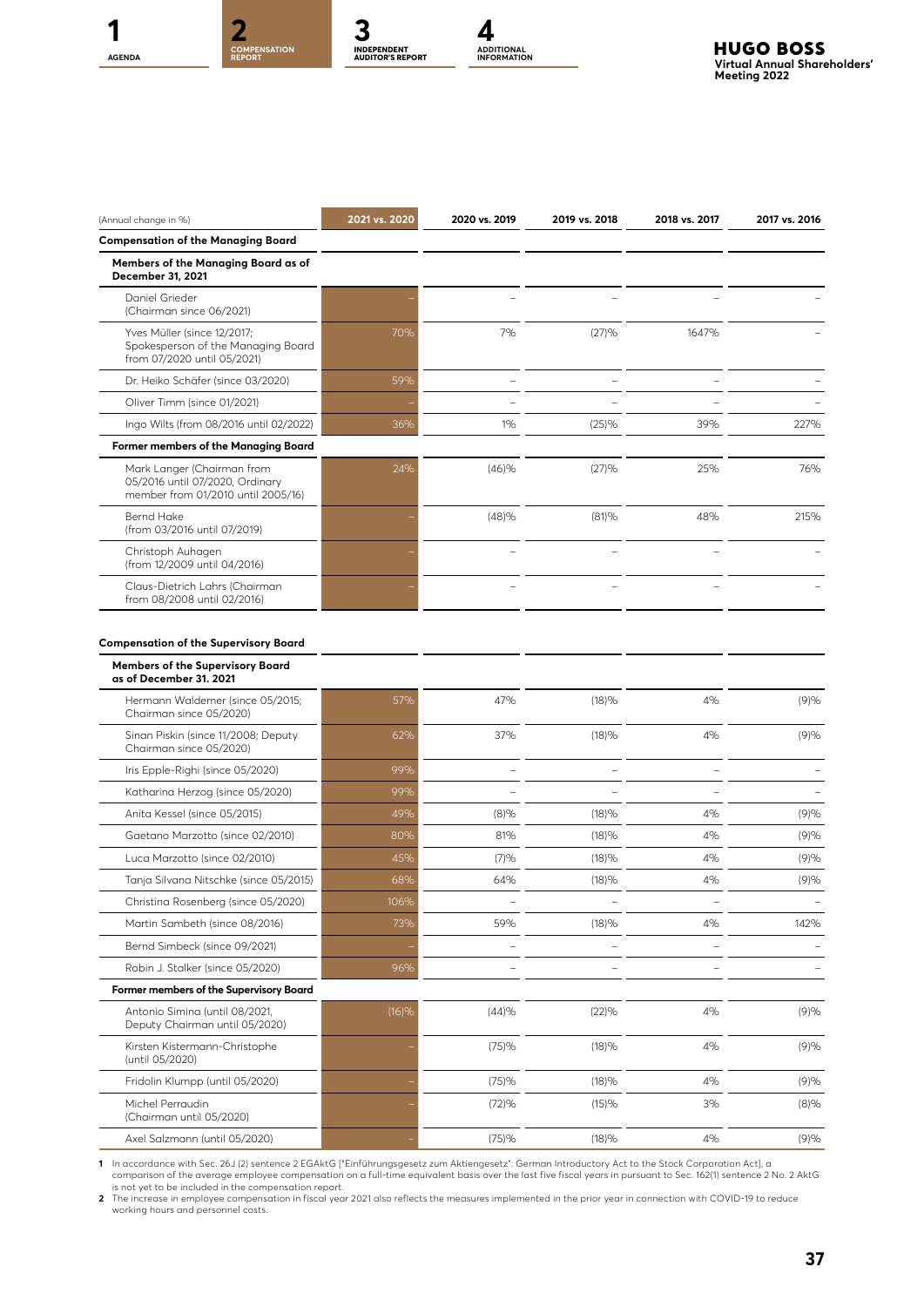

# **CEO Investment Opportunity**

Prior to Daniel Grieder assuming his duties, a so called CEO Investment Opportunity was agreed between Daniel Grieder and the Marzotto family, the aim of which is to provide an **incentive for a substantial and sustainable increase in the share price of HUGO BOSS**. This is classified as compensation by a third party. The Supervisory Board discussed the CEO Investment Opportunity agreement at a plenary meeting and noted it with approval in a resolution. There are no conflicts of interest arising from the CEO Investment Opportunity, which is tied to the share price performance of HUGO BOSS. All shareholders in the Company benefit from a sustainable increase in the share price. In addition, attention is paid to the long-term development of the share price.

As compensation by a third party, the CEO Investment Opportunity is **explicitly not part of the compensation system** in accordance with Sec. 87a AktG. Therefore, it is not to be included in the maximum compensation.

Metzingen, March 9, 2022

HUGO BOSS AG The Managing Board The Supervisory Board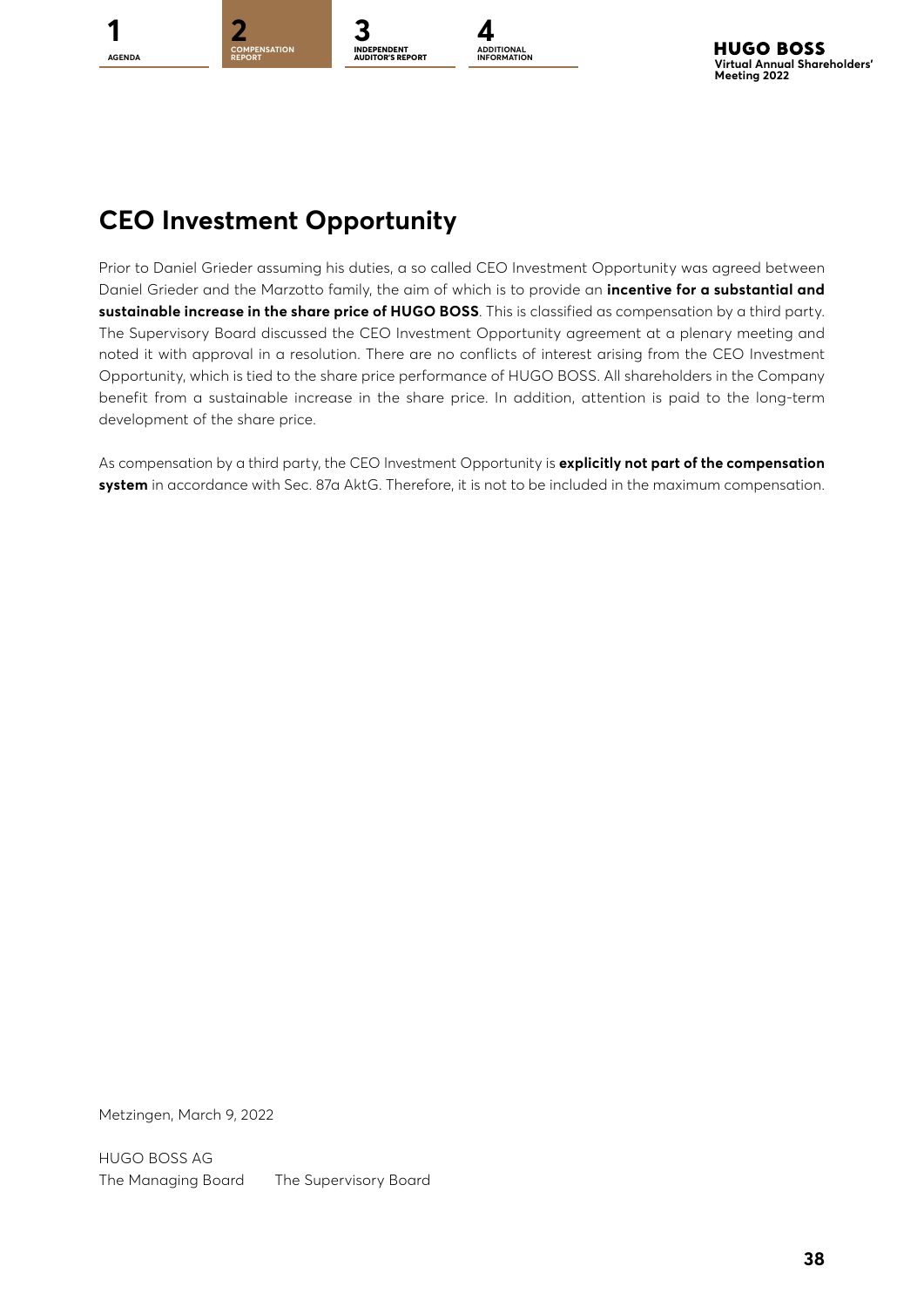# **INDEPENDENT AUDITOR'S REPORT ON THE AUDIT OF THE CONTENT OF THE REMUNERATION REPORT PREPARED TO COMPLY WITH SEC. 162 AKTG**

**ADDITIONAL INFORMATION**

**INDEPENDENT AUDITOR'S REPORT**

**[2](#page-6-0) [4](#page-40-0) COMPENSATION** 

#### To HUGO BOSS AG

<span id="page-38-0"></span>**[1](#page-3-0) 3**

**COMPENSATION** 

**AGENDA**

We have audited the attached remuneration report of HUGO BOSS AG, Metzingen, prepared to comply with Sec. 162 AktG ["Aktiengesetz": German Stock Corporation Act] for the fiscal year from 1 January 2021 to 31 December 2021 and the related disclosures.

#### **Responsibilities of the executive directors and the supervisory board**

The executive directors and supervisory board of HUGO BOSS AG are responsible for the preparation of the remuneration report and the related disclosures in compliance with the requirements of Sec. 162 AktG. In addition, the executive directors and supervisory board are responsible for such internal control as they determine is necessary to enable the preparation of a remuneration report and the related disclosures that are free from material misstatement, whether due to fraud or error.

#### **Auditor's responsibility**

Our responsibility is to express an opinion on this remuneration report and the related disclosures based on our audit. We conducted our audit in compliance with German Generally Accepted Standards for Financial Statement Audits promulgated by the Institut der Wirtschaftsprüfer [Institute of Public Auditors in Germany] (IDW). Those standards require that we comply with ethical requirements and plan and perform the audit to obtain reasonable assurance about whether the remuneration report and the related disclosures are free from material misstatement.

An audit involves performing procedures to obtain audit evidence about the amounts in the remuneration report and the related disclosures. The procedures selected depend on the auditor's judgment, including the assessment of the risks of material misstatement of the remuneration report and the related disclosures, whether due to fraud or error. In making those risk assessments, the auditor considers internal control relevant to the preparation of the remuneration report and the related disclosures in order to plan and perform audit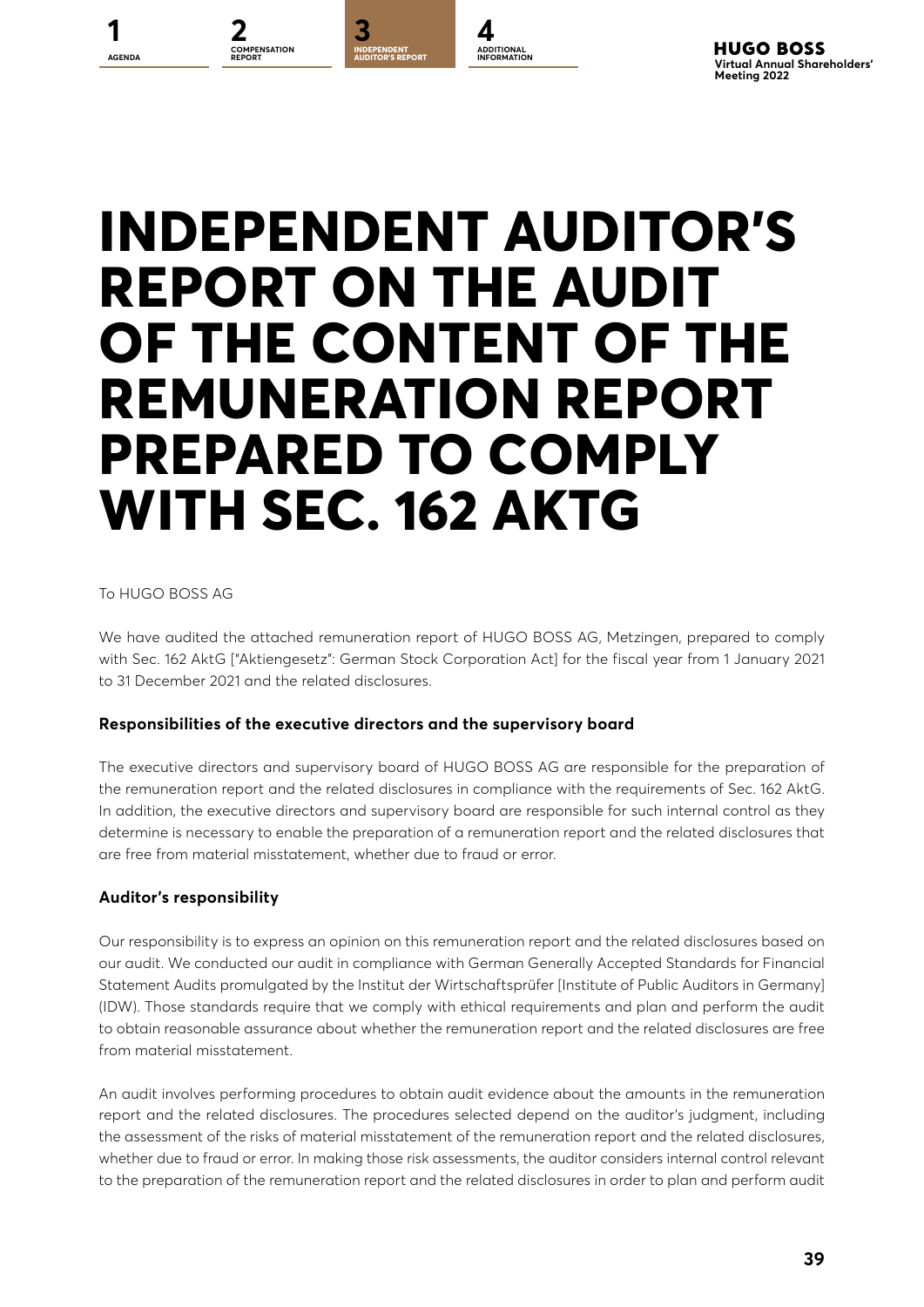

procedures that are appropriate in the circumstances, but not for the purpose of expressing an opinion on the effectiveness of the entity's internal control. An audit also includes evaluating the accounting policies used and the reasonableness of accounting estimates made by the executive directors as well as evaluating the overall presentation of the remuneration report and the related disclosures.

We believe that the evidence we have obtained is sufficient and appropriate to provide a basis for our opinion.

#### **Opinion**

In our opinion, on the basis of the knowledge obtained in the audit, the remuneration report for the fiscal year from 1 January 2021 to 31 December 2021 and the related disclosures comply, in all material respects, with the financial reporting provisions of Sec. 162 AktG.

#### **Other matter – formal audit of the remuneration report**

The audit of the content of the remuneration report described in this auditor's report comprises the formal audit of the remuneration report required by Sec. 162 (3) AktG and the issue of a report on this audit. As we are issuing an unqualified opinion on the audit of the content of the remuneration report, this also includes the opinion that the disclosures pursuant to Sec. 162 (1) and (2) AktG are made in the remuneration report in all material respects.

#### **Limitation of liability**

The "General Engagement Terms for Wirtschaftsprüfer and Wirtschaftsprüfungsgesellschaften [German Public Auditors and Public Audit Firms]" as issued by the IDW on 1 January 2017 (**[www.de.ey.com/general-engagement-terms](http://www.de.ey.com/general-engagement-terms)**) are applicable to this engagement and also govern our responsibility and liability to third parties in the context of this engagement.

Stuttgart, 9 March 2022

Ernst & Young GmbH Wirtschaftsprüfungsgesellschaft

Werling Störzinger Wirtschaftsprüfer Wirtschaftsprüfer [German Public Auditor] [German Public Auditor]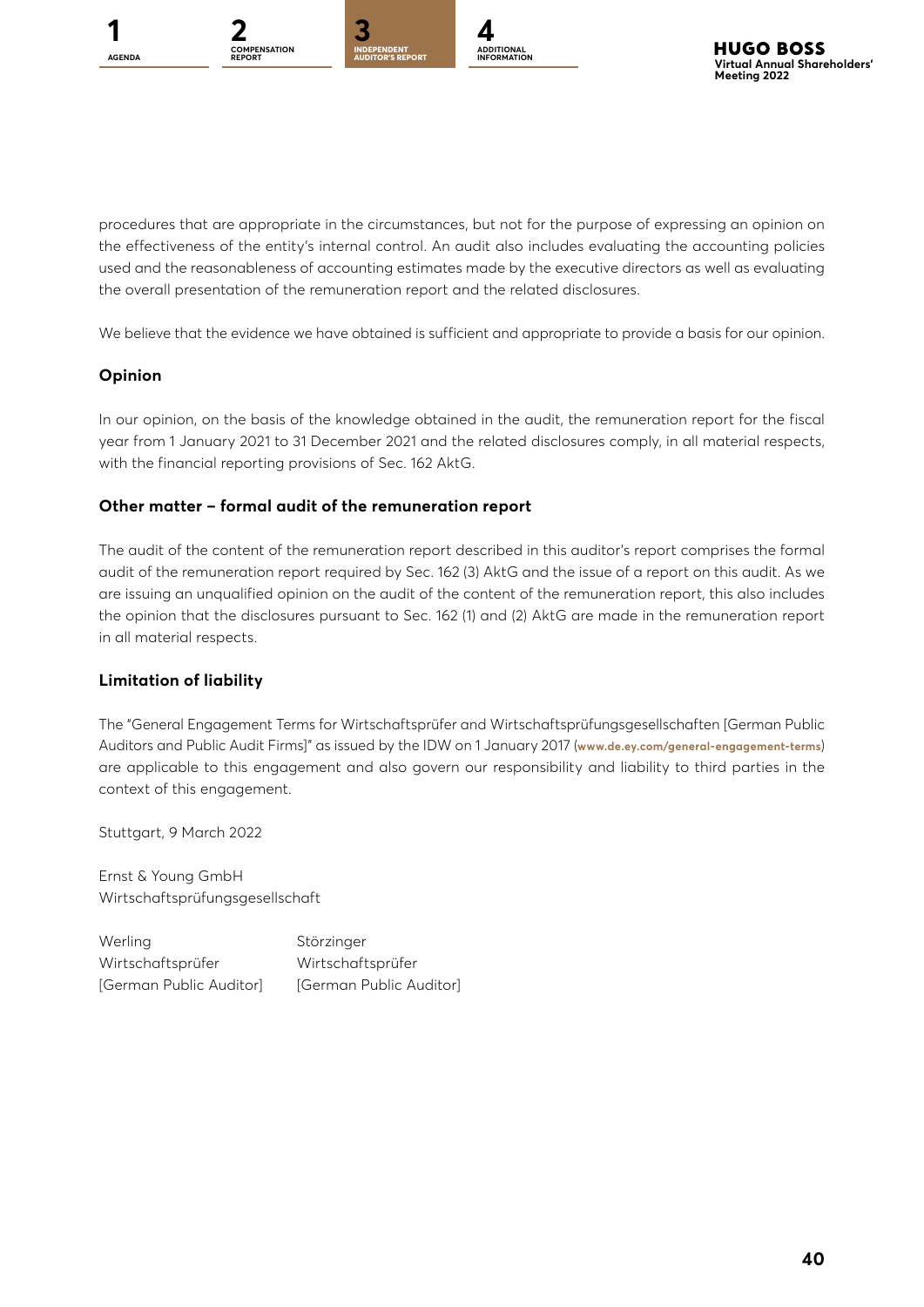



# <span id="page-40-0"></span>**ADDITIONAL INFORMATION**

# **Total number of shares and voting rights**

At the time the virtual Annual Shareholders' Meeting 2022 is convened, the total number of shares of the Company amounts to 70,400,000 no-par value ordinary registered shares, and the total number of voting rights is 70,400,000, whereby 1,383,833 voting rights stemming from own no-par value ordinary registered shares are suspended.

# **Prerequisites for attending the virtual Annual Shareholders' Meeting and for exercising the voting rights**

On the basis of section 1 of the German Act Concerning Measures Under the Law of Companies, Cooperative Societies, Associations, Foundations and Commonhold Property to Combat the Effects of the COVID-19 Pandemic (Gesetz über Maßnahmen im Gesellschafts-, Genossenschafts-, Vereins-, Stiftungs- und Wohnungseigentumsrecht zur Bekämpfung der Auswirkungen der COVID-19-Pandemie) of 27 March 2020 as amended by the Act on the Further Shortening of Residual Debt Relief Proceedings and on the Adaptation of Pandemic-Related Provisions in Corporate Law, Cooperatives Law, Associations and Trust Law and in Tenancy and Lease Law ("Gesetz zur weiteren Verkürzung des Restschuldbefreiungsverfahrens und zur Anpassung pandemiebedingter Vorschriften im Gesellschafts-, Genossenschafts-, Vereins- und Stiftungsrecht sowie im Miet- und Pachtrecht") of December 22, 2020, the application of which has been extended until August 31, 2022 by the Act for the Establishment of a Special Fund "Development Aid 2021" and on the Temporary Suspension of the Insolvency Filing Obligation Due to Heavy Rainfall and Floods in July 2021 as well as to Amend Other Laws ("Gesetz zur Errichtung eines Sondervermögens "Aufbauhilfe 2021" und zur vorübergehenden Aussetzung der Insolvenzantragspflicht wegen Starkregenfällen und Hochwassern im Juli 2021 sowie zur Änderung weiterer Gesetze") of September 10, 2021 (COVID-19 Act), the Managing Board of HUGO BOSS AG decided with the consent of the Supervisory Board to hold the Annual Shareholders' Meeting as a virtual annual shareholders' meeting and therefore without the physical presence of shareholders or their proxies. Physical participation of shareholders or their proxies is therefore excluded.

A live video and audio webcast of the virtual Annual Shareholders' Meeting will be provided via the Online Service on 24 May 2022 starting from 10:00 CEST (see below for more detailed information). However, the live transmission does not enable participation in the Annual Shareholders' Meeting within the meaning of section 118 para. 1 sentence 2 of the German Stock Corporation Act. Shareholders and their proxies can exclusively exercise their voting rights by postal vote or by granting authorization to the proxies designated by the Company, as described in more detail below.

#### **Registration**

The only shareholders entitled to attend the virtual Annual Shareholders' Meeting and to exercise their voting rights in accordance with the following provisions are those who are registered in the Company's shareholder register as shareholders of the Company on the day of the virtual Annual Shareholders' Meeting and who have registered in time for attendance of the Annual Shareholders' Meeting. Decisive for the registration in the shareholder register on the day of the virtual Annual Shareholders' Meeting is the shareholding on the technical record date (for more details, see below under section **Free disposability of shares; technical record date**).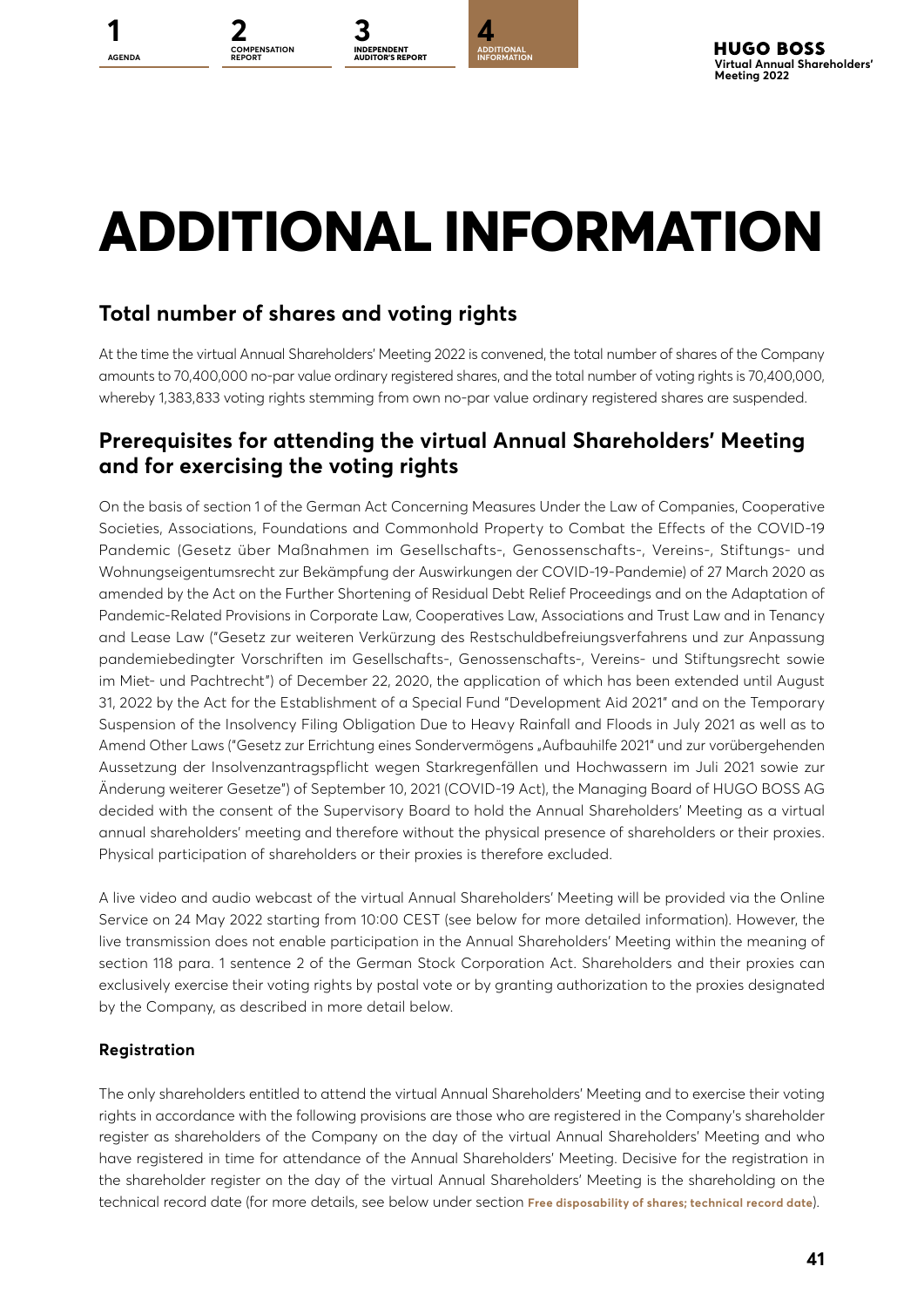

The registration must reach the Company in text form (Textform) in German or English no later than six days prior to the virtual Annual Shareholders' Meeting; the day of the virtual Annual Shareholders' Meeting and the day on which the registration is received are to be disregarded for this purpose. The last possible date of receipt is therefore Tuesday, 17 May 2022, 24:00 CEST. The registration must be received at the following address:

HUGO BOSS AG c/o ADEUS Aktienregister-Service-GmbH Postfach 57 03 64 22772 Hamburg, Germany or by fax to: +49 89 207 03 79 51 or by email to: **[hv-service.hugoboss@adeus.de](mailto:hv-service.hugoboss%40adeus.de?subject=)**

Shareholders who have been entered in the shareholder register can also register for the virtual Annual Shareholders' Meeting on the internet using the **Online Service** in line with the procedure specified by the Company at **[shareholdermeeting.hugoboss.com](http://shareholdermeeting.hugoboss.com)** under "Annual Shareholders' Meeting 2022", subitem "Service for the AGM", by clicking on the link "Online Service AGM". Again here, your registration must have been made at the latest by Tuesday, 17 May 2022, 24:00 CEST.

You will be granted access to the Online Service after entering your shareholder number and the related individual access number, which you can find in the documents sent to you. You will receive the data necessary to access the Online Service together with the Invitation to the Annual Shareholders' Meeting provided you are registered in the shareholder register as a shareholder at the beginning of 3 May 2022. Shareholders whose registration in the shareholder register only takes place after that point in time will be provided with the access data for the Online Service by the Company upon request. Shareholders who have registered for electronic mailing of the Invitation to the Annual Shareholders' Meeting and who have entered their own access password for this purpose must use the access password chosen by them upon registration instead of the individual access number. Special rules concerning the use of the Online Service apply in the event of registrations by a proxy, e.g., by an intermediary (notably credit institutions), a shareholder association or a proxy advisor. Please see the aforementioned website for further details.

Further information on the registration procedure is provided on the registration form (which can also be used to assign a proxy or for postal votes) sent to you together with the invitation letter as well as on the aforementioned website.

Further information on exercising voting rights within the framework of the virtual Annual Shareholders' Meeting can be found below in the sections **Proxy voting, Voting by Company-designated proxies** and **Postal vote**, and information on the right to ask questions during the virtual Annual Shareholders' Meeting can be found in the section **Shareholders' or proxies' right to submit questions**.

Intermediaries, proxy advisors, shareholder associations and professional agents within the meaning of section 135 of the German Stock Corporation Act are not entitled to exercise the voting rights associated with shares not owned by them, but recorded under their name in the shareholder register, unless they have been authorized by the relevant shareholder.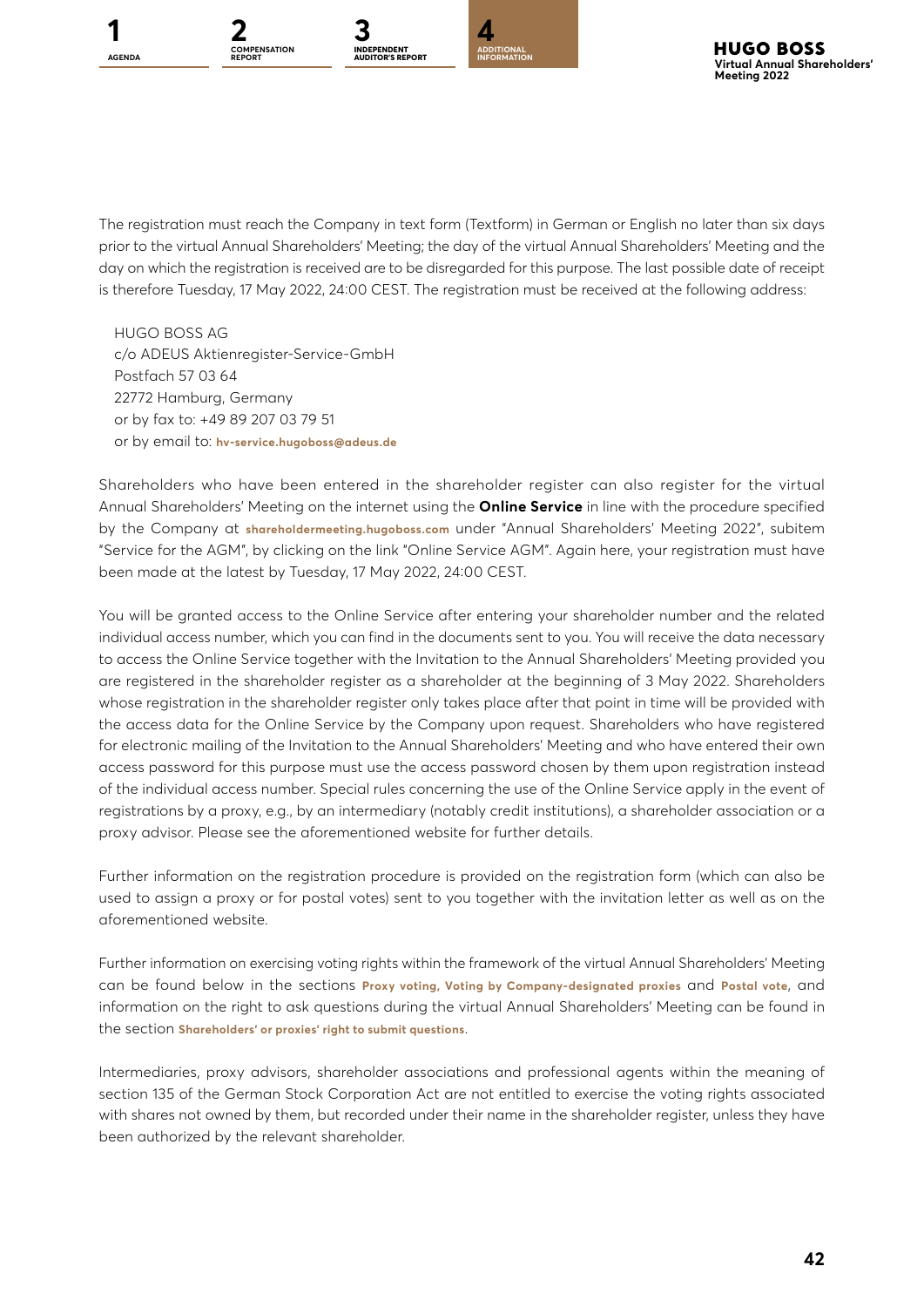**INDEPENDENT AUDITOR'S REPORT**



#### **Free disposability of shares; technical record date**

After having registered for attendance, shareholders remain free to dispose of their shares. The possibility of viewing the live video and audio webcast of the entire virtual Annual Shareholders' Meeting and of exercising the shareholder rights, particularly the right to vote, decisively depends on the shareholding being registered in the shareholder register on the day of the virtual Annual Shareholders' Meeting. This shareholding will correspond to the number of shares registered at the end of the closing date of the registration period (on Tuesday, 17 May 2022, 24:00 CEST) since requests for re-registrations in the Company's shareholder register received from (and including) 18 May 2022 through (and including) 24 May 2022 will only be processed and considered with effect after the virtual Annual Shareholders' Meeting. The technical record date (i.e., the time from which re-registration requests are no longer carried out) is therefore the end of 17 May 2022.

#### **Proxy voting**

Provided they issue a corresponding proxy, shareholders can also have their voting right exercised at the virtual Annual Shareholders' Meeting by a proxy, e.g., an intermediary (notably credit institutions), a shareholders' association, a proxy advisor, a professional agent within the meaning of section 135 of the German Stock Corporation Act, or by another third party. If a shareholder authorizes more than one person to act as a proxy, the Company can reject one or several of them. Timely registration by the shareholder in accordance with the foregoing provisions (**Registration** section) is also necessary in the event a proxy is appointed.

The granting of proxy, its modification, its revocation, and the proof of authorization toward the Company require text form or must be made until the beginning of the vote with the help of the aforementioned Online Service unless authorization is granted in accordance with section 135 of the German Stock Corporation Act. The proxy section in the invitation letter or the form available on the internet at **[shareholdermeeting.hugoboss.com](http://shareholdermeeting.hugoboss.com)** under "Annual Shareholders' Meeting 2022" can be used for appointing proxies or for furnishing proof of authorization; however, it is also possible for shareholders to issue a separate proxy in text form. The following address, fax number, and email address are available for transmitting the proxy or for furnishing proof of authorization as well as for modifications or the revocation of proxies until the beginning of the vote:

HUGO BOSS AG c/o ADEUS Aktienregister-Service-GmbH Postfach 57 03 64 22772 Hamburg, Germany or by fax to: +49 89 207 03 79 51 or by email to: **[hv-service.hugoboss@adeus.de](mailto:hv-service.hugoboss%40adeus.de?subject=)**

Where a proxy is appointed to exercise voting rights pursuant to section 135 of the German Stock Corporation Act (grant of proxy to an intermediary, proxy advisor, shareholder associations, and professional agents), the proxy holder must keep a verifiable record of the proxy. Moreover, the proxy must be complete and must contain nothing but declarations associated with the exercise of the voting rights. Therefore, if you wish to grant proxy in such circumstances, please consult with the person you plan to appoint as your proxy to determine the form of the proxy.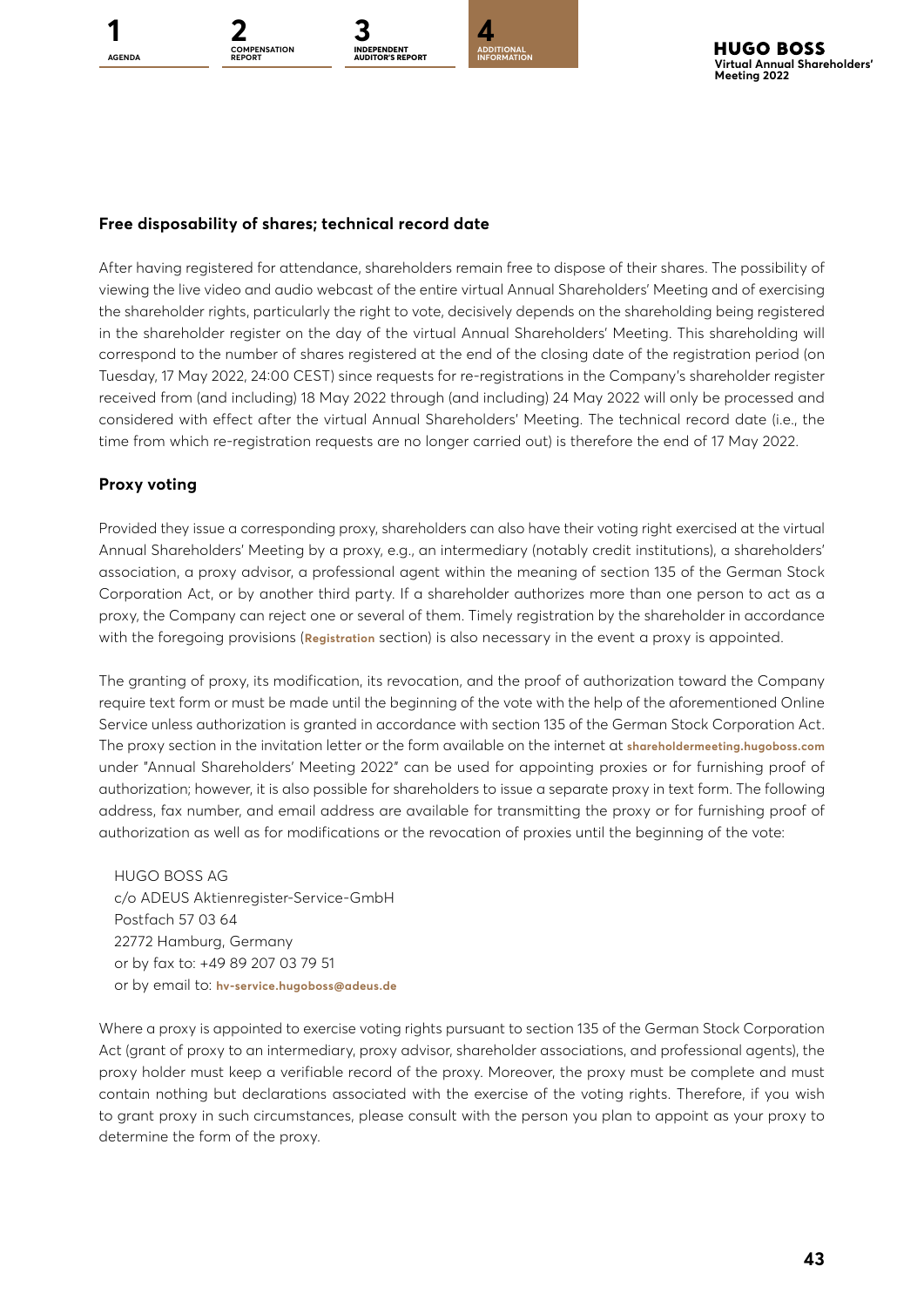

Proxies cannot physically participate in the virtual Annual Shareholders' Meeting either. They can therefore only exercise the voting rights of the shareholders they represent by postal vote or by granting sub-proxies to the Company-designated proxies in accordance with the following provisions.

#### **Voting by Company-designated proxies**

In addition, the shareholders and their proxies are offered the option of having Company-designated proxies who are bound by instructions represent them in the exercise of their voting rights. Timely registration by the shareholder in accordance with the foregoing provisions (**Registration** section) is also necessary in this case.

Proxies must exercise the voting rights only in accordance with explicitly issued instructions on the individual agenda items. In the absence of such explicit instructions voting rights cannot be exercised by proxies. The Company-designated proxies will not accept instructions on questions of procedure. Likewise, they will not accept instructions to raise objections against resolutions passed at the virtual Annual Shareholders' Meeting or to ask questions or submit motions.

The proxy and instruction form accompanying the invitation letter can be used to grant proxy and issue instructions. Authorizations for proxies with express instructions must be received by the Company after successful timely registration either by regular mail or by telefax or by email, at the latest by Monday, 23 May 2022, 24:00 CEST, either in text form at

HUGO BOSS AG c/o ADEUS Aktienregister-Service-GmbH Postfach 57 03 64 22772 Hamburg, Germany or by fax to: +49 89 207 03 79 51 or by email to: **[hv-service.hugoboss@adeus.de](mailto:hv-service.hugoboss%40adeus.de?subject=)**

or via the internet using the Online Service. Proxy and instructions to the Company-designated proxies can be granted or issued, amended or revoked using the Online Service until the beginning of the vote during the virtual Annual Shareholders' Meeting. For access to the Online Service and its use by proxies, please refer to the information in the **Registration** section above.

Shareholders wishing to authorize Company-designated proxies bound by instructions via the internet using the Online Service need their shareholder number and the corresponding access password for this purpose. You will receive your shareholder number and access password by regular mail together with the letter inviting you to the virtual Annual Shareholders' Meeting; shareholders who have registered for electronic mailing of the Invitation to the Annual Shareholders' Meeting and who have entered their own access password for this purpose must use the access password chosen by them upon registration instead of the individual access number.

If an individual vote is taken on an agenda item without this having been communicated in advance of the virtual Annual Shareholders' Meeting, the granting of proxy and the issuing of instructions for this agenda item is also deemed to be a corresponding granting of proxy and issuing of instructions for each item of the individual vote.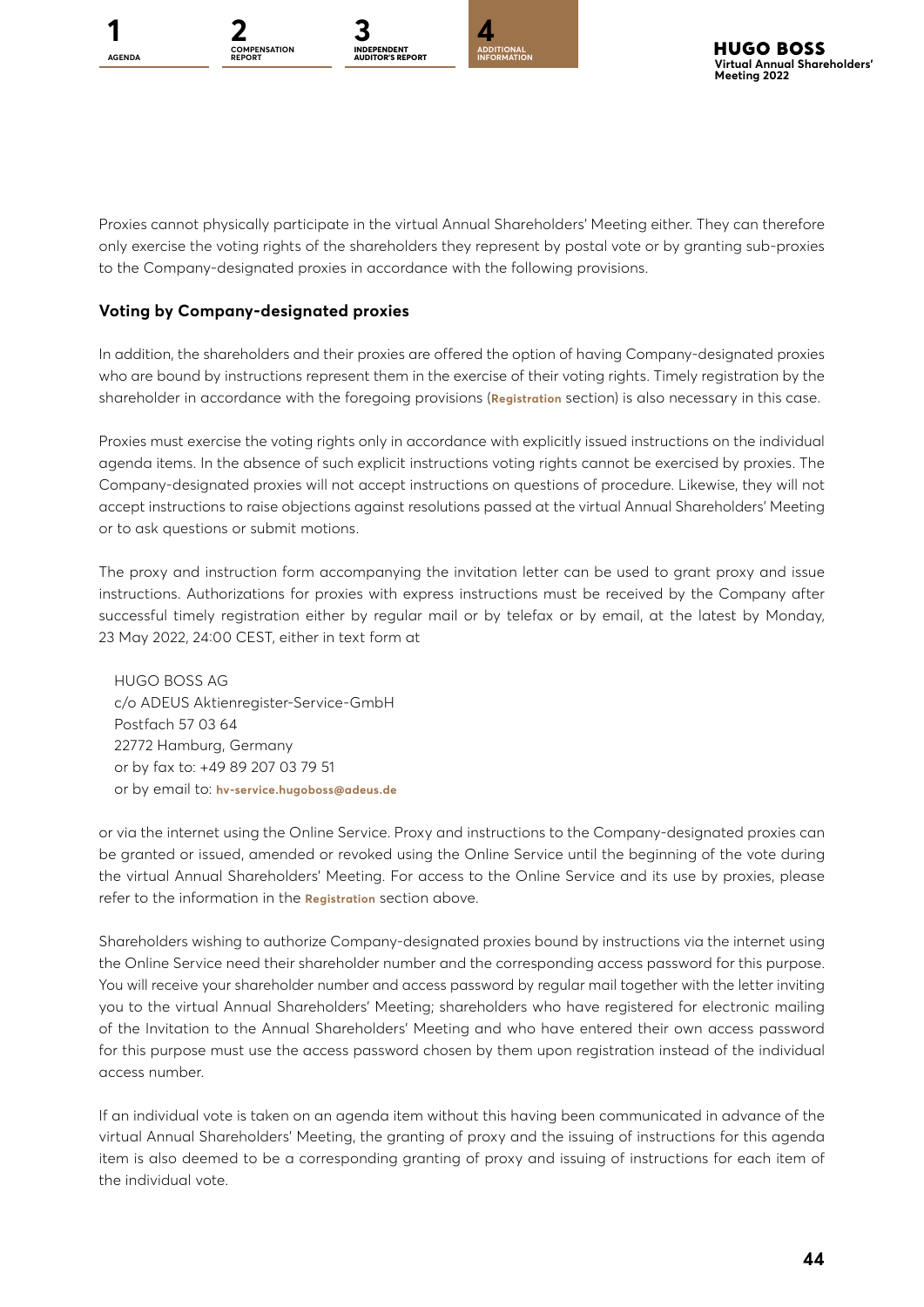



If inconsistent proxies and instructions to the Company-designated proxies are received via different transmission channels and it is not possible to determine which one was issued last, the declarations issued via the Online Service will be considered first, followed by the declarations issued by email, then the declarations sent by fax and finally the declarations sent by regular mail.

Additional information on the granting of proxy and issuing of instructions to the Company-designated proxies can be found on the registration form accompanying the invitation letter, as well as on the aforementioned website.

#### **Postal vote**

Also the shareholders and their proxies are offered the possibility of exercising their voting rights by postal vote (including via electronic communication). Timely registration by the shareholder in accordance with the foregoing provisions (**Registration** section) is also necessary in this case.

Votes can be cast by postal vote by using the form accompanying the invitation letters. Postal votes must be received by the Company after successful timely registration either by regular mail or by telefax or by email, at the latest by Monday, 23 May 2022, 24:00 CEST, either in text form at

HUGO BOSS AG c/o ADEUS Aktienregister-Service-GmbH Postfach 57 03 64 22772 Hamburg, Germany or by fax to: +49 89 207 03 79 51 or by email to: **[hv-service.hugoboss@adeus.de](mailto:hv-service.hugoboss%40adeus.de?subject=)**

or via the internet using the Online Service. Postal votes can be issued, amended or revoked using the Online Service until the beginning of vote during the virtual Annual Shareholders' Meeting. For access to the Online Service and its use by proxies, please refer to the information in the **Registration** section above.

Shareholders wishing to use the Online Service on the internet for postal votes need their shareholder number and the corresponding access password for this purpose. You will receive your shareholder number and access password by regular mail together with the letter inviting you to the virtual Annual Shareholders' Meeting; shareholders who have registered for electronic mailing of the Invitation to the Annual Shareholders' Meeting and who have entered their own access password for this purpose must use the access password chosen by them upon registration instead of the individual access number.

If an individual vote is taken on an agenda item without this having been communicated in advance of the virtual Annual Shareholders' Meeting, the postal vote on this agenda item is also deemed to be a corresponding postal vote on each item of the individual vote.

If inconsistent postal votes are received via different transmission channels and it is not possible to determine which one was cast last, the declarations issued via the Online Service will be considered first, followed by the declarations issued by email, then the declarations sent by fax and finally the declarations sent by regular mail. If both postal votes and proxies and instructions to the Company-designated proxies are received, postal votes are always considered to have priority.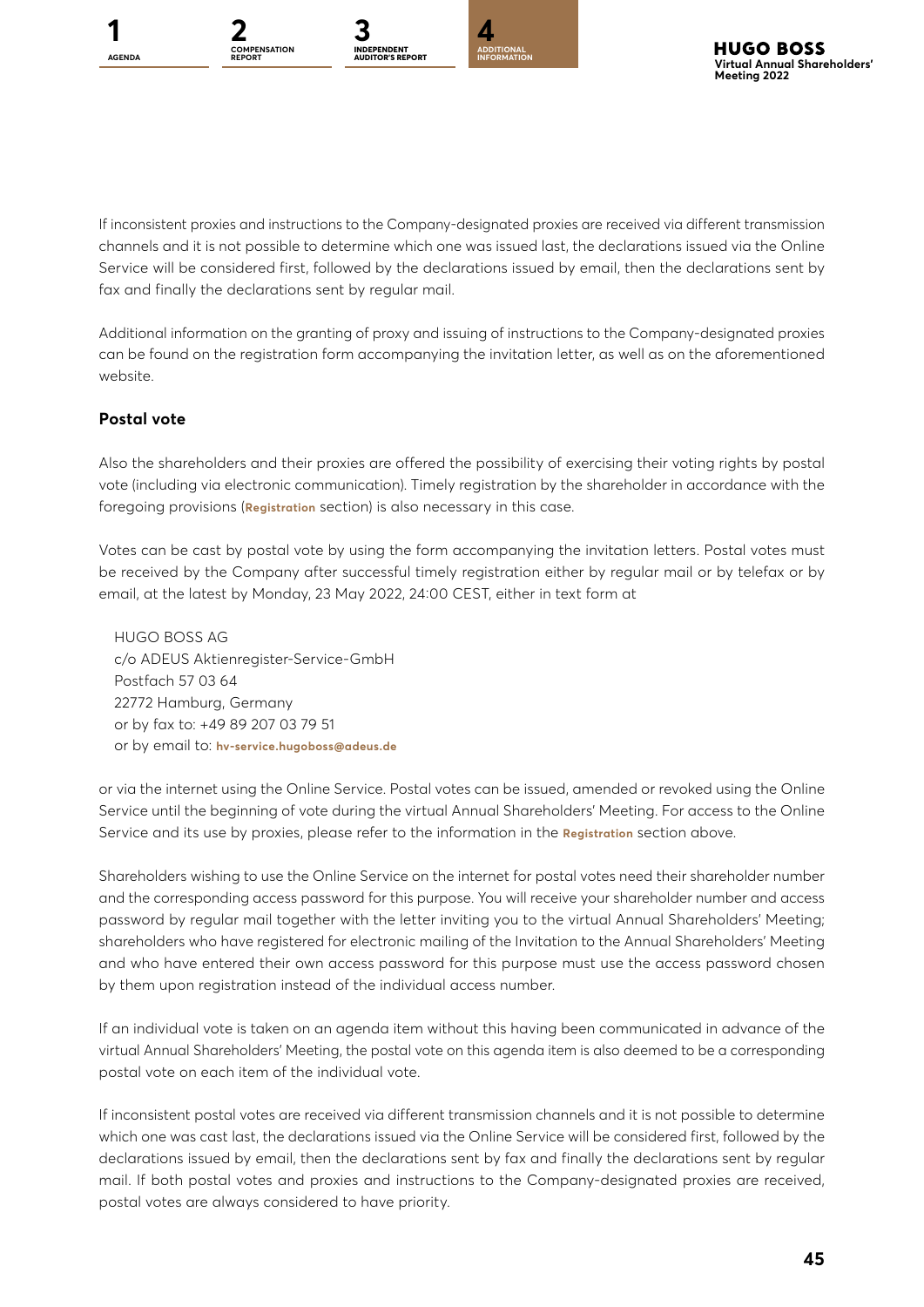

Further information on postal voting can be found on the registration form accompanying the invitation letter, as well as on the aforementioned website.

# **Publication on the Company's website**

Shortly after the virtual Annual Shareholders' Meeting has been convened, the following information and documents will be accessible on the Company's website at **[shareholdermeeting.hugoboss.com](http://shareholdermeeting.hugoboss.com)** under "Annual Shareholders' Meeting 2022" (cf. section 124a of the German Stock Corporation Act):

- 1. the contents of the notice convening the virtual Annual Shareholders' Meeting together with information on the lack of a requirement to pass a resolution on Agenda Item 1 and the total number of shares and voting rights on the date of the notice convening the virtual Annual Shareholders' Meeting;
- 2. the documents to be made accessible to the virtual Annual Shareholders' Meeting, inter alia the documents specified in Agenda Item 1 and the Compensation Report mentioned under Agenda Item 6;
- 3. forms that can be used for proxy and postal voting.

The documents to be made accessible, including more detailed information on the rights of the shareholders described below, will also be accessible at the aforementioned internet address during the virtual Annual Shareholders' Meeting.

The results of the votes will be published at the above internet address shortly after the virtual Annual Shareholders' Meeting. For access to the Online Service, please refer to the information in the **Registration** section above.

# **Rights of the shareholders pursuant to section 122 para. 2, sections 126 para. 1, 127, section 131 para. 1 of the German Stock Corporation Act, section 1 para. 2 sentence 1 no. 3 in conjunction with sentence 2 of the German COVID-19 Act, section 245 no. 1 of the German Stock Corporation Act, section 1 para. 2 sentence 1 no. 4 of the German COVID-19 Act**

#### **Addition of items to the agenda pursuant to section 122 para. 2 of the German Stock Corporation Act**

Shareholders whose combined shareholdings represent a pro-rata amount of the capital stock of at least EUR 500,000 (this corresponds to 500,000 shares) can demand that items be placed on the agenda and published by notice.

Each new item must be accompanied by a statement of reasons or a proposed resolution. Such a demand must be sent in written or electronic form (section 126a of the German Civil Code, i.e., with a qualified electronic signature) to the Company's Managing Board (HUGO BOSS AG, Vorstand, Dieselstraße 12, 72555 Metzingen, Germany, **[hauptversammlung@hugoboss.com](mailto:hauptversammlung%40hugoboss.com?subject=)**) and must be received by the Company no later than 30 days prior to the virtual Annual Shareholders' Meeting; the day of receipt and the day of the virtual Annual Shareholders' Meeting are to be disregarded for this purpose. The last possible date of receipt is therefore Saturday, 23 April 2022, 24:00 CEST.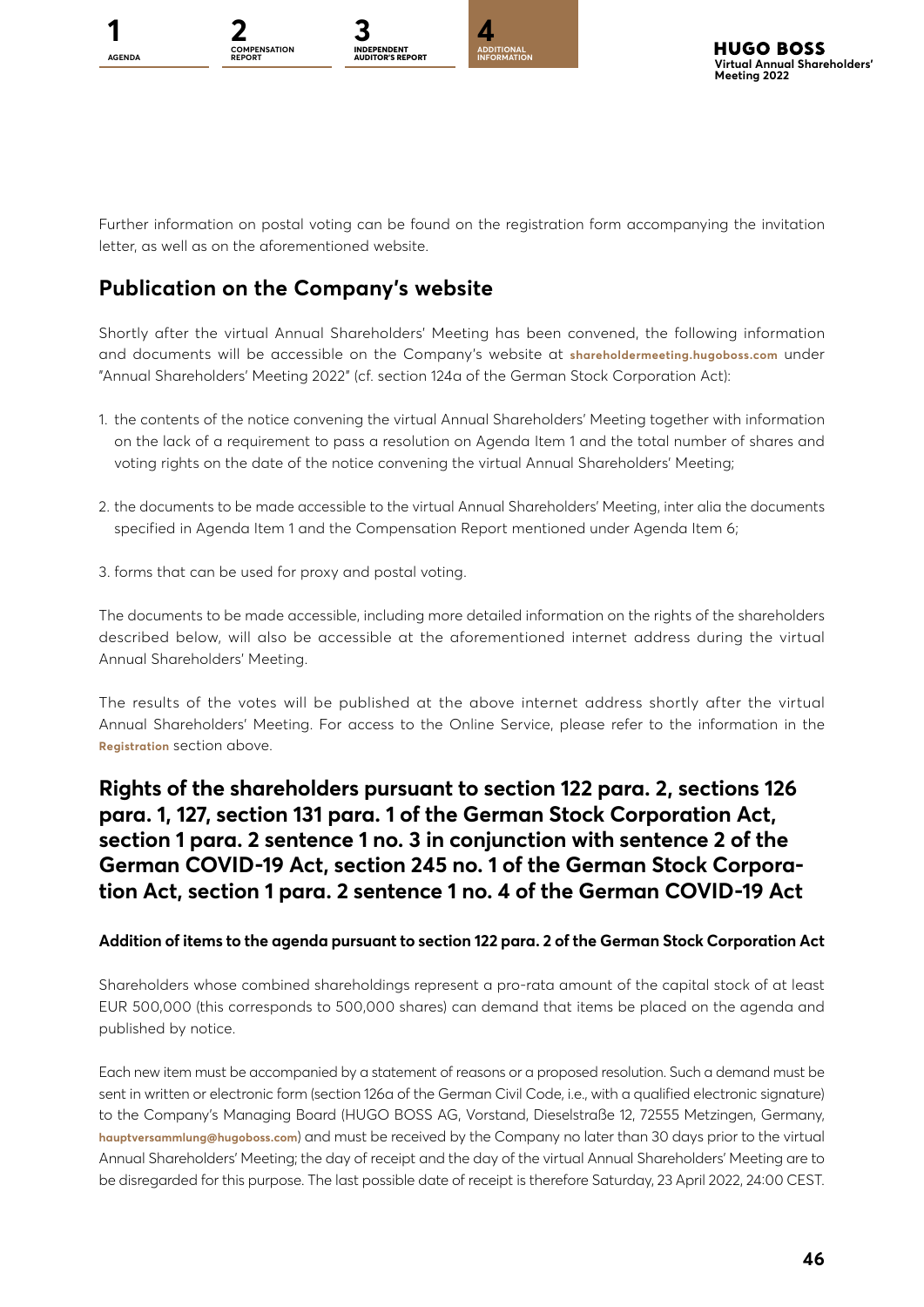



The petitioners must hold a sufficient number of shares for the duration of the legally required minimum holding period of 90 days prior to the date of receipt of the petition (as evidenced by the Company's shareholder register) and must prove that they hold the shares until the Managing Board has issued its decision on the petition and, if the petition is not granted, also until the court decision on the demand to add items to the agenda has been issued (section 122 para. 2, section 122 para. 1 sentence 3, section 122 para. 3 of the German Stock Corporation Act and section 70 of the German Stock Corporation Act). Section 121 para. 7 of the German Stock Corporation Act applies mutatis mutandis.

Additions of items to the agenda that have to be published by notice must be published in the German Federal Gazette (Bundesanzeiger) immediately following receipt of the petition, unless this has been done together with the notice convening the virtual Annual Shareholders' Meeting. They will also be published and made known to the shareholders at **[shareholdermeeting.hugoboss.com](http://shareholdermeeting.hugoboss.com)** under "Annual Shareholders' Meeting 2022". Proposed resolutions accompanying such petitions to add items to the agenda are treated as if they had been made verbally at the virtual Annual Shareholders' Meeting.

#### **Shareholder motions and election nominations in accordance with sections 126 para. 1, 127 of the German Stock Corporation Act**

Shareholders can submit motions on individual agenda items (cf. section 126 of the German Stock Corporation Act); this also applies to nominations for the election of auditors (cf. section 127 of the German Stock Corporation Act).

In accordance with section 126 para. 1 of the German Stock Corporation Act, shareholder motions, including the shareholder's name, the grounds for the motion and any opinion expressed by the management, must be made accessible to the eligible persons listed in section 125 paras. 1 to 3 of the German Stock Corporation Act on the conditions specified therein, provided the shareholder has submitted a counter-motion (including the grounds therefor) to a proposal by the Managing Board and/or the Supervisory Board on a specific agenda item at the address specified below at least 14 days prior to the virtual Annual Shareholders' Meeting. The day of the virtual Annual Shareholders' Meeting and the day of receipt are to be disregarded for this purpose. The last possible date of receipt is therefore Monday, 9 May 2022, 24:00 CEST. A counter-motion and the grounds therefor need not be made accessible if one of the exclusion criteria in accordance with section 126 para. 2 of the German Stock Corporation Act is met. The grounds need not be made accessible either if they are more than 5,000 characters in total.

No grounds need to be provided for election nominations by shareholders pursuant to section 127 of the German Stock Corporation Act. Election nominations will only be made accessible if they include the name, the profession exercised and the place of residence of the candidate (cf. section 127 sentence 3 in conjunction with section 124 para. 3 sentence 4 of the German Stock Corporation Act). In accordance with section 127 sentence 1 of the German Stock Corporation Act in conjunction with section 126 para. 2 of the German Stock Corporation Act, there are other grounds which, if present, lift the requirement to make nominations accessible on the website. In all other respects, the requirements and rules for disclosure of motions apply mutatis mutandis; in particular, Monday, 9 May 2022, 24:00 CEST, is again the last possible date by which election nominations must have been received at the address set forth below in order to still be made accessible.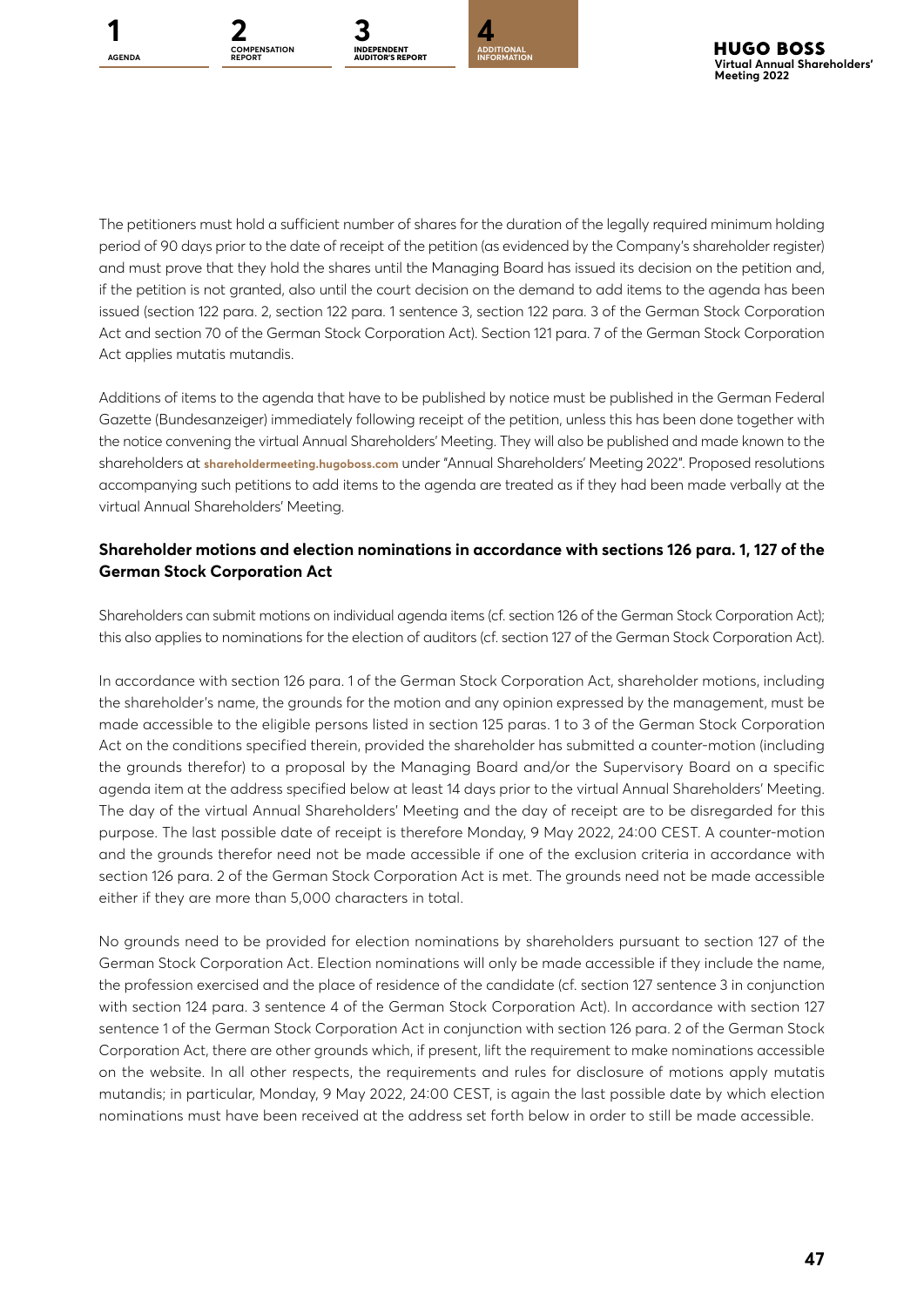

Any shareholder motions (including the grounds therefor) or election nominations by shareholders pursuant to section 126 para. 1 and section 127 of the German Stock Corporation Act must be sent exclusively to the following address:

HUGO BOSS AG Vorstand Dieselstraße 12 72555 Metzingen, Germany or by email: **[hauptversammlung@hugoboss.com](mailto:hauptversammlung%40hugoboss.com?subject=)**

After receipt, shareholder motions and election nominations by shareholders to be made accessible (including the name of the shareholder and – in the case of motions – the grounds therefor) will be made accessible online at **[shareholdermeeting.hugoboss.com](http://shareholdermeeting.hugoboss.com)** under "Annual Shareholders' Meeting 2022". Any opinions expressed by the management will also be published on the aforementioned website.

Shareholder motions and election nominations that are to be made accessible and have been received by the Company in time at the aforementioned address will be deemed to have been submitted at the virtual Annual Shareholders' Meeting provided that the shareholder putting forth the motion or submitting the election nomination is legitimately entitled to do so and has been registered in time for attendance at the virtual Annual Shareholders' Meeting in line with the above provisions.

#### **Webcast of the virtual Annual Shareholders' Meeting**

A live video and audio webcast of the entire virtual Annual Shareholders' Meeting will be provided via the Online Service for shareholders of HUGO BOSS AG or their proxies on 24 May 2022 starting from 10:00 CEST. For access to the Online Service, please refer to the information in the **Registration** section.

Other interested parties will also be able to view the opening of the virtual Annual Shareholders' Meeting by the person chairing the meeting and the speech of the chairman of the Managing Board live online.

#### **Objection to resolutions of the virtual Annual Shareholders' Meeting**

Shareholders who exercised their voting right personally or by proxy will be provided with the possibility of filing objections against resolutions of the virtual Annual General Meeting for recording in the minutes in accordance with section 245 para. 1 of the German Stock Corporation Act. Corresponding declarations can be made in accordance with the procedure established for that purpose using the Online Service starting from the opening of the virtual Annual Shareholders' Meeting up to its closing by the person chairing the meeting. The notary public has authorized the Company to receive objections via the Online Service, which will provide the notary public with the objections. For access to the Online Service and its use by proxies, please refer to the information in the **Registration** section above.

The Company points out once again that the Company-designated proxies do not accept instructions to file objections.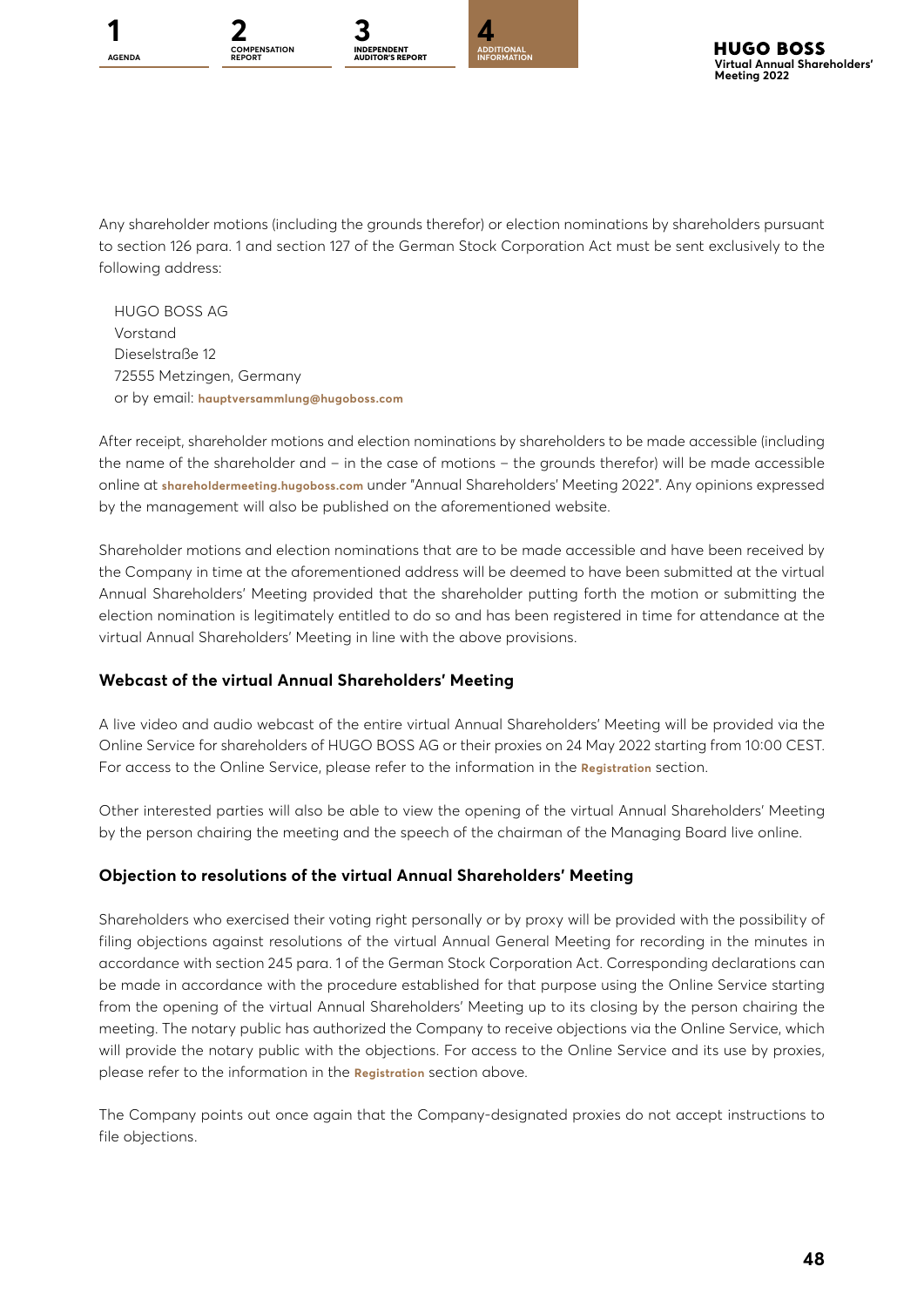

#### **Shareholders' or proxies' right to submit questions**

In accordance with section 131 para. 1 of the German Stock Corporation Act, each shareholder or shareholder representative present at an in-person annual shareholders' meeting can demand that the Managing Board provide information on matters pertaining to the Company, the legal and business relations of the Company with affiliated enterprises, and on the situation of the group and of the enterprises included in the consolidated financial statements to the extent that such information is required for the proper assessment of items on the agenda. Such a right to demand information does not exist at the virtual Annual Shareholders' Meeting to be held on 24 May 2022 insofar as in accordance with section 1 para. 2 sentence 1 no. 3 of the German COVID-19 Act, shareholders at a virtual annual shareholders' meeting need not be granted a statutory right to demand information but a right to submit questions by means of electronic communication.

The Managing Board of HUGO BOSS AG made the decision with the consent of the Supervisory Board to give shareholders or their proxies – following their proper registration – the possibility of submitting questions to the Managing Board through the Online Service at the latest by the day preceding the virtual Annual Shareholders' Meeting, i.e., by 22 May 2022, 24:00 CEST, at the latest. For access to the Online Service and its use by proxies, please refer to the information in the **Registration** section above.

The Managing Board will exercise professional judgment in deciding at its sole discretion how to answer the questions. In doing so, the Managing Board can notably summarize questions. Questions in foreign languages will not be entertained. The Managing Board reserves the right to provide general answers to frequently recurring questions on the Company's website in advance.

#### **Shareholders' information on data protection**

For preparing and conducting its virtual Annual Shareholders' Meeting, HUGO BOSS AG (Dieselstraße 12, 72555 Metzingen, Germany), in its function as controller, processes personal data of shareholders and of shareholder representatives, if any, (particularly including last name and first name, form of address and professional title, mailing address, email address, number of shares, type of ownership of the shares, logindata to access the Online Service, proxies) on the basis of the applicable data protection laws. The shares of HUGO BOSS AG are registered shares. Processing of personal data is mandatory under applicable law for properly preparing and conducting the virtual Annual Shareholders' Meeting, for exercising the shareholders' voting rights, for following the virtual Annual Shareholders' Meeting online, and for maintaining the shareholder register. The legal basis for the processing of personal data is article 6 para. 1 sentence 1 letter c) of the EU General Data Protection Regulation (GDPR) in conjunction with sections 67, 118 et seqq. of the German Stock Corporation Act and in conjunction with section 1 of the German COVID-19 Act. In addition, HUGO BOSS AG also processes personal data to fulfill legal obligations arising from supervisory, tax and commercial law, in each case in conjunction with article. 6 para. 1 sentence 1 letter c) of the EU General Data Protection Regulation. To the extent that the shareholders do not provide their personal data themselves, HUGO BOSS AG will generally obtain it from their depositary banks. Insofar as the processing of personal data is necessary for organizational reasons for conducting the virtual Annual Shareholders' Meeting, the legal basis for this is article 6 para. 1 sentence 1 letter f) of the EU General Data Protection Regulation.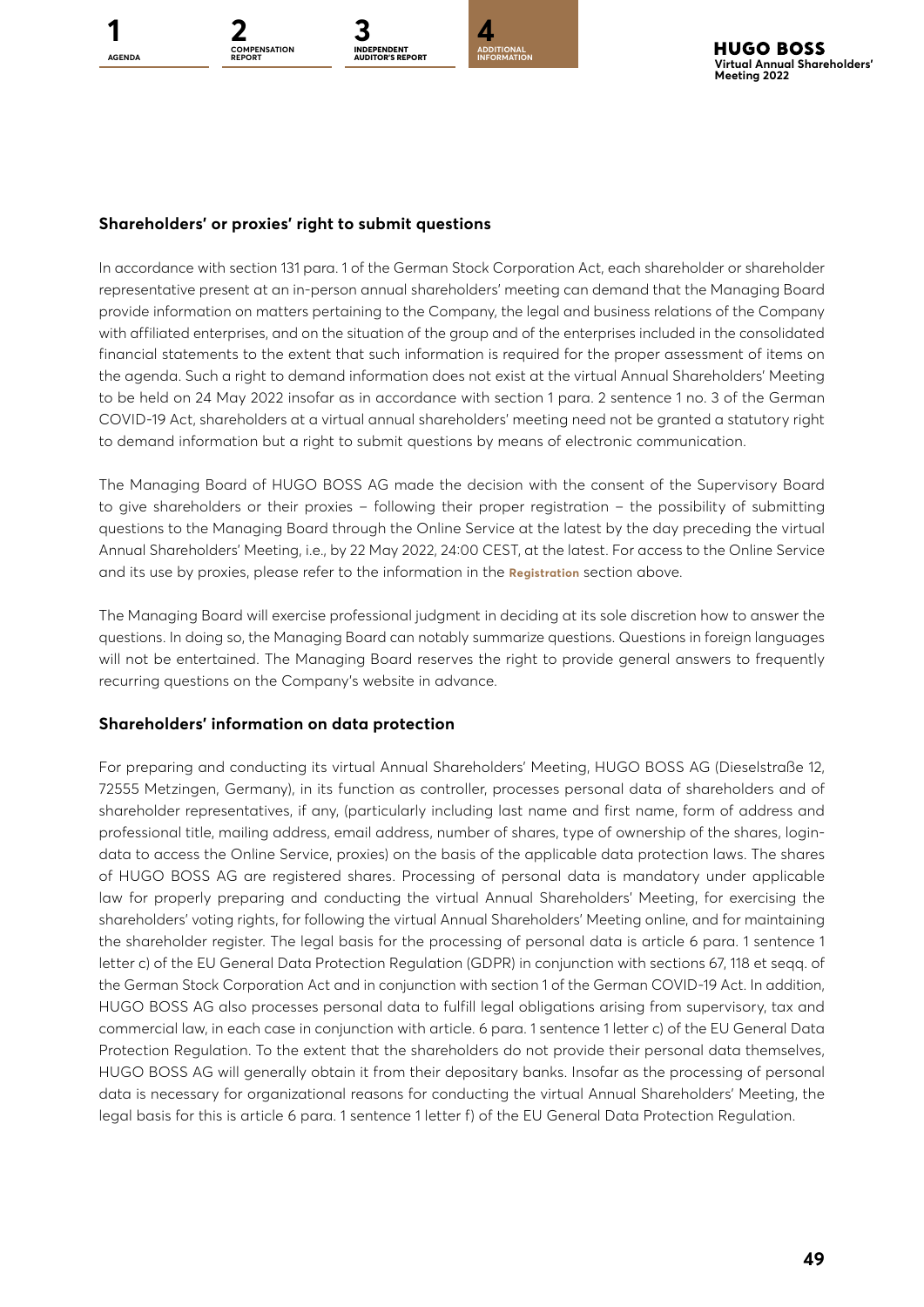



The Company uses commissioned service providers for the purposes of organizing the virtual Annual Shareholders' Meeting. These service providers will only receive personal data from the Company on a need-to-know basis to the extent required to perform the respective tasks. This data is exclusively processed as instructed by HUGO BOSS AG. All of the Company's employees as well as the employees of commissioned service providers who have access to and/or process the shareholders' personal data are obligated to treat such data confidentially.

The HUGO BOSS AG will erase the shareholders' personal data in accordance with statutory provisions, especially if storing the personal data is no longer required for the original purpose of its collection or processing, the Company does not have any other legitimate interest in storing the data (e.g., in connection with possible disputes in or out of court arising from the virtual Annual Shareholders' Meeting, actions for annulment and rescission, etc.), and no statutory record retention requirements apply.

Furthermore, personal data of shareholders and/or shareholder representatives who exercise their voting rights and follow the virtual Annual Shareholders' Meeting online can be viewed by other shareholders and shareholder representatives, in particular via the list of attendees prescribed by law (section 129 of the German Stock Corporation Act). This also applies to questions that shareholders or shareholder representatives might have asked in advance (section 1 para. 2 sentence 1 no. 3 of the German COVID-19 Act).

Provided the statutory preconditions are fulfilled, the shareholders have the right to receive information about their processed personal data and to claim rectification or erasure of their personal data or the restriction of processing according to article 15 et seqq. of the EU General Data Protection Regulation. The shareholders also have a right to data portability and the right to lodge a complaint with the competent supervisory authorities. Insofar as the legal basis for the processing of personal data is article 6 para. 1 sentence 1 letter f) of the EU General Data Protection Regulation, the shareholders also have a right of objection under the statutory preconditions pursuant to article 21 para. 1 of the EU General Data Protection Regulation.

Shareholders can address their questions or comments relating to the processing of personal data to the data protection officer of HUGO BOSS AG at:

HUGO BOSS AG Data Protection Officer Dieselstraße 12 72555 Metzingen, Germany Phone: +49 7123 94 80999 Telefax: +49 7123 94 880999 Email: **[datenschutz@hugoboss.com](mailto:datenschutz%40hugoboss.com?subject=)**

Metzingen, April 2022

The Managing Board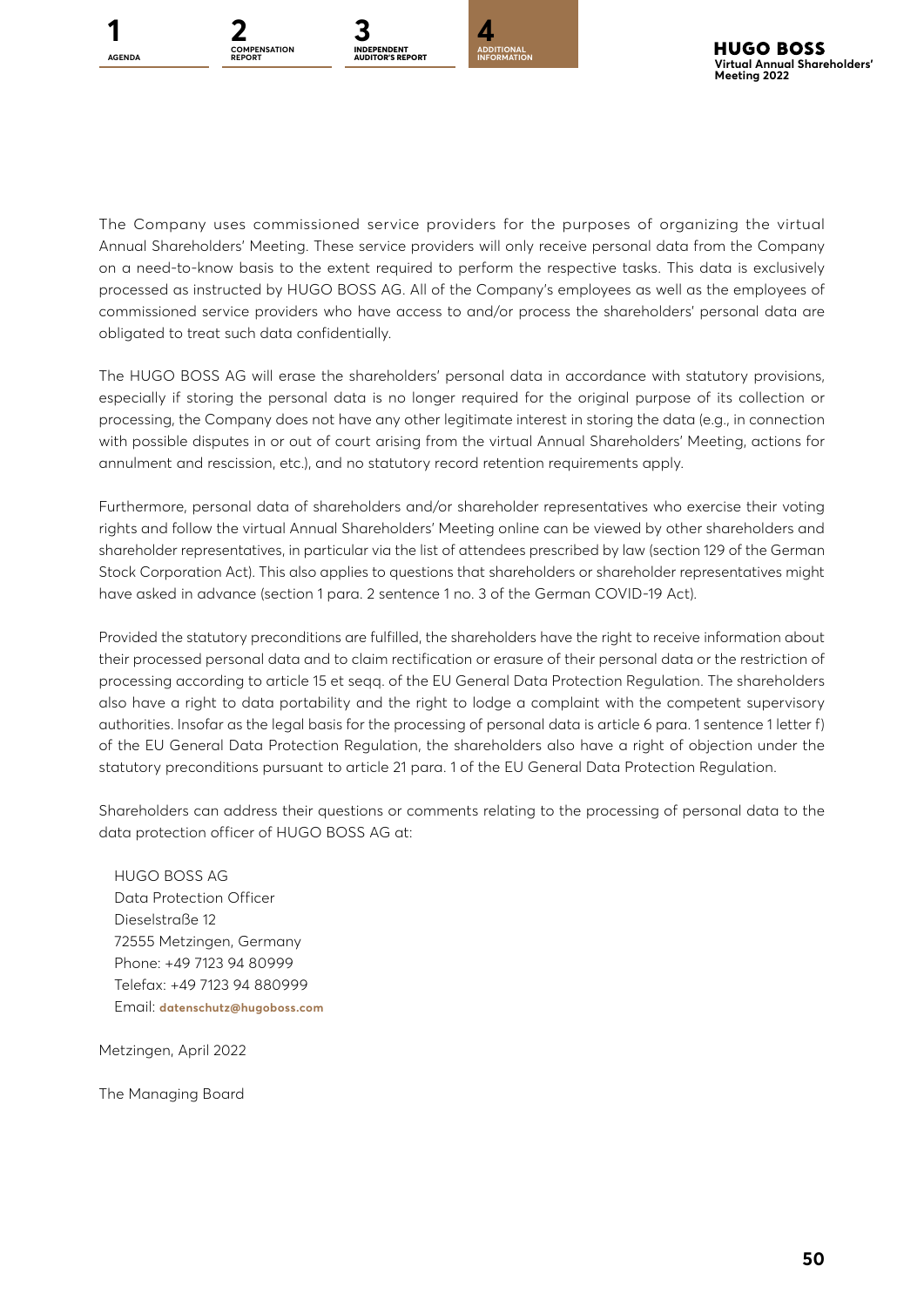UJ(GJ(U*)*  $BOSS$   $HU(GO)$ BOSS HUGO BOSS HUI U)(G(0) HUG BOSS HUGO  $BOSS$  $H(U)$ (G) $O$  $BOSS$  $U(G(O)$  $BOSS$  HUGO BOSS HUG BOSS HUGO U)(G(0) BOSS HUG BOSS HUGO BOSS HUGO U)(G(0)  $U(\mathbb{G}(\widehat{\circ})$ BOSS HUI BOSS HUGO BOSS HUGO BOSS HUGO BOSS HUG BOSS HUGO U)(G(0) **BOSS HUGO**  $U(\overline{G}(\overline{O})$ BOSS HUI BOSS HUGO BOSS HUGO BOSS HUGO BOSS HUI **U**GO BOSS HUGO UGO) BOSS HUGO BOSS HUG BOSS HUGO  $BOSS$  $HU(GO)$ BOSS HUG U)(G(0) **BOSS HUGO**  $\bigcup (\overline{\mathbb{G}}(\overline{\mathbb{O}})$ BOSS HUGO BOSS HUG **BOSS HUGO**  $BOSS$  $HU(GO)$ **BOSS HUG** U)(G(0)  $U(G(O)$ BOSS HUGO BOSS HUGO BOSS HUI  $U(G(O)$  $BOSS$   $HU(GO)$  $BOSS$   $HU(GO)$ BOSS HUI  $U(G(O)$ BOSS HUGO  $BOSS$   $HU(GO)$ BOSS HUI U(G(0) BOSS HUGO BOSS HUGO BOSS HUIC UGO) BOSS HUGO BOSS HUGO BOSS HUI U)(G(0) BOSS HUGO  $BOSS$  $H[U(GO)$  $BOSS$ HU( UGO) BOSS HUGO BOSS HUGO BOSS HUI  $H(U(\mathbb{G} \circledcirc)$ **U**GO BOSS  $BOSS$  $H(U)$ (G(O)  $BOSS$  $HU$ **BOSS HUGO**  $BOSS$   $HU(GO)$ BOSS HUIC  $U(G(O)$ BOSS HUGO BOSS HUG **U**GO BOSS  $H(U)$ G $(O)$  $BOSS$   $HU(GO)$  $\bigcup (\overline{\mathbb{G}}(\overline{\mathbb{O}})$  $BOSS$   $HU(GO)$ BOSS HUI  $HU$ **U**GO BOSS H (U)(G(O)  $BOSS$  $H(U)$ G $(O)$  $BOSS$  $1162$  Q DQRR  $111112$  Q DQRR  $111112$  Q DQRR  $111116$